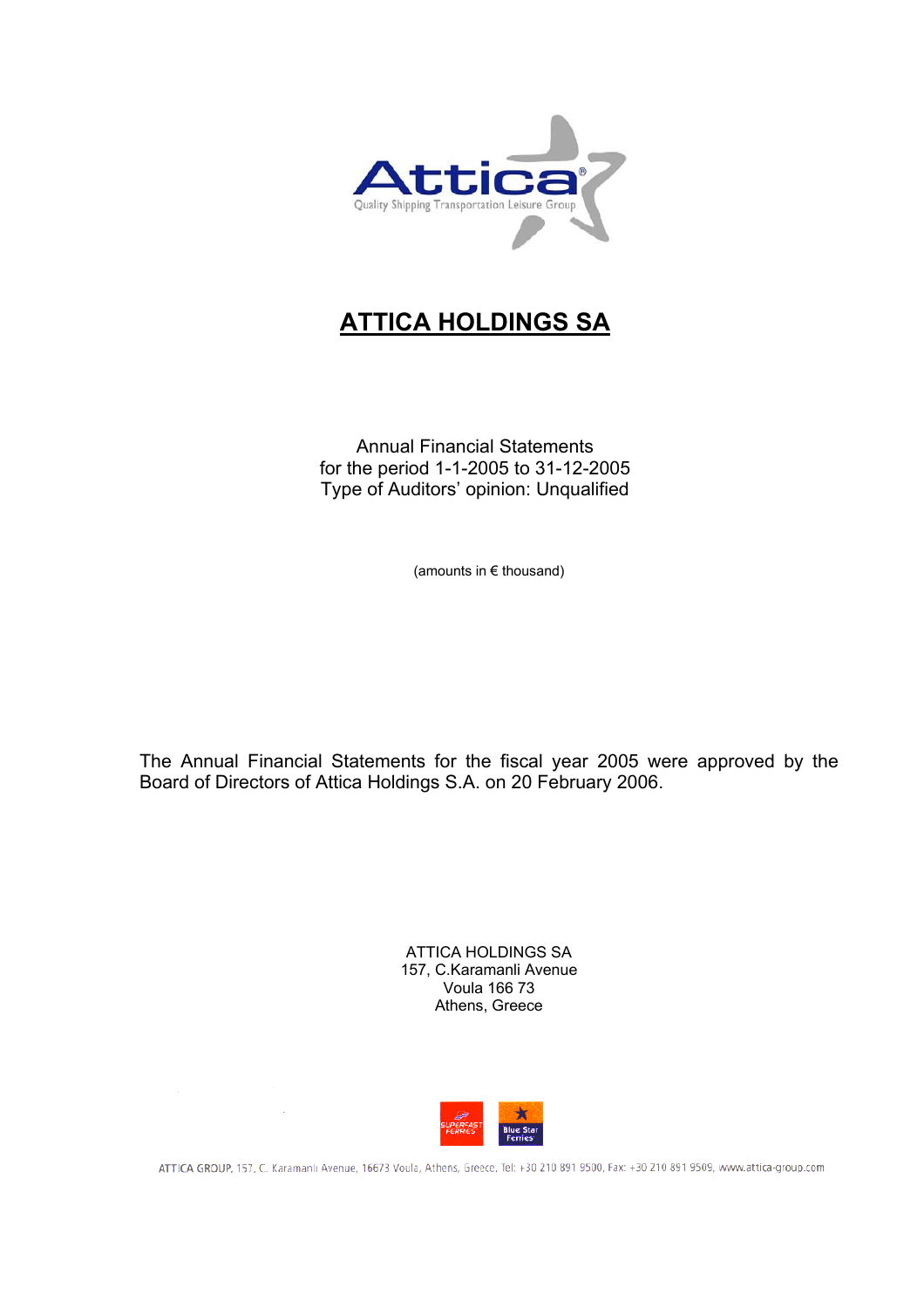

# **CONTENTS Page**

| <b>Auditors' report</b> |                                          |                                                           | 4                                          |
|-------------------------|------------------------------------------|-----------------------------------------------------------|--------------------------------------------|
|                         | <b>Income Statement of the Group</b>     |                                                           |                                            |
|                         | <b>Income Statement of the Company</b>   |                                                           | $\begin{array}{c} 5 \\ 6 \\ 7 \end{array}$ |
| <b>Balance Sheet</b>    |                                          |                                                           |                                            |
|                         |                                          | Statement of Changes in Equity (period 1-1 to 31-12-2004) | $\begin{array}{c} 8 \\ 9 \end{array}$      |
|                         |                                          | Statement of Changes in Equity (period 1-1 to 31-12-2005) |                                            |
|                         | <b>Cash Flow Statement</b>               |                                                           | 10                                         |
|                         | <b>Notes to the Financial Statements</b> |                                                           | 11                                         |
| 1.                      |                                          | <b>General Information</b>                                | 11                                         |
| 2.                      |                                          | <b>Significant Group accounting policies</b>              | 11                                         |
|                         | 2.1.                                     | Basis of preparation of financial statements              | $11 - 12$                                  |
|                         | 2.2.                                     | Consolidation                                             | 13                                         |
|                         | 2.2.1.                                   | <b>Basis of consolidation</b>                             | 13                                         |
|                         | 2.2.2.                                   | <b>Subsidiaries</b>                                       | 13                                         |
|                         | 2.2.3.                                   | <b>Consolidated financial statements</b>                  | 13                                         |
|                         | 2.3.                                     | Goodwill                                                  | $13 - 14$                                  |
|                         | 2.4.                                     | Investments                                               | 14                                         |
|                         | 2.5.                                     | Tangible assets                                           | $14 - 15$                                  |
|                         | 2.6.                                     | Intangible assets                                         | 15                                         |
|                         | 2.7.                                     | Impairment of assets                                      | 16                                         |
|                         | 2.8.                                     | Investments in property                                   | 16                                         |
|                         | 2.9.                                     | Inventories                                               | 16                                         |
|                         | 2.10.                                    | Trade receivables                                         | 16                                         |
|                         | 2.11.                                    | Cash and cash equivalents                                 | 16                                         |
|                         | 2.12.                                    | Share capital                                             | 17                                         |
|                         | 2.13.                                    | <b>Dividends</b>                                          | 17                                         |
|                         | 2.14.                                    | Revenue                                                   | 17                                         |
|                         | 2.14.1.                                  | Revenue from fares                                        | 17                                         |
|                         | 2.14.2.                                  | Revenue from on board sales                               | 17                                         |
|                         | 2.14.3.                                  | Revenue from travel agency services                       | $17 - 18$                                  |
|                         | 2.14.4.                                  | Interest income                                           | 18                                         |
|                         | 2.14.5.                                  | Dividend income                                           | 18                                         |
|                         | 2.15                                     | Accounting for Government grants and disclosure of        |                                            |
|                         |                                          | <b>Government Assistance</b>                              | 18                                         |
|                         | 2.15.1.                                  | Government grants related to assets                       | 18                                         |
|                         | 2.15.2.                                  | Government grants related to income                       | 18                                         |
|                         | 2.16.                                    | Segment reporting                                         | 18-19                                      |
|                         | 2.17                                     | <b>Expenses</b>                                           | 19                                         |
|                         | 2.17.1.                                  | Borrowing costs                                           | 19                                         |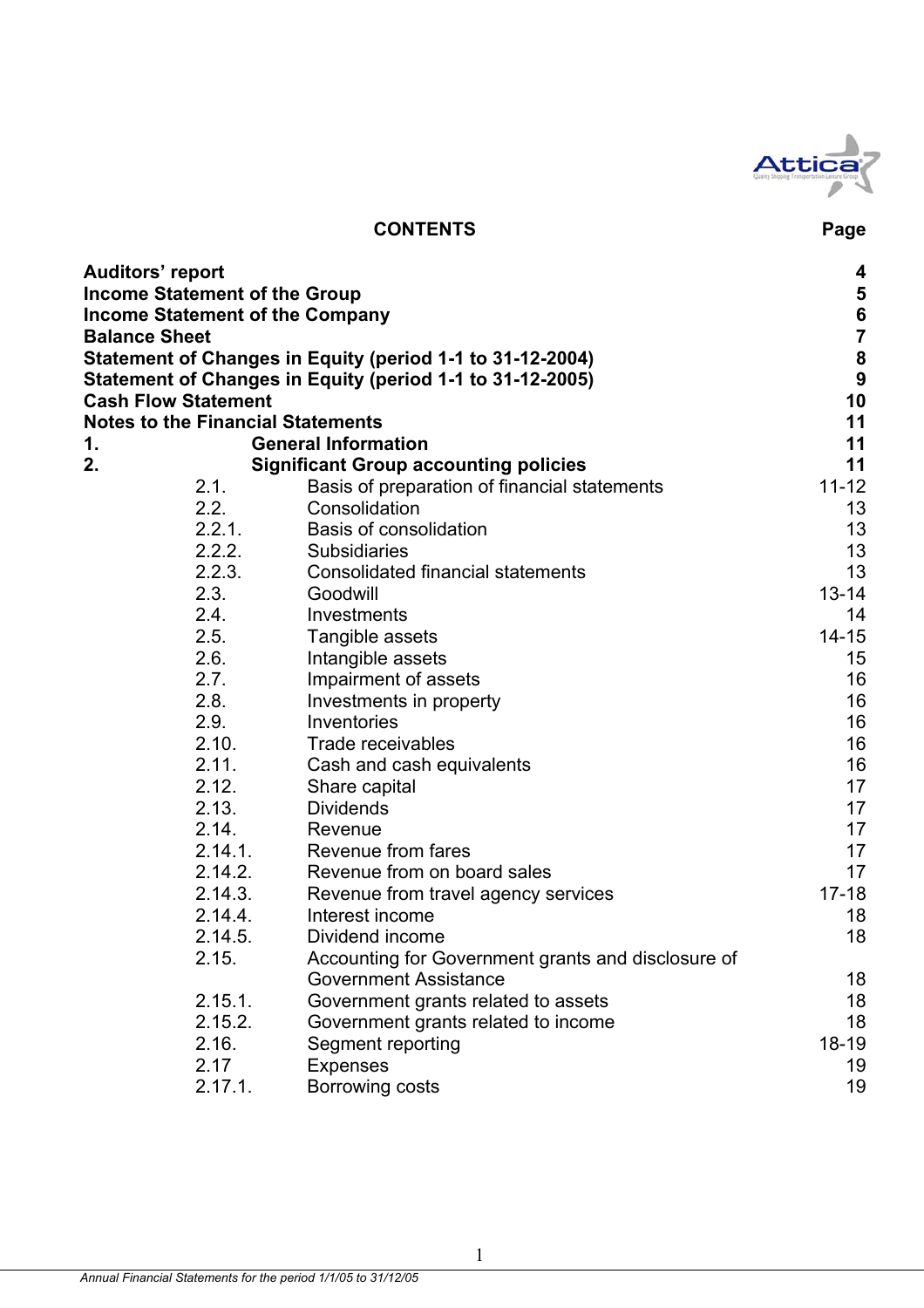|    |              | Attica                                                                     |           |
|----|--------------|----------------------------------------------------------------------------|-----------|
|    | 2.17.1.1.    | Recognition of borrowing costs                                             | 19        |
|    | 2.17.1.2.    | Capitalization procedures of borrowing costs                               | 19        |
|    | 2.17.2.      | <b>Employee benefits</b>                                                   | 19        |
|    | 2.17.2.1.    | Short-term benefits                                                        | 19        |
|    | 2.17.2.2.    | Defined benefit plans                                                      | 20        |
|    | 2.17.3.      | Leases                                                                     | 20        |
|    | 2.17.3.1.    | <b>Finance leases</b>                                                      | 20        |
|    | 2.17.3.2.    | <b>Operating leases</b>                                                    | 20        |
|    | 2.17.4.      | Provisions, contingent liabilities and contingent assets                   | 20        |
|    | 2.17.5.      | Allocation of revenue and expenses                                         | 20        |
|    | $2.17.5.1$ . | Allocation of joint revenue and expenses                                   | 20        |
|    | 2.17.5.2.    | Allocation of expenses on a monthly basis                                  | 20        |
|    | 2.18.        | Current and deferred income taxes                                          | 21        |
|    | 2.18.1.      | Income tax on profit from shipping activities                              | 21        |
|    | 2.18.2.      | Income tax on profit from financial revenues                               | 21        |
|    | 2.18.3.      | Income tax on profit from non-shipping activities                          | 21        |
|    | 2.19.        | The effect of changes in foreign exchange rates                            | $21 - 22$ |
|    | 2.20.        | <b>Financial instruments</b>                                               | 22        |
|    | 2.21.        | Earnings per share                                                         | 23        |
| 3. |              | <b>Financial risk management</b>                                           | 23        |
|    | 3.1.         | <b>Financial risk factors</b>                                              | $23 - 24$ |
|    | 3.2.         | Determination of fair values                                               | 24        |
| 4. |              | <b>Transition to IFRS</b>                                                  | 24        |
|    | 4.1.         | Accounting policies of transition                                          | $24 - 25$ |
|    | 4.2.         | Exemptions                                                                 | 25        |
|    | 4.2.1.       | Exemption of business combinations                                         | 25        |
|    | 4.2.2.       | Employee benefits exemption                                                | 25        |
|    | 4.2.3.       | <b>Estimates</b>                                                           | 25        |
|    | 4.2.4.       | Reconciliation between IFRS and Greek GAAP                                 | 25        |
|    | $4.2.4.1$ .  | Consolidated Balance Sheet reconciliation as at 01/01/2004                 | 26        |
|    | 4.2.4.2.     | Company's Balance Sheet reconciliation as at 01/01/2004                    | 27        |
|    | 4.2.4.3.     | Consolidated Balance Sheet reconciliation as at 31/12/2004                 | 28        |
|    | 4.2.4.4.     | Company's Balance Sheet reconciliation as at 31/12/2004                    | 29        |
|    | 4.2.4.5.     | Consolidated Income Statement reconciliation for the period                |           |
|    |              | 1/1-31/12/2004                                                             | 30        |
|    | 4.2.4.6.     | Company's Income Statement reconciliation for the period<br>1/1-31/12/2004 | 30        |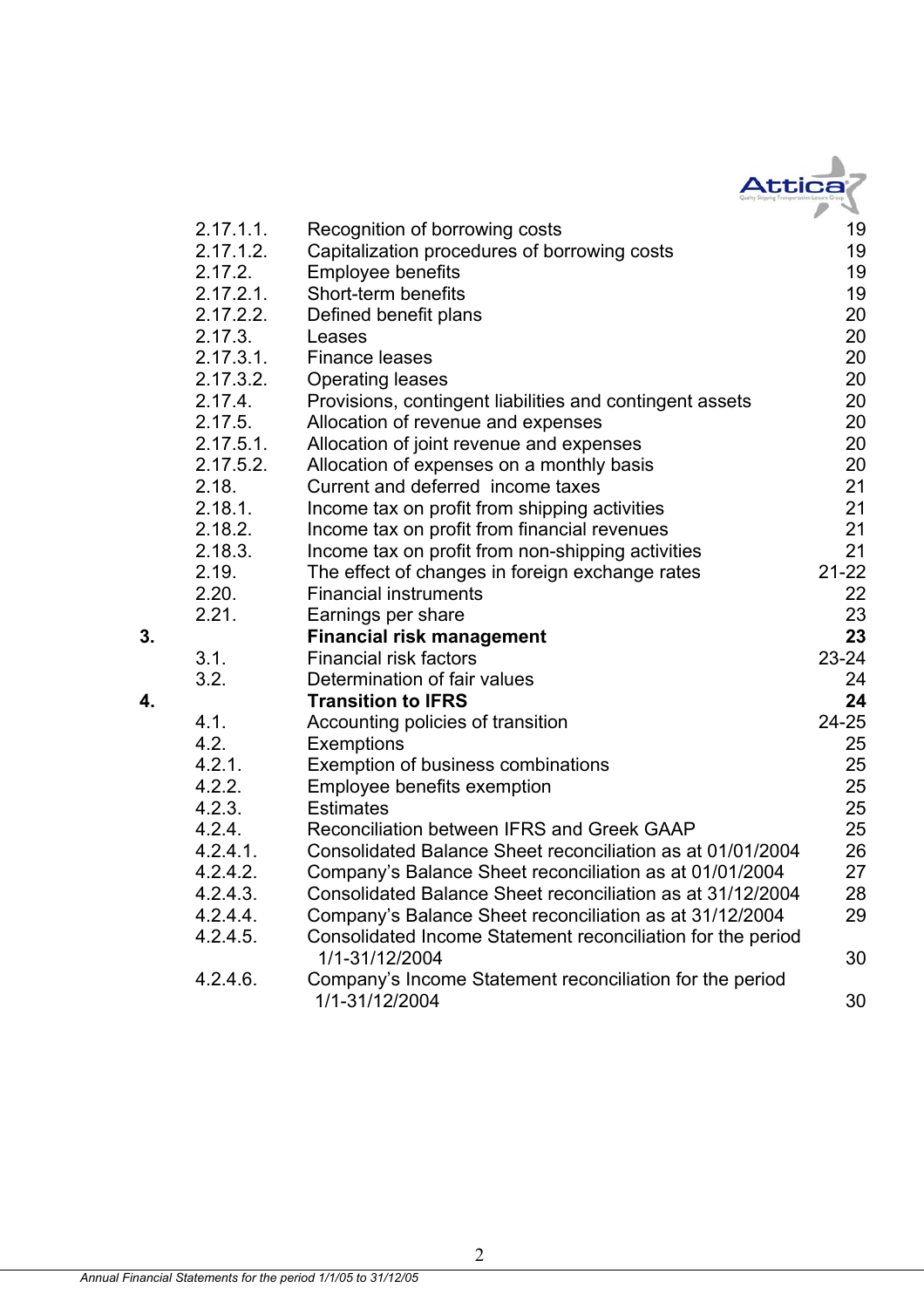

| 5. |       | <b>Related party disclosures</b>                       | 31        |
|----|-------|--------------------------------------------------------|-----------|
|    | 5.1.  | Intercompany transactions                              | 31-39     |
|    | 5.2.  | Participation of the members of the Board of Directors |           |
|    |       | to the Board of Directors of other companies           | 39-40     |
| 6. |       | <b>Financial Statements Analysis</b>                   | 40        |
|    | 6.1.  | Revenue analysis and geographical segment report       | $40 - 41$ |
|    | 6.2.  | Cost of sales                                          | 42        |
|    | 6.3.  | <b>Other Operating Income</b>                          | 42        |
|    | 6.4.  | <b>Administrative Expenses</b>                         | 42        |
|    | 6.5.  | <b>Distribution Expenses</b>                           | 43        |
|    | 6.6.  | Depreciation                                           | 43        |
|    | 6.7.  | <b>Financial Results</b>                               | 43-44     |
|    | 6.8.  | Income taxes                                           | 44        |
|    | 6.9.  | Tangible assets                                        | 44-47     |
|    | 6.10. | Intangible assets                                      | 47-48     |
|    | 6.11. | Investments in subsidiaries - associated companies     | 49-50     |
|    | 6.12. | <b>Other Financial Assets</b>                          | 50        |
|    | 6.13. | Non-current receivables                                | 50        |
|    | 6.14. | Inventories                                            | 50        |
|    | 6.15. | Trade receivables and prepayments                      | 51        |
|    | 6.16. | Tax receivables                                        | 51        |
|    | 6.17. | Other receivables                                      | 51        |
|    | 6.18  | Financial assets held for trading                      | 52        |
|    | 6.19. | Cash and cash equivalents                              | 52        |
|    | 6.20. | Deferred expenses - accrued income                     | 52        |
|    | 6.21. | Share capital - Reserves                               | 53        |
|    | 6.22. | Secured loans                                          | 53        |
|    | 6.23. | <b>Unsecured loans</b>                                 | 54        |
|    | 6.24. | <b>Finance Leases</b>                                  | 54        |
|    | 6.25. | Deferred tax liabilities                               | 54        |
|    | 6.26. | Retirement benefit provisions                          | 54-55     |
|    | 6.27. | Other provisions                                       | 55        |
|    | 6.28. | Bank loans and overdrafts                              | 55        |
|    | 6.29. | Trade and other payables                               | 55        |
|    | 6.30. | <b>Tax liabilities</b>                                 | 56        |
|    | 6.31. | Deferred Income - Accrued expenses                     | 56        |
| 7. |       | <b>Proposed Dividend Payable</b>                       | 56        |
| 8. |       | <b>Events after the Balance Sheet date</b>             | 57        |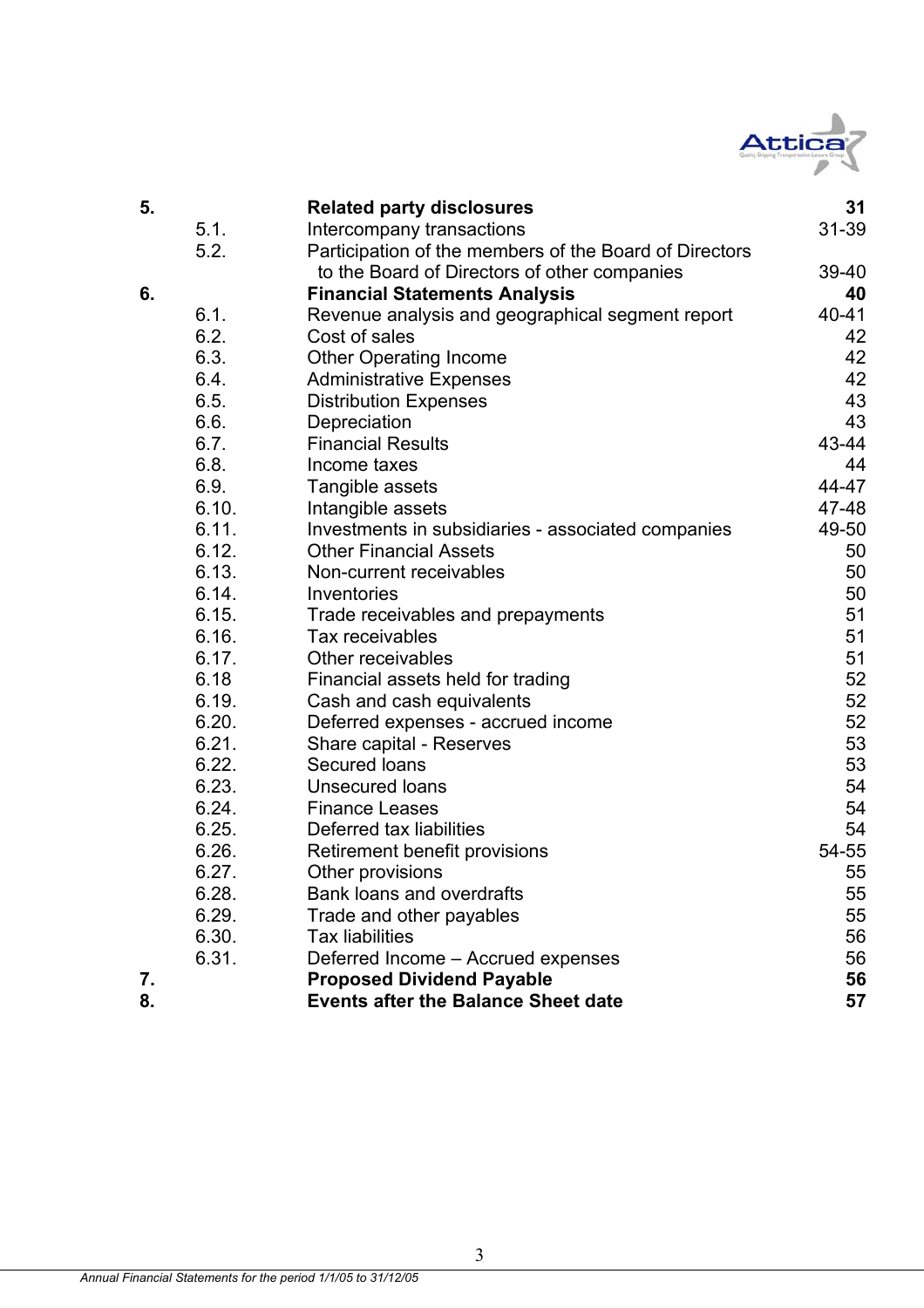

DRM Stylianou SA Certified Public Accountants

Management Consultants

### **AUDITORS' REPORT**

### **To the Shareholders of "ATTICA HOLDINGS SA"**

We have audited the accompanying financial statements as well as the consolidated financial statements of ATTICA HOLDINGS SA as of and for the year ended 31 December 2005. These financial statements are the responsibility of the Company's management. Our responsibility is to express an opinion on these financial statements based on our audit.

We conducted our audit in accordance with the Greek Auditing Standards, which are based on the International Standards on Auditing. Those Standards require that we plan and perform the audit to obtain reasonable assurance about whether the financial statements are free of material misstatement. An audit includes examining, on a test basis, evidence supporting the amounts and disclosures in the financial statements. An audit also includes assessing the accounting principles used and significant estimates made by management, evaluating the overall financial statement presentation as well as assessing the consistency of the Board of Directors' report with the aforementioned financial statements. We believe that our audit provides a reasonable basis for our opinion.

In our opinion, the aforementioned financial statements give a true and fair view of the financial position of the Company and that of the Group (of which this Company is the holding company), as of 31 December 2005, and of the results of its operations and those of the Group and their cash flows and changes in shareholders' equity for the year then ended in accordance with the International Financial Reporting Standards that have been adopted by the European Union and the Board of Directors' Report is consistent with the aforementioned financial statements.

> 22 February 2006 For DRM Stylianou SA (SOEL Reg. no: 104)

> > Athos Stylianou, FCCA Certified Public Accountant SOEL Reg. no: 12311

Kifissias & Ethnikis Antistaseos 84 A, GR 152 31 Athens

DRM Stylianou SA is a Member of the Institute of Certified Public Accountants of Greece

Tel.: (30 210) 6717733 6747819 Fax: (30 210) 6726099 e-mail: drmstyl@otenet.gr http://www.drm.gr

DRM Stylianou SA is a correspondent member firm of RSM International, an affiliation of independent accounting and consulting firms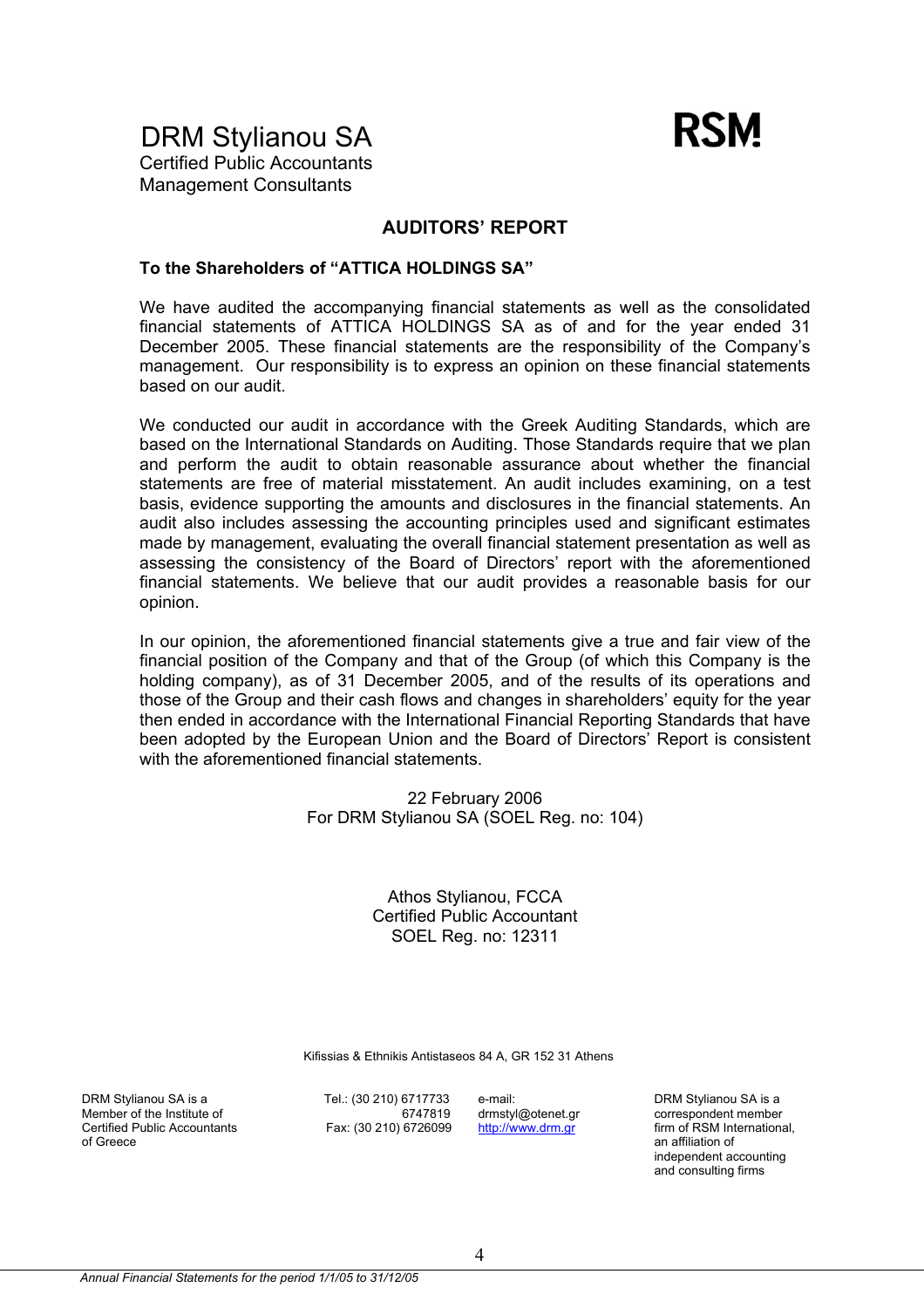

### **INCOME STATEMENT**

For the year ending at 31/12/2005 & 2004 and the 4th quarter 2005 and 2004

|                                                         |              | <b>GROUP</b> |                             |              |              |  |
|---------------------------------------------------------|--------------|--------------|-----------------------------|--------------|--------------|--|
|                                                         | <b>Notes</b> |              | 1/10-31/12/05 1/10-31/12/04 | 1/1-31/12/05 | 1/1-31/12/04 |  |
| Revenue                                                 | (6.1)        | 78.594       | 70.132                      | 385.118      | 371.253      |  |
| Cost of sales                                           | (6.2)        | (56.717)     | (43.055)                    | (230.420)    | (211.449)    |  |
| <b>Gross Profit/(loss)</b>                              |              | 21.877       | 27.077                      | 154.698      | 159.804      |  |
| Other operating income                                  | (6.3)        | 1.950        | 1.202                       | 4.472        | 2.976        |  |
| Administrative expenses                                 | (6.4)        | (6.822)      | (7.152)                     | (25.207)     | (26.693)     |  |
| <b>Distribution expenses</b>                            | (6.5)        | (7.612)      | (5.542)                     | (34.859)     | (31.368)     |  |
| Earnings before taxes, investing and financial          |              |              |                             |              |              |  |
| results, depreciation and amortization                  |              | 9.393        | 15.585                      | 99.104       | 104.719      |  |
| Depreciation and amortization                           | (6.6)        | (9.282)      | (9.106)                     | (37.385)     | (37.977)     |  |
| Earnings before taxes, investing and financial          |              |              |                             |              |              |  |
| results                                                 |              | 111          | 6.479                       | 61.719       | 66.742       |  |
| Dividends from subsidiaries and other entities          | (6.7)        | 726          | 18                          | 791          | 56           |  |
| Interest & other similar income                         | (6.7)        | 595          | 898                         | 2.243        | 3.075        |  |
| Interest and other financial expenses                   | (6.7)        | (6.307)      | (9.053)                     | (28.438)     | (36.275)     |  |
| Profit / (Loss) from sale-revaluation of investments in |              |              |                             |              |              |  |
| subsidiaries - associated companies                     | (6.7)        |              |                             | 450          |              |  |
| Foreign exchange differences                            | (6.7)        |              | (3.114)                     | 1.296        | (2.244)      |  |
| <b>Financial results</b>                                |              | (4.986)      | (11.251)                    | (23.658)     | (35.388)     |  |
| Profit/(loss) from vessels' disposal                    |              |              | 4.517                       |              | 10.419       |  |
| Profit/(loss) before taxes                              |              | (4.875)      | (255)                       | 38.061       | 41.773       |  |
| <b>Taxes</b>                                            | (6.8)        | (257)        | (244)                       | (1.019)      | (758)        |  |
| Profit/(loss) after taxes                               |              | (5.132)      | (499)                       | 37.042       | 41.015       |  |
| Attributable as follows:                                |              |              |                             |              |              |  |
| Company shareholders                                    |              | (4.241)      | (1.436)                     | 28.081       | 35.630       |  |
| Minority interests in subsidiaries                      |              | (891)        | 937                         | 8.961        | 5.385        |  |
| Earnings after taxes Per Share - basic (in €)           |              | (0, 04)      | (0, 01)                     | 0,27         | 0,34         |  |
| Proposed dividend payable per share (in €)              |              |              |                             |              |              |  |

The Notes on pages 11 to 57 are an ntegral part of these Financial Statements.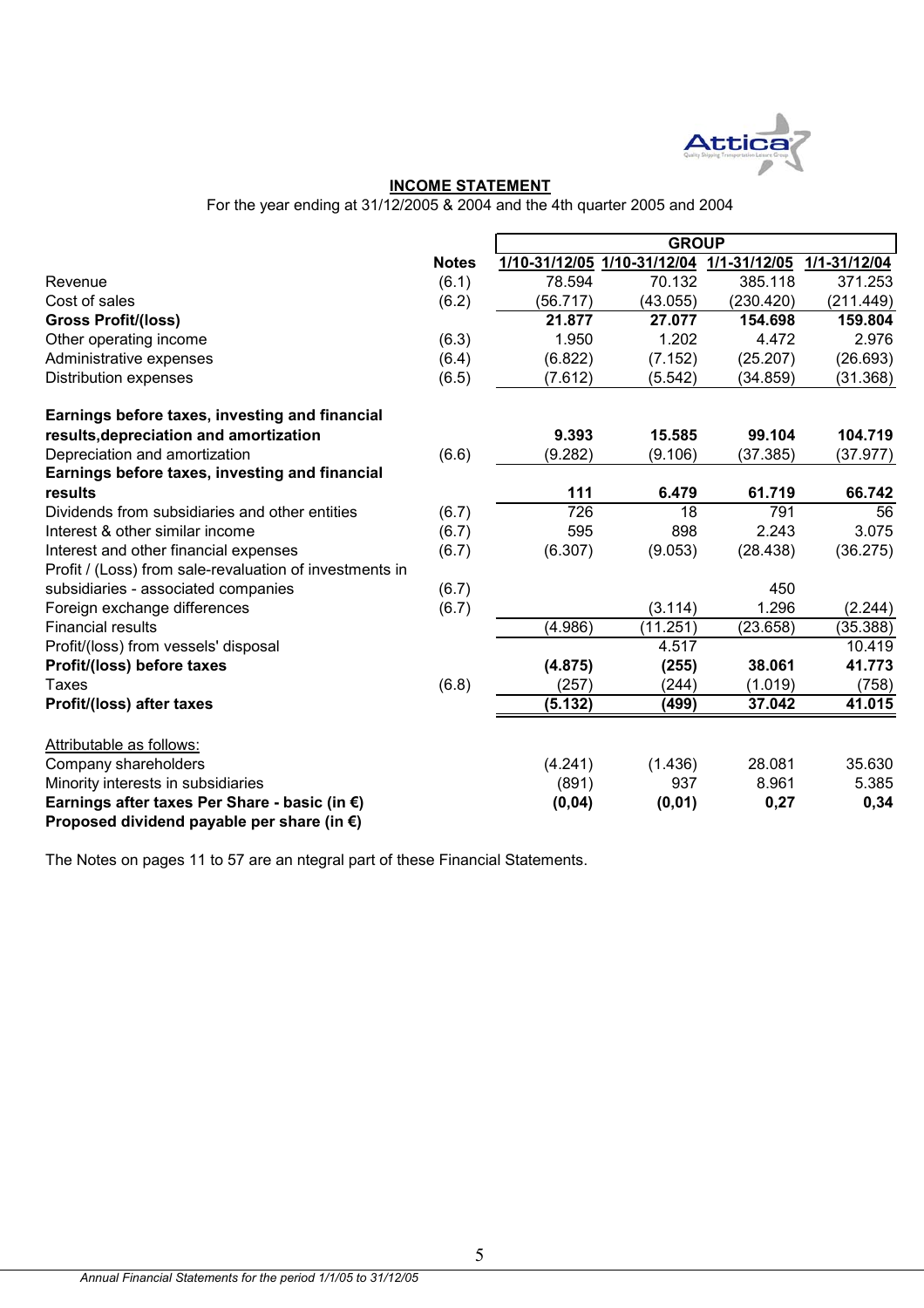

#### **INCOME STATEMENT**

For the year ending at 31/12/2005 & 2004 and the 4th quarter of 2005 and 2004

|                                                                                                       |              | <b>COMPANY</b> |               |              |              |
|-------------------------------------------------------------------------------------------------------|--------------|----------------|---------------|--------------|--------------|
|                                                                                                       | <b>Notes</b> | 1/10-31/12/05  | 1/10-31/12/04 | 1/1-31/12/05 | 1/1-31/12/04 |
| Revenue                                                                                               |              |                |               |              |              |
| Cost of sales                                                                                         |              |                |               |              |              |
| <b>Gross Profit/(loss)</b>                                                                            |              |                |               |              |              |
| Other operating income                                                                                |              |                |               |              |              |
| Administrative expenses                                                                               | (6.4)        | (205)          | (10)          | (792)        | (825)        |
| Distribution expenses                                                                                 | (6.5)        | (11)           |               | (17)         |              |
| Earnings before taxes, investing and financial                                                        |              |                |               |              |              |
| results, depreciation and amortization                                                                |              | (216)          | (10)          | (809)        | (825)        |
| Depreciation and amortization                                                                         | (6.6)        | (25)           | (28)          | (41)         | (57)         |
| Earnings before taxes, investing and financial results                                                |              | (241)          | (38)          | (850)        | (882)        |
| Dividends from subsidiaries and other entities                                                        | (6.7)        |                | 18            | 14.140       | 16.266       |
| Interest & other similar income                                                                       | (6.7)        | 10             | 43            | 58           | 370          |
| Interest and other financial expenses                                                                 | (6.7)        | (420)          | (590)         | (2.334)      | (7.449)      |
| Profit / (Loss) from sale-revaluation of investments in                                               |              |                |               |              |              |
| subsidiaries - associated companies                                                                   | (6.7)        | (525)          |               | (75)         |              |
| Foreign exchange differences                                                                          | (6.7)        |                |               |              |              |
| <b>Financial results</b>                                                                              |              | (935)          | (529)         | 11.789       | 9.187        |
| Profit/(loss) from vessels' disposal                                                                  |              |                |               |              |              |
| Profit/(loss) before taxes                                                                            |              | (1.176)        | (567)         | 10.939       | 8.305        |
| Taxes                                                                                                 | (6.8)        |                | (29)          |              | (116)        |
| Profit/(loss) after taxes                                                                             |              | (1.176)        | (596)         | 10.939       | 8.189        |
| Attributable as follows:                                                                              |              |                |               |              |              |
| Company shareholders                                                                                  |              | (1.176)        | (596)         | 10.939       | 8.189        |
| Minority interests in subsidiaries                                                                    |              |                |               |              |              |
| Earnings after taxes Per Share - basic (in €)<br>Proposed dividend payable per share (in $\epsilon$ ) |              | (0, 01)        | (0, 01)       | 0,11<br>0,08 | 0,08<br>0,08 |

The Notes on pages 11 to 57 are an integral part of these Financial Statements.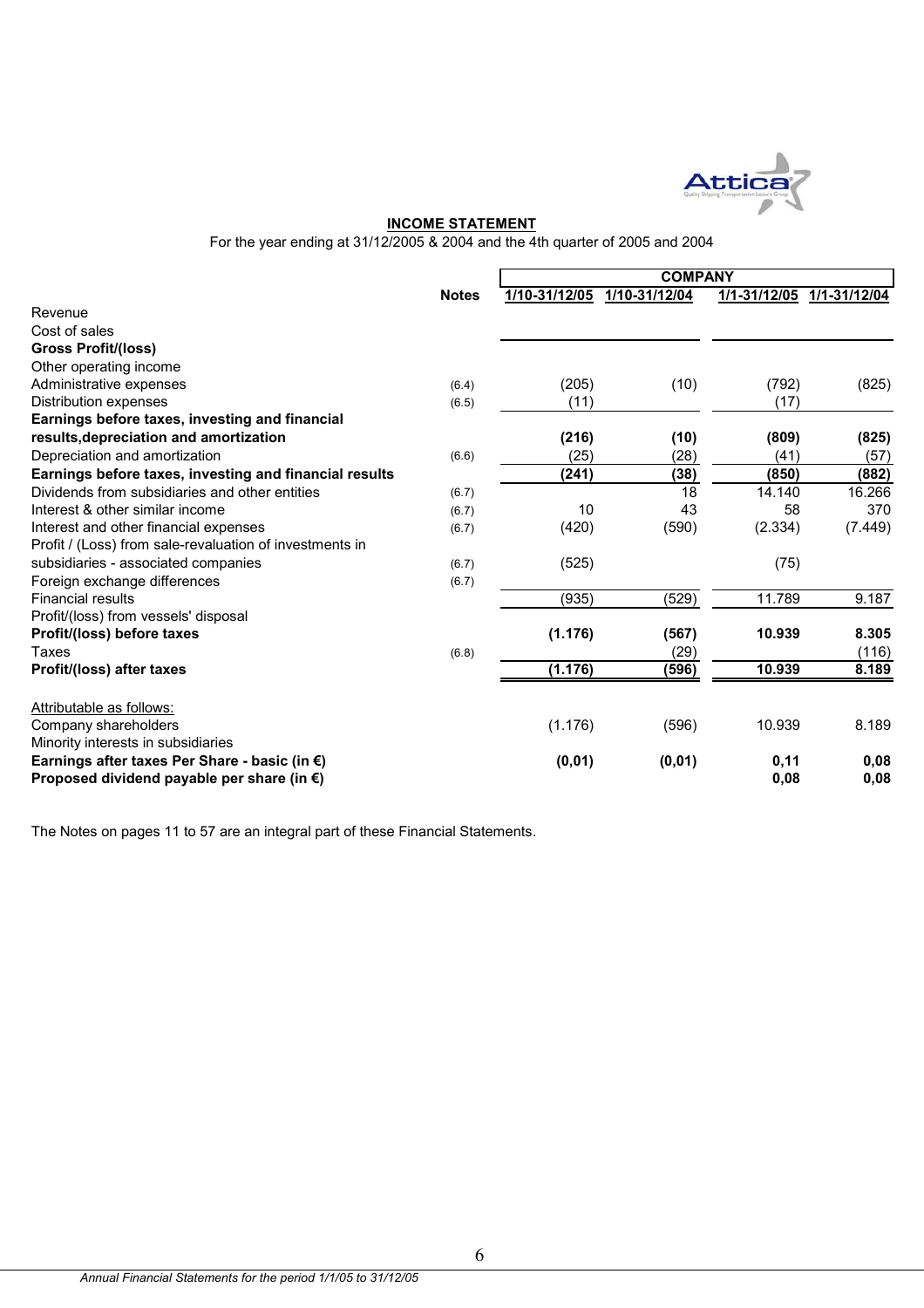

|                                                      | <b>BALANCE SHEET</b> |              |            |                              |            |
|------------------------------------------------------|----------------------|--------------|------------|------------------------------|------------|
| As at 31st of December 2005 and at December 31, 2004 |                      |              |            |                              |            |
|                                                      |                      | <b>GROUP</b> |            | <b>COMPANY</b><br>31/12/2005 |            |
| <b>ASSETS</b>                                        | <b>Notes</b>         | 31/12/2005   | 31/12/2004 |                              | 31/12/2004 |
|                                                      |                      |              |            |                              |            |
| <b>Non-current assets</b>                            |                      |              |            |                              |            |
| Tangible assets                                      | (6.9)                | 1.116.915    | 1.139.437  |                              | 3          |
| Intangible assets                                    | (6.10)               | 3.240        | 2.420      | 86                           | 118        |
| Investments in subsidiaries-associated companies     | (6.11)               |              | 9          | 168.434                      | 184.756    |
| Other financial assets                               | (6.12)               | 26.643       |            | 26.643                       |            |
| Non-current receivables                              | (6.13)               | 135          | 57         |                              |            |
|                                                      |                      | 1.146.933    | 1.141.923  | 195.163                      | 184.877    |
| <b>Current assets</b>                                |                      |              |            |                              |            |
| Inventories                                          | (6.14)               | 4.194        | 3.222      |                              |            |
| Trade receivables and prepayments                    | (6.15)               | 60.224       | 51.304     |                              |            |
| Tax receivables                                      | (6.16)               | 1.496        | 1.973      | 581                          | 101        |
| Receivables from subsidiaries-associated companies   |                      |              |            |                              | 30.000     |
| Other receivables                                    | (6.17)               | 6.449        | 8.147      | 219                          | 3          |
| Financial assets held for trading                    | (6.18)               | 16.545       | 3.307      | 16.517                       | 3.280      |
| Cash and cash equivalents                            | (6.19)               | 92.558       | 143.008    | 3.251                        | 22.181     |
| Deferred expenses                                    | (6.20)               | 5.079        | 8.387      |                              |            |
| Accrued income                                       | (6.20)               | 1.218        | 135        | 2                            | 4          |
|                                                      |                      | 187.763      | 219.483    | 20.570                       | 55.569     |
| <b>Total assets</b>                                  |                      | 1.334.696    | 1.361.406  | 215.733                      | 240.446    |
| <b>EQUITY AND LIABILITIES</b>                        |                      |              |            |                              |            |
| Equity                                               |                      |              |            |                              |            |
| Share capital                                        | (6.21)               | 93.756       | 93.756     | 93.756                       | 93.756     |
| Reserves                                             | (6.21)               | 289.644      | 275.620    | 75.293                       | 80.924     |
| <b>Retained Earnings</b>                             |                      | 5.680        | 3.428      | 10.939                       |            |
| <b>Total equity</b>                                  |                      | 389.080      | 372.804    | 179.988                      | 174.680    |
| Minority interests in subsidiaries                   |                      | 102.726      | 94.084     |                              |            |
|                                                      |                      |              |            |                              |            |
| <b>Non-current liabilities</b>                       |                      |              |            |                              |            |
| Secured Ioans                                        | (6.22)               | 677.965      | 699.856    |                              |            |
| Unsecured loans                                      | (6.23)               | 25.000       | 25.000     | 25.000                       | 25.000     |
| <b>Finance leases</b>                                | (6.24)               | 202          | 602        |                              |            |
| Deferred tax liabilities                             | (6.25)               | 295          | 267        | 267                          | 267        |
| Retirement benefit provisions                        | (6.26)               | 1.017        | 890        | 54                           | 54         |
| Other provisions                                     | (6.27)               | 2.482        | 1.590      |                              |            |
|                                                      |                      | 706.961      | 728.205    | 25.321                       | 25.321     |
| <b>Current liabilities</b>                           |                      |              |            |                              |            |
| Bank loans and overdrafts                            | (6.28)               | 12.150       | 13.324     | 9.931                        | 9.931      |
| Current portion of long term liabilities             |                      | 69.924       | 105.116    |                              | 30.000     |
| Trade and other payables                             | (6.29)               | 35.722       | 28.084     | 81                           | 97         |
| <b>Tax liabilities</b>                               | (6.30)               | 3.908        | 3.151      |                              |            |
| Deferred income                                      | (6.31)               | 2.864        | 2.850      |                              |            |
| Accrued expenses                                     | (6.31)               | 11.361       | 13.788     | 412                          | 417        |
|                                                      |                      | 135.929      | 166.313    | 10.424                       | 40.445     |
| <b>Total equity and liabilities</b>                  |                      | 1.334.696    | 1.361.406  | 215.733                      | 240.446    |

The Notes on pages 11 to 57 are an integral part of these Financial Statements.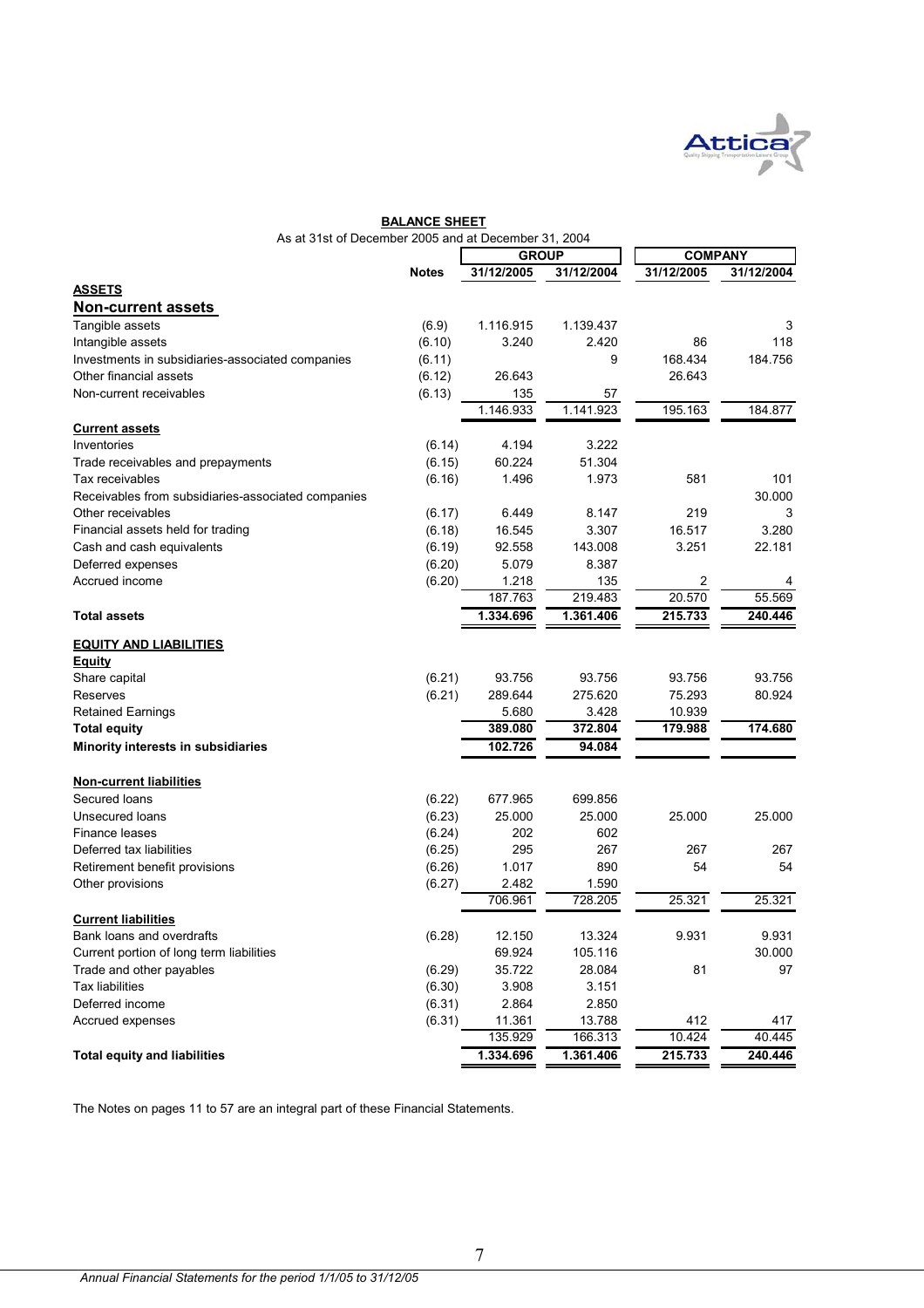### **Statement of Changes in Equity**

For the Period 1/1-31/12/2004

#### **GROUP**

|                                                    | Share  | Share<br>Capital Premium | Other<br>Reserves | Impairments | Retained<br>Earnings | <b>IFRS</b><br>Adjustment<br>Reserves | Total<br>Equity |
|----------------------------------------------------|--------|--------------------------|-------------------|-------------|----------------------|---------------------------------------|-----------------|
| Balance at 1 Jannuary 2004 according to Greek GAAP | 93.756 | 241.803                  | 38.986            | (75.103)    | 37.719               |                                       | 337.161         |
| Adjustments for transition to IFRS                 |        |                          |                   |             |                      | 3.577                                 | 3.577           |
| <b>Balance at 1 January 2004</b>                   | 93.756 | 241.803                  | 38.986            | (75.103)    | 37.719               | 3.577                                 | 340.738         |
| Changes in Equity for the Period 1/1-31/12/2004    |        |                          |                   | 4.211       |                      |                                       | 4.211           |
| Net Profit for the Period 1/1-31/12/2004           |        | (2.559)                  | 1.351             | 64.537      | (34.291)             | 6.592                                 | 35.630          |
| <b>Dividends</b>                                   |        |                          | (7.775)           |             |                      |                                       | (7.775)         |
| <b>Balance at 31 December 2004</b>                 | 93.756 | 239.244                  | 32.562            | (6.355)     | 3.428                | 10.169                                | 372.804         |

#### **COMPANY**

|                                                    | Share  | Share<br>Capital Premium | Other<br>Reserves | Impairments | Retained<br>Earnings | <b>IFRS</b><br>Adjustment<br>Reserves | Total<br>Equity |
|----------------------------------------------------|--------|--------------------------|-------------------|-------------|----------------------|---------------------------------------|-----------------|
| Balance at 1 Jannuary 2004 according to Greek GAAP | 93.756 | 225.936                  | 4.585             | (135.883)   |                      |                                       | 188.394         |
| Adjustments for transition to IFRS                 |        |                          |                   |             |                      | (16.257)                              | (16.257)        |
| <b>Balance at 1 January 2004</b>                   | 93.756 | 225.936                  | 4.585             | (135.883)   |                      | (16.257)                              | 172.137         |
| Changes in Equity for the Period 1/1-31/12/2004    |        |                          | (116)             | (21.074)    |                      | 21.361                                | 171             |
| Net Profit for the Period 1/1-31/12/2004           |        |                          | 7.837             |             |                      | 352                                   | 8.189           |
| <b>Dividends</b>                                   |        |                          | (8.334)           |             |                      | 2.517                                 | (5.817)         |
| <b>Balance at 31 December 2004</b>                 | 93.756 | 225.936                  | 3.972             | (156.957)   |                      | 7.973                                 | 174.680         |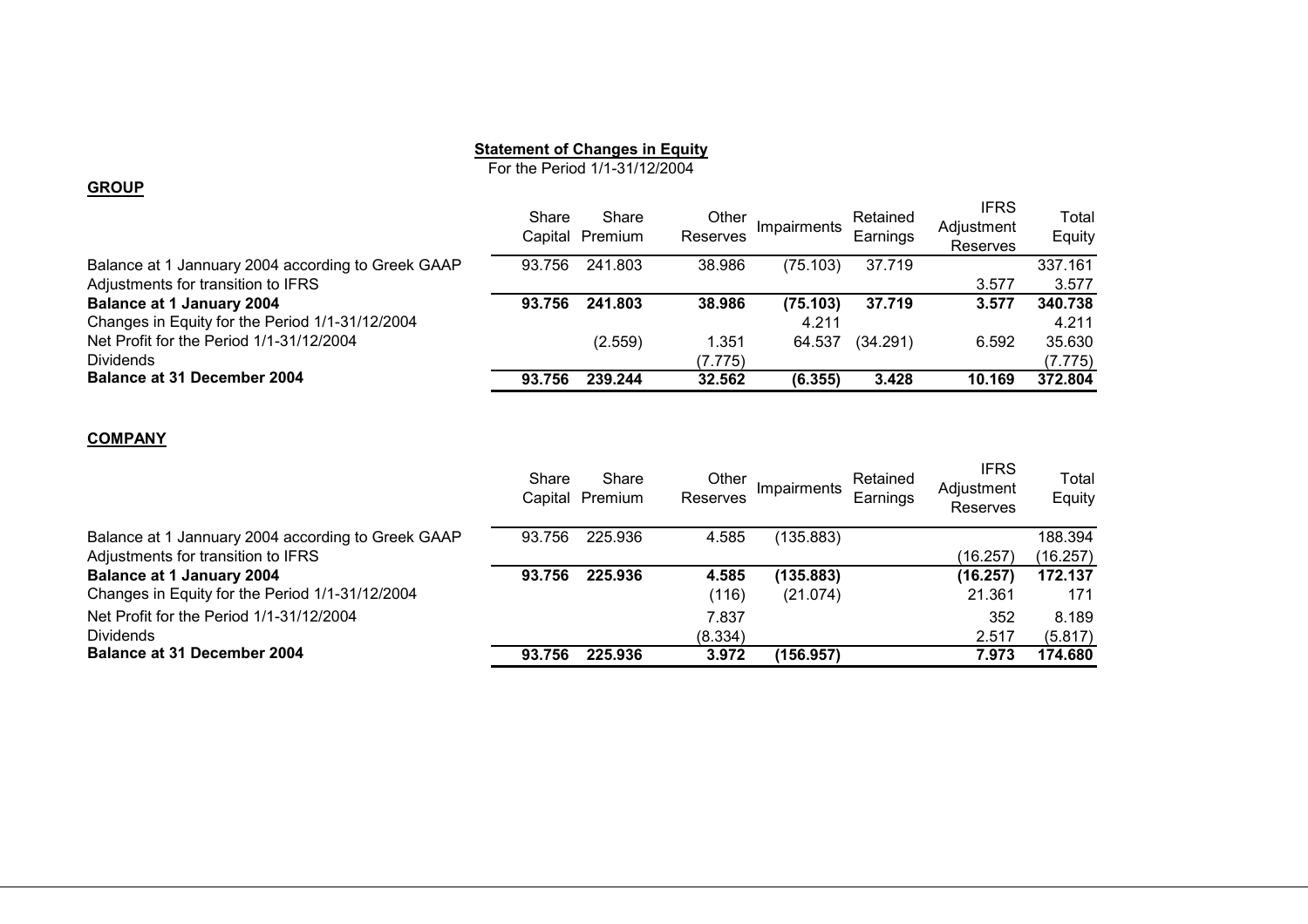### **Statement of Changes in Equity**

For the Period 1/1-31/12/2005

#### **GROUP**

|                                                    | Share<br>Capital | Share<br>Premium | Other<br>Reserves | <b>Impairments</b> | Retained<br>Earnings | <b>IFRS</b><br>Adiustment<br>Reserves | Total<br>Equity |
|----------------------------------------------------|------------------|------------------|-------------------|--------------------|----------------------|---------------------------------------|-----------------|
| Balance at 1 Jannuary 2005 according to Greek GAAP | 93.756           | 239.244          | 32.562            | (6.355)            | 3.428                |                                       | 362.635         |
| Adjustments for transition to IFRS                 |                  |                  |                   |                    |                      | 10.169                                | 10.169          |
| <b>Balance at 1 January 2005</b>                   | 93.756           | 239.244          | 32.562            | (6.355)            | 3.428                | 10.169                                | 372.804         |
| Changes in Equity for the Period 1/1-31/12/2005    |                  |                  |                   | (246)              |                      |                                       | (246)           |
| Net Profit for the Period 1/1-31/12/2005           |                  |                  | 25.829            |                    | 2.252                |                                       | 28.081          |
| <b>Dividends</b>                                   |                  |                  | (11.559)          |                    |                      |                                       | (11.559)        |
| <b>Balance at 31 December 2005</b>                 | 93.756           | 239.244          | 46.832            | (6.601)            | 5.680                | 10.169                                | 389.080         |

#### **COMPANY**

|                                                    | Share<br>Capital | Share<br>Premium | Other<br>Reserves | <b>Impairments</b> | Retained<br>Earnings | <b>IFRS</b><br>Adjustment<br>Reserves | Total<br>Equity |
|----------------------------------------------------|------------------|------------------|-------------------|--------------------|----------------------|---------------------------------------|-----------------|
| Balance at 1 Jannuary 2005 according to Greek GAAP | 93.756           | 225.936          | 3.972             | (156.957)          |                      |                                       | 166.707         |
| Adjustments for transition to IFRS                 |                  |                  |                   |                    |                      | 7.973                                 | 7.973           |
| <b>Balance at 1 January 2005</b>                   | 93.756           | 225.936          | 3.972             | (156.957)          |                      | 7973                                  | 174.680         |
| Changes in Equity for the Period 1/1-31/12/2005    |                  |                  |                   | 2.703              |                      |                                       | 2.703           |
| Net Profit for the Period 1/1-31/12/2005           |                  |                  |                   |                    | 10.939               |                                       | 10.939          |
| <b>Dividends</b>                                   |                  |                  | (8.334)           |                    |                      |                                       | (8.334)         |
| <b>Balance at 31 December 2005</b>                 | 93.756           | 225,936          | (4.362)           | (154.254)          | 10.939               | 7.973                                 | 179.988         |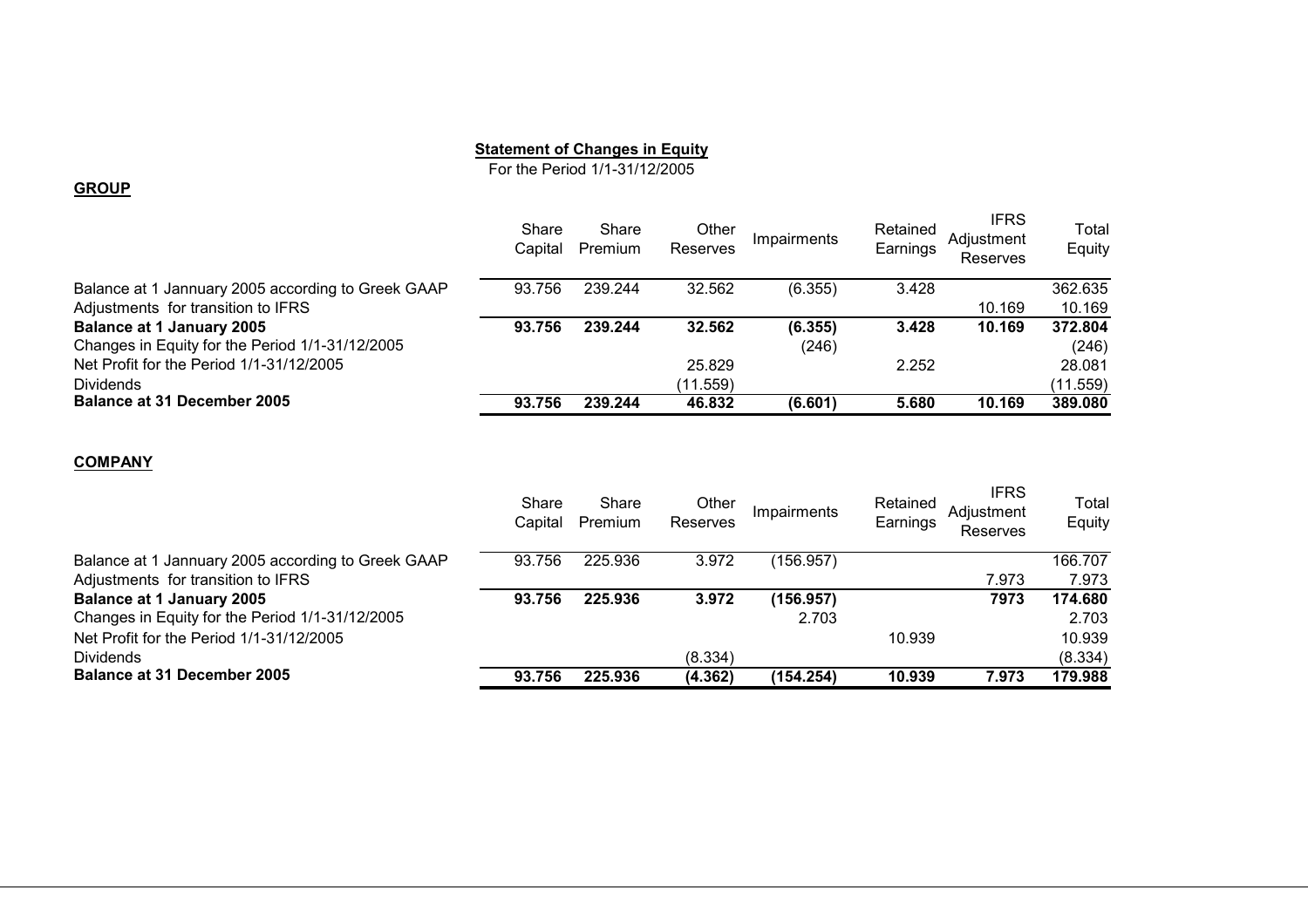

### **CASH FLOW STATEMENT**

For the period 1/1/-31/12 2005 &2004

|                                                                       |                | <b>GROUP</b>   |                | <b>COMPANY</b> |
|-----------------------------------------------------------------------|----------------|----------------|----------------|----------------|
|                                                                       | 1/1-31/12/2005 | 1/1-31/12/2004 | 1/1-31/12/2005 | 1/1-31/12/2004 |
| <b>Cash flow from Operating Activities</b>                            |                |                |                |                |
| <b>Profit Before Taxes</b>                                            | 38.061         | 41.773         | 10.939         | 8.305          |
| <b>Adjustments for:</b>                                               |                |                |                |                |
| Depreciation & amortization                                           | 37.385         | 37.977         | 41             | 57             |
| Deferred tax expense                                                  | 27             | 100            |                |                |
| Net profit/(Loss) from investing activities                           | (4.010)        | (9.880)        | (14.648)       | (16.635)       |
| Provisions                                                            | 2.802          | (3.259)        | 525            |                |
| Foreign exchange differences                                          | (1.296)        | 2.244          |                |                |
| Interest and other financial expenses                                 | 28.438         | 36.275         | 2.334          | 7.449          |
| Plus or minus for Working Capital changes :                           |                |                |                |                |
| Decrease/(increase) in Receivables                                    | (533)          | 12.180         | 749            | 315            |
| Decrease/(increase) in Inventories                                    | (972)          | 426            |                |                |
| (Decrease)/increase in Payables (excluding banks)                     | 10.510         | (18.130)       | 60             | (100)          |
| Less:                                                                 |                |                |                |                |
| Interest and other financial expenses paid                            | (38.553)       | (33.009)       | (2.339)        | (7.530)        |
| Taxes paid                                                            | (490)          | (551)          |                | (116)          |
| Total cash inflow/(outflow) from operating activities (a)             | 71.369         | 66.146         | (2.339)        | (8.255)        |
| <b>Cash flow from Investing Activities</b>                            |                |                |                |                |
| Acquisition of subsidiaries, associated companies, joint ventures and |                |                |                |                |
| other investments                                                     | (41.106)       |                | (22.897)       | 17.493         |
| Purchase of tangible and intangible assets                            | (16.662)       | (7.427)        | (6)            | (248)          |
| Proceeds from sale of tangible and intangible assets                  |                | 64.060         |                |                |
| Interest received                                                     | 2.691          | 3.075          | 506            | 370            |
| Dividends received                                                    | 791            | 56             | 14.140         | 16.266         |
| Total cash inflow/(outflow) from investing activities (b)             | (54.286)       | 59.764         | (8.257)        | 33.881         |
| <b>Cash flow from Financing Activities</b>                            |                |                |                |                |
| Proceeds from issue of Share Capital                                  |                |                |                |                |
| Proceeds from Borrowings                                              | 210.050        | 25.000         | 2.500          | 25.000         |
| Payments of Borrowings                                                | (265.335)      | (158.581)      | (2.500)        | (45.000)       |
| Payments of finance lease liabilities                                 | (688)          | (405)          |                |                |
| Dividends paid                                                        | (11.560)       | (7.772)        | (8.334)        | (5.817)        |
| Total cash inflow/(outflow) from financing activities (c)             | (67.533)       | (141.758)      | (8.334)        | (25.817)       |
| Net increase/(decrease) in cash and cash equivalents                  |                |                |                |                |
| $(a)+(b)+(c)$                                                         | (50.450)       | (15.848)       | (18.930)       | (191)          |
| Cash and cash equivalents at beginning of period                      | 143.008        | 158.856        | 22.181         | 22.372         |
| Cash and cash equivalents at end of period                            | 92.558         | 143.008        | 3.251          | 22.181         |

The method used for the preparation of the above Cash Flow Statement is the Indirect Method.

Cash and cash equivalents analysis is presented in paragraph 6.19

The Notes on pages 11 to 57 are an integral part of these Financial Stetements.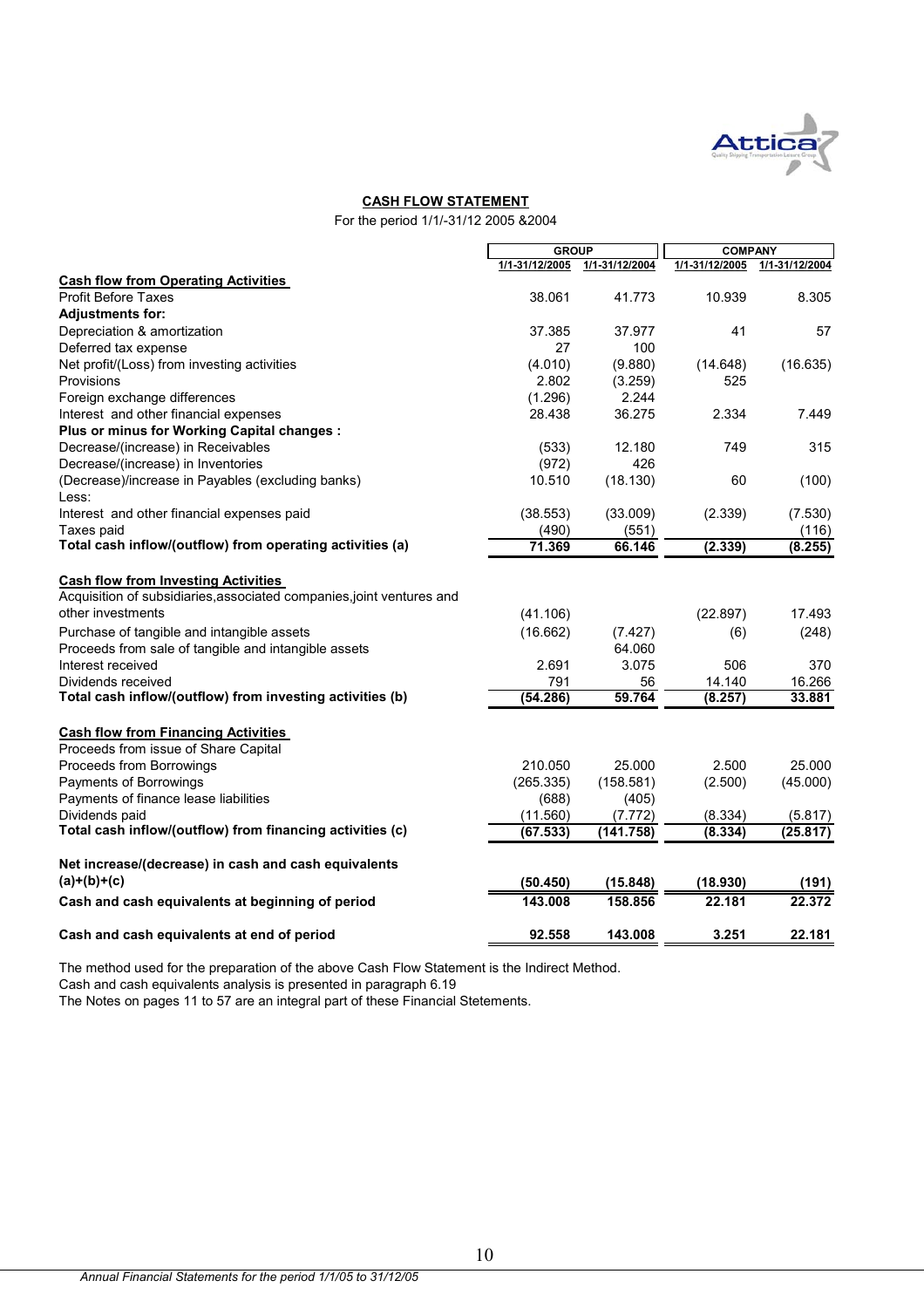

# **NOTES TO THE FINANCIAL STATEMENTS**

## **1. General information**

Attica Holdings S.A. is a Company which operates exclusively in passenger shipping.

The headquarters of the Company are in Athens, C. Karamanli Avenue 157, 16673, Voula, Athens, Greece.

At period end, the Company had 9 employees and the Group 1.517 employees.

Attica Holdings S.A. shares are listed in the Athens Stock Exchange under the code ATTICA.

The corresponding codes under Bloomberg is ATTEN GA and under Reuters is EPA.AT.

The total number of common bearer shares outstanding as at 31 December 2005 was 104.173.680. Each share carries one voting right. The total market capitalization amounted to approximately  $\epsilon$  418,7 million.

The financial statements of the Company and the Group for the period ending 31 December 2005 were approved by the Board of Directors on 20 February 2006.

*Due to rounding there may be minor differences in some amounts.* 

# **2. Significant Group accounting policies**

The significant Group accounting policies are as follows:

2.1. Basis of preparation of financial statements

The financial statements have been prepared in accordance with the International Financial Reporting Standards (IFRS) which have been issued by the International Accounting Standards Board (IASB) and the interpretations which have been issued by the International Financial Reporting Interpretations Committee as adopted by the European Union.

 In addition, the Group has prepared the financial statements in compliance with the historical cost principle, the going concern principle, the accrual basis principle, the consistency principle and the materiality principle.

In preparing its financial statements for the period ending 31 December 2005, the Group complied with the following standards: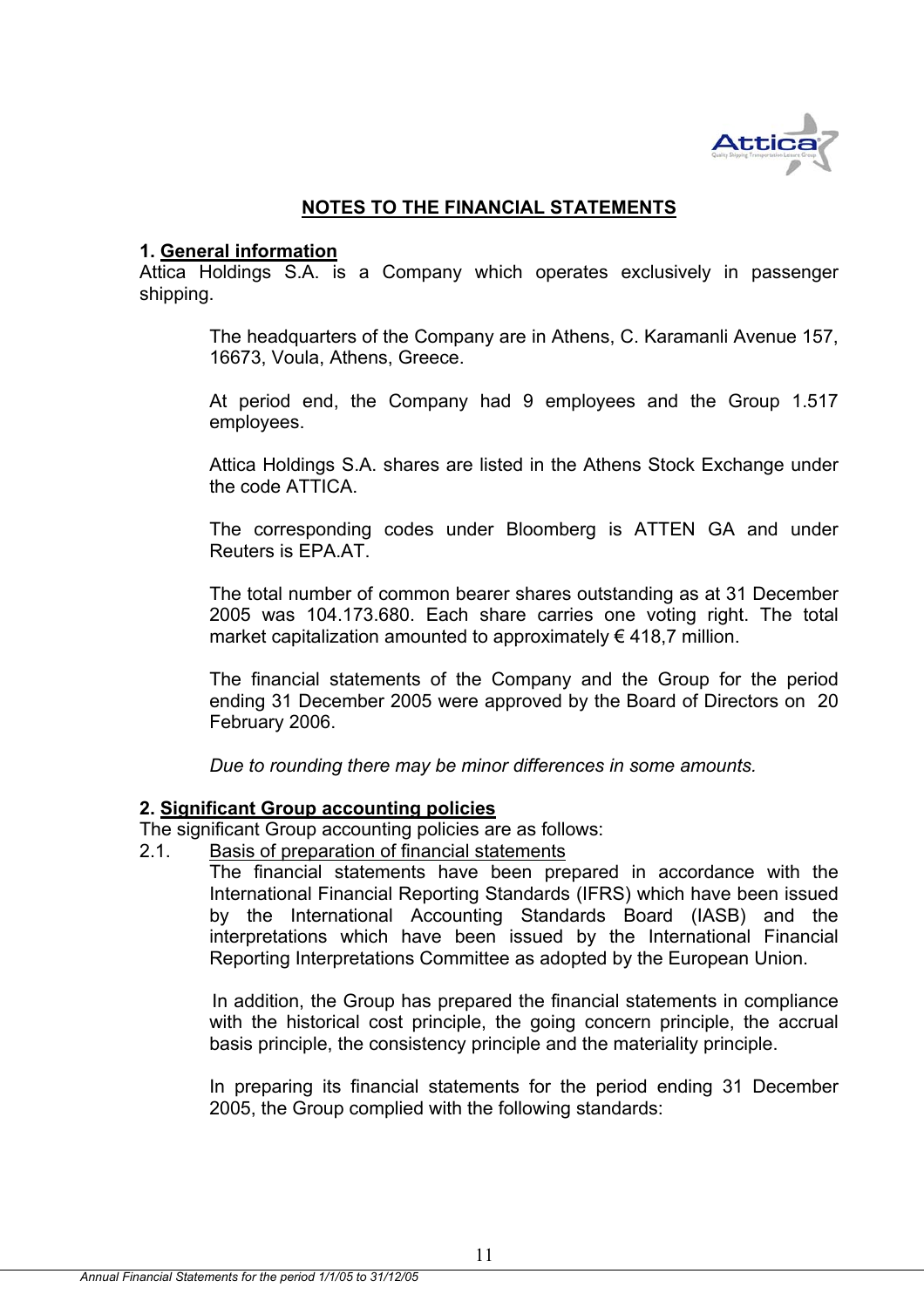

- **IAS 1** Presentation of Financial Statements
- **IAS 2** Inventories
- **IAS 7** Cash Flow Statements
- **IAS 8** Accounting Policies, Changes in Accounting Estimates and Errors
- **IAS 10** Events after the Balance Sheet Date
- **IAS 11 Construction Contracts**
- **IAS 12** Income Taxes
- **IAS 14** Segment Reporting
- **IAS 16** Property, Plant and Equipment
- **IAS 17** Leases
- **IAS 18** Revenue
- **IAS 19** Employee Benefits
- **IAS 20** Accounting for Government Grants and Disclosure of Government Assistance
- **IAS 21** The Effects of Changes in Foreign Exchange Rates
- **IAS 23** Borrowing Costs
- **IAS 24** Related Party Disclosures
- **IAS 26** Accounting and Reporting by Retirement Benefit Plans
- **IAS 27** Consolidated and Separate Financial Statements
- **IAS 28** Investments in Associates
- **IAS 29** Financial Reporting in Hyperinflationary Economies
- **IAS 31** Interests in Joint Ventures
- **IAS 32** Financial Instruments: Disclosure and Presentation
- **IAS 33** Earnings per share
- **IAS 34** Interim Financial Reporting
- **IAS 36** Impairment of Assets
- **IAS 37** Provisions, Contingent Liabilities and Contingent Assets
- **IAS 38** Intangible Assets
- **IAS 39** Financial instruments: Recognition and measurement
- **IAS 40** Investment Property
- **IFRS 1** First-time Adoption of International Financial Reporting Standards
- **IFRS 2** Share-based Payment
- **IFRS 3 Business Combinations**
- **IFRS 5** Non-current Assets Held for Sale and Discontinued Operations

The preparation of the financial statements calls for the use of estimates and assumptions which must be in line with the provisions of generally accepted accounting principles. The above estimates are based οn the knowledge and the information available to the Management of the Group until the date of approval of the financial statements for the period ending 31 December 2005.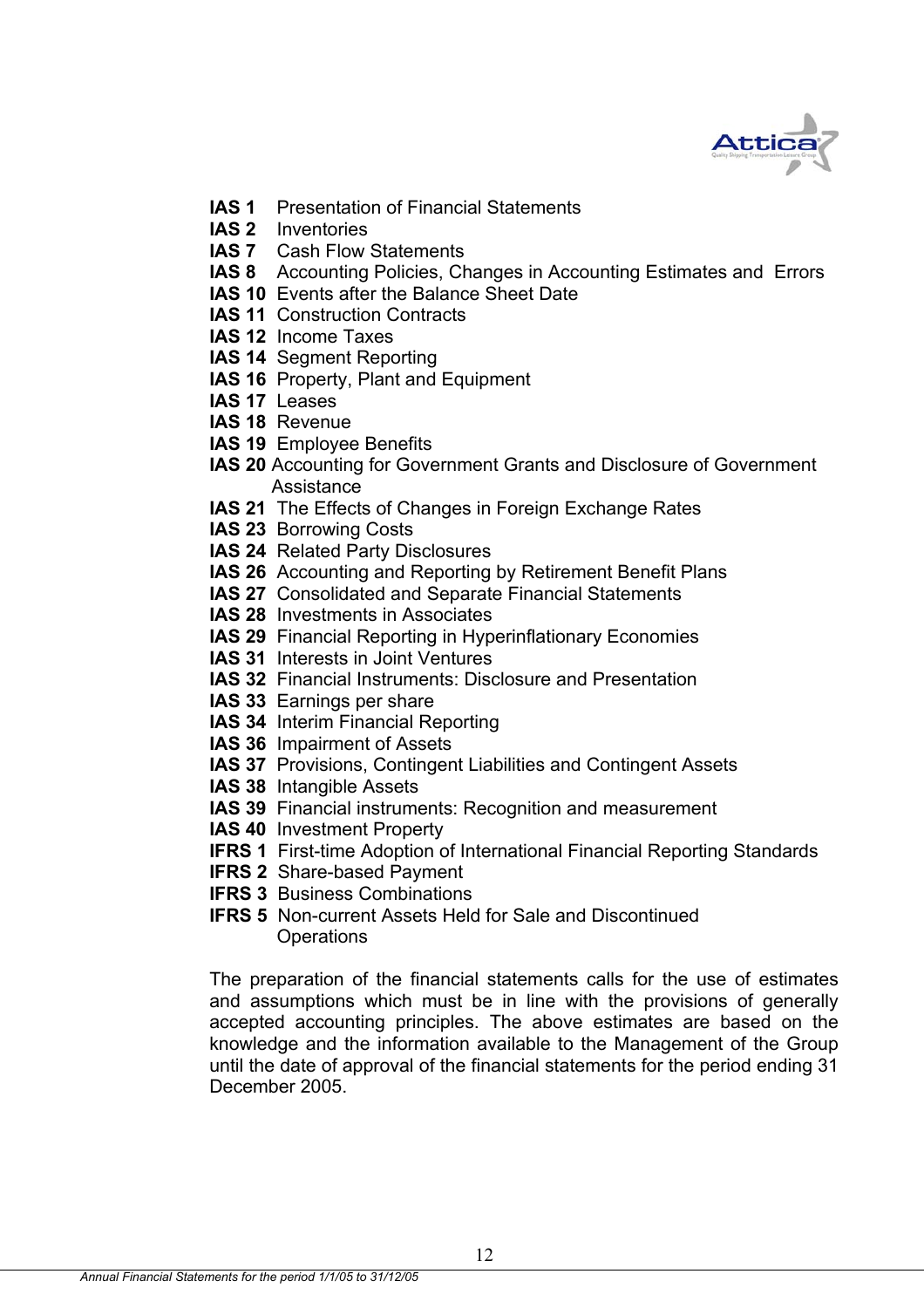

# 2.2. Consolidation

### 2.2.1. Basis of consolidation

The purchase method is used for the consolidation.

The cost of an acquisition is measured as the fair value of the assets given, equity instruments issued and liabilities incurred or assumed at the date of exchange, plus cost directly attributable to the acquisition.

### 2.2.2. Subsidiaries

Subsidiaries are the entities which are controlled by another Company. Control exists when a Company has the power to govern the financial and operating policies of an entity.

In the Company's financial statements, participation in subsidiaries is presented in the acquisition cost less any impairment loss, if such case arises.

### 2.2.3. Consolidated financial statements

The consolidated financial statements include the Company and its subsidiaries. The financial statements of the subsidiaries are included in the consolidated financial statements from the date that control commences until the date that the parent company ceases to control the subsidiary.

Intercompany transactions, balances and gains or losses on transactions between Group companies are eliminated unless the transaction relates to an asset which provides evidence of impairment.

The subsidiaries' accounting policies are consistent with the policies adopted by the Group.

Minority interests are presented separately from the shareholders' equity of the Group.

## 2.3. Goodwill

Goodwill represents the excess of the cost of an acquisition over the fair value of identifiable assets and liabilities of the acquired subsidiary or associated company, at the time of acquisition. The goodwill is not amortized. The goodwill is subject to an impairment test at the end of each year.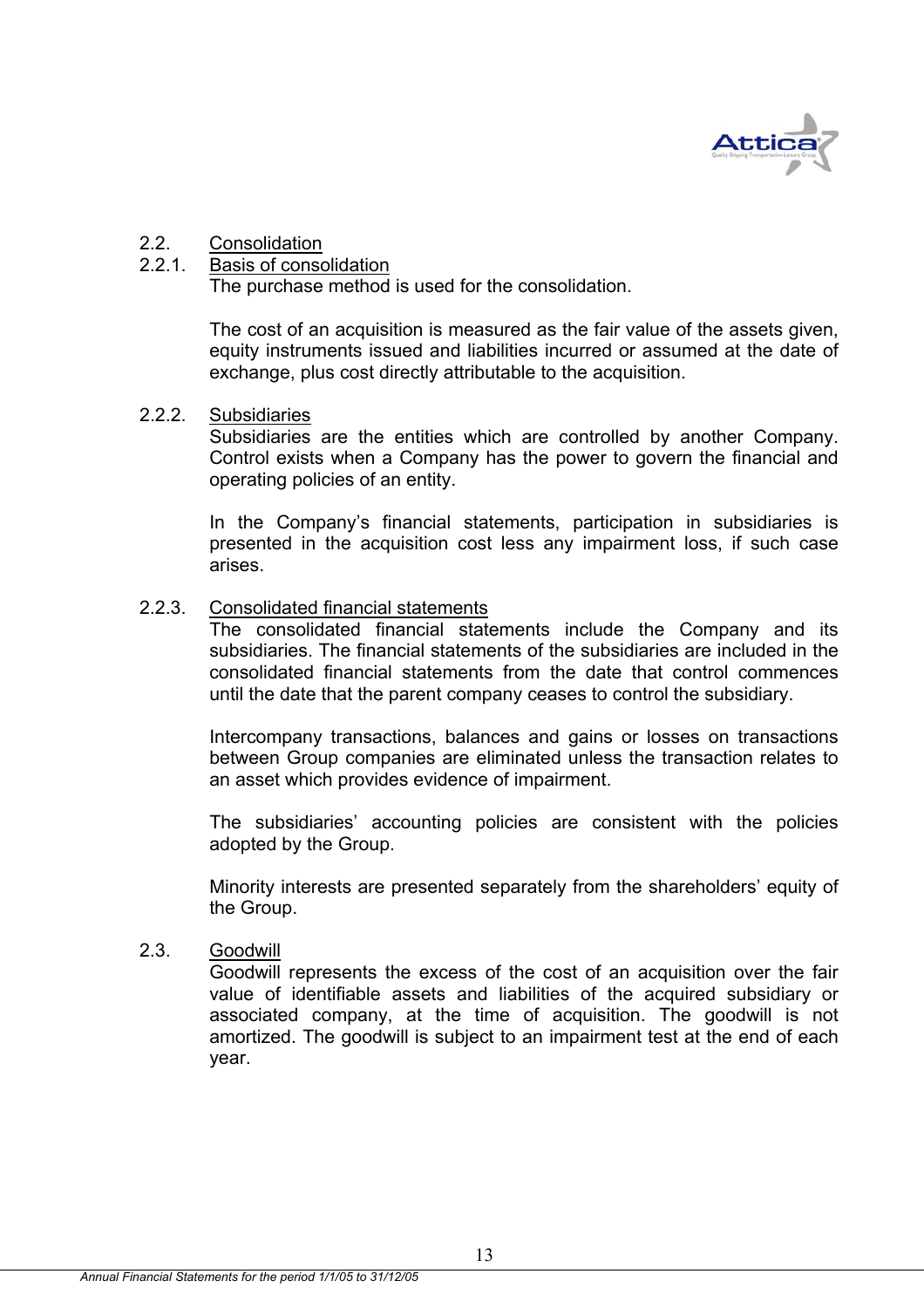

The negative goodwill which, prior to the first application of IFRS, was shown as a deduction from equity, it cannot be recognised as an asset. The Company shall not recognise that goodwill in profit or loss if it disposes of all or part of the business to which that goodwill relates.

### 2.4. Investments

The investments are classified according to their scope as follows:

a) Long-term investments

These investments are recognised at cost plus any cost directly attributable to the investment and are reported as non-current assets. The company, annually, shall assess whether there is any indication that an investment may be impaired.

If any such indication exists, impairment losses are recognised in the shareholders' equity.

b) Investments available for sale (short-term investments)

These investment are initially recorded at cost plus any cost attributable to the investment. Subsequently, these investments are re-measured at fair value and gains or losses are recorded under shareholders' equity until these are disposed of or considered impaired. When these are disposed of or considered impaired, gains or losses are recognised in the income statement.

## 2.5. Tangible assets

Tangible assets are stated at acquisition cost less accumulated depreciation and any impairment loss.

Cost includes expenditure that is directly attributable to the acquisition of the assets.

Subsequent costs are added in the asset's carrying amount or recognised as a separate asset, only when it is probable that additional future economic benefits, associated with the asset, will flow to the Group.

All other expenses are charged to the income statement as they are considered as repairs and maintenance.

Land is not depreciated.

Depreciation is calculated on a straight line basis over the estimated useful life of each asset.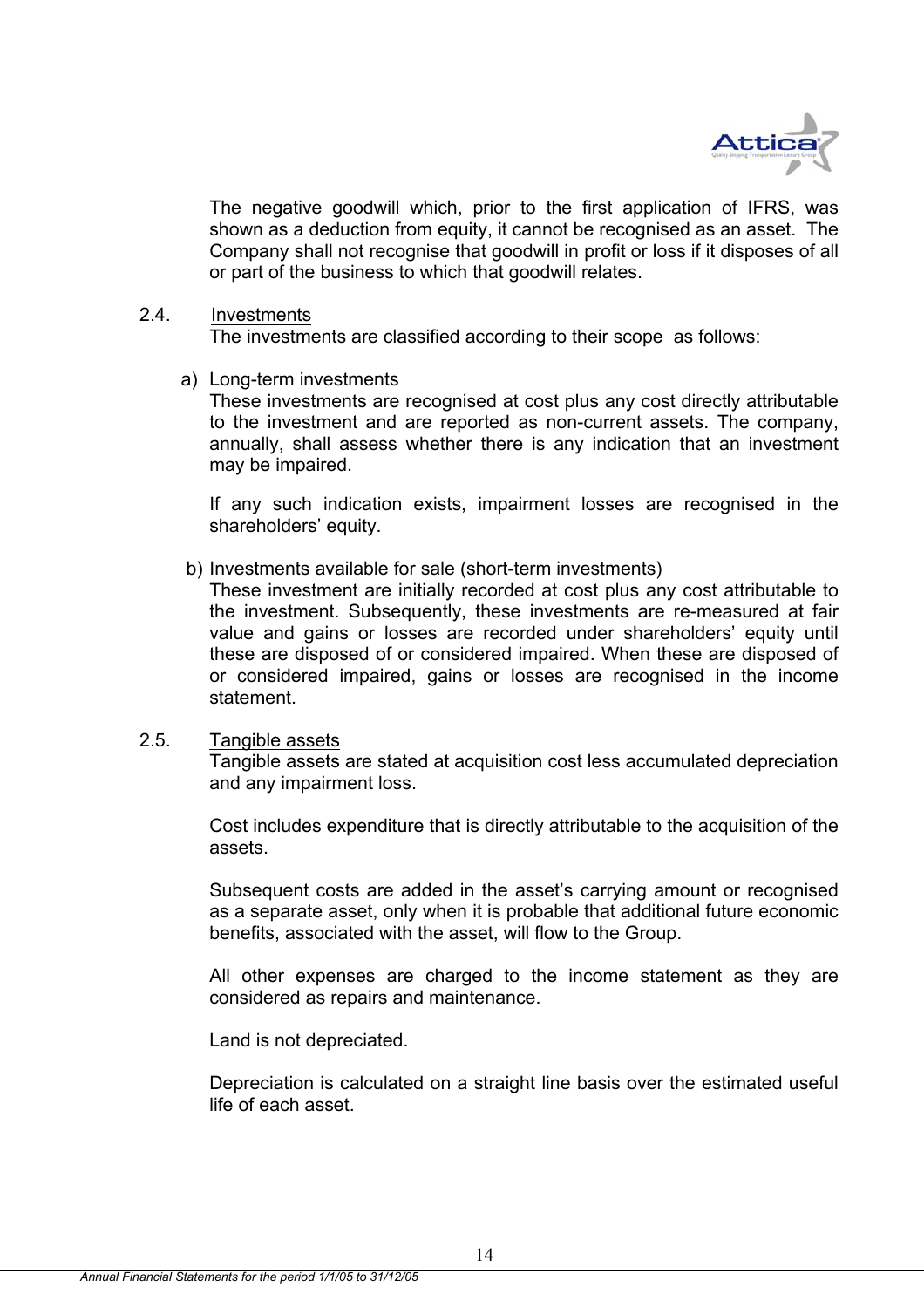

The estimated useful lives are as follows:

| 1. Conventional vessels           | 30 years |
|-----------------------------------|----------|
| 2. High-speed vessels (Catamaran) | 15 years |
| 3. Buildings                      | 60 years |
| 4. Harbor establishments          | 10 years |
| 5. Motor Vehicles                 | 5 years  |
| 6. Furniture and fixtures         | 5 years  |
| 7. Hardware equipment             | 3 years  |

The residual value of the vessels is estimated at 20% of the acquisition cost. For the other fixed assets no residual value is calculated. The residual value and the useful life of fixed assets is reviewed annually.

Costs incurred subsequent to the acquisition of a vessel for the purpose of increasing the future economic benefits from the operation of the vessel or for compliance with new rules and safety regulations, are capitalised separately and are depreciated in 5 years.

Once the sale of a tangible asset is completed, the difference between the selling price and the net book value less any expenditure related to the sale, is recognised as gain or loss in the income statement.

# 2.6. Intangible assets

a) Trademarks

 Trademarks are recognised at cost less accumulated depreciation and any impairment loss.

 The cost of trademarks includes expenditure related to the development and registration of the trademarks in Greece and abroad.

The useful life of trademarks is 15 years and depreciation is calculated on a straight line basis.

### b) Computer software

 Computer software programs are recognised at cost less accumulated depreciation and any impairment loss.

 The initial cost recognition, in addition to the licenses, includes installation, customizing and development expenses.

 Expenditure which enhances or extends the performance of computer software programs beyond their original specifications is recognised as a capital expenditure and added to the original cost of the software.

 Useful life of computer software is 8 years and depreciation is calculated on a straight line basis.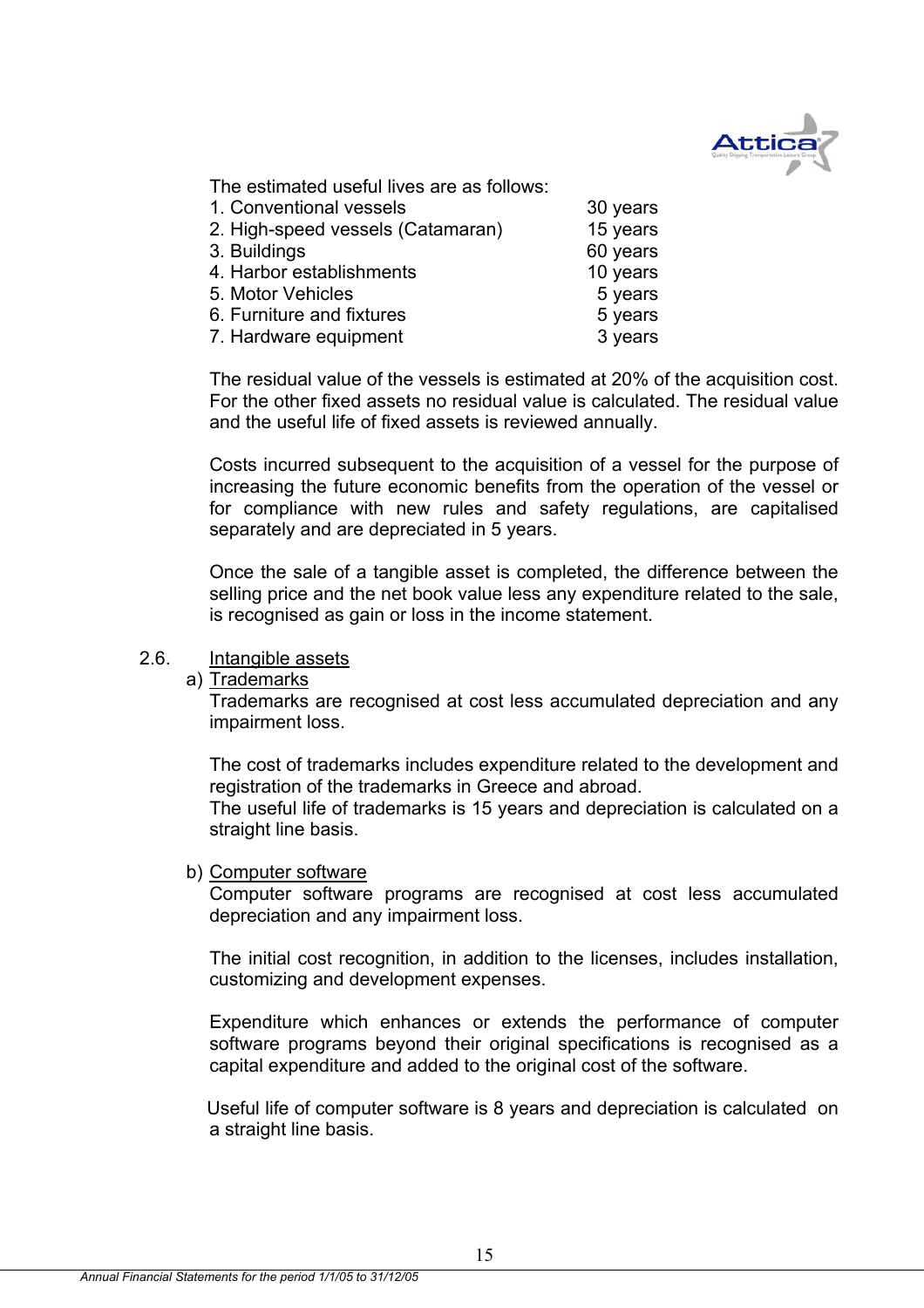

### 2.7. Impairment of assets

At each reporting date the assets are assessed as to whether there is any indication that an asset may be impaired. If any such indication exists, the entity estimates the recoverable amount of the asset. The recoverable amount of an asset or a cash generating unit is the higher of its fair value less costs to sell the asset and its value in use.

Impairment losses are recognised in the income statement.

### 2.8. Investments in property

An investment in property is initially recognised at cost. Transaction costs are included in the initial cost. Subsequent expenditure is added to the cost only if it is probable that future economic benefits are expected.

Subsequent to initial recognition, investment property is stated at cost less accumulated depreciation and any accumulated impairment losses.

# 2.9. Inventories

Inventories are stated at the lower value of cost and net realizable value. Net realizable value is the estimated selling price less applicable variable selling expenses. The cost of inventories is determined using the weighted average method.

### 2.10. Trade receivables

Trade receivables are short-term receivables to be collected in less than 12 months from the date of recognition and are initially recognised at fair value.

Subsequently, if the collection is delayed, trade receivables are measured at amortized cost using the effective interest rate, less any impairment loss.

Impairment loss is established when there is objective evidence that the Group will not be able to collect all the amounts due.

The amount of the provision is the difference between the asset's carrying amount and the present value of estimated future cash flows.

The discounting of the above difference is calculated using the effective interest rate.

The amount of the provision is recognised in the income statement.

### 2.11. Cash and cash equivalents

Cash and cash equivalents include cash in hand, deposits in banks, other short-term highly liquid investments maturing within three months and bank overdrafts.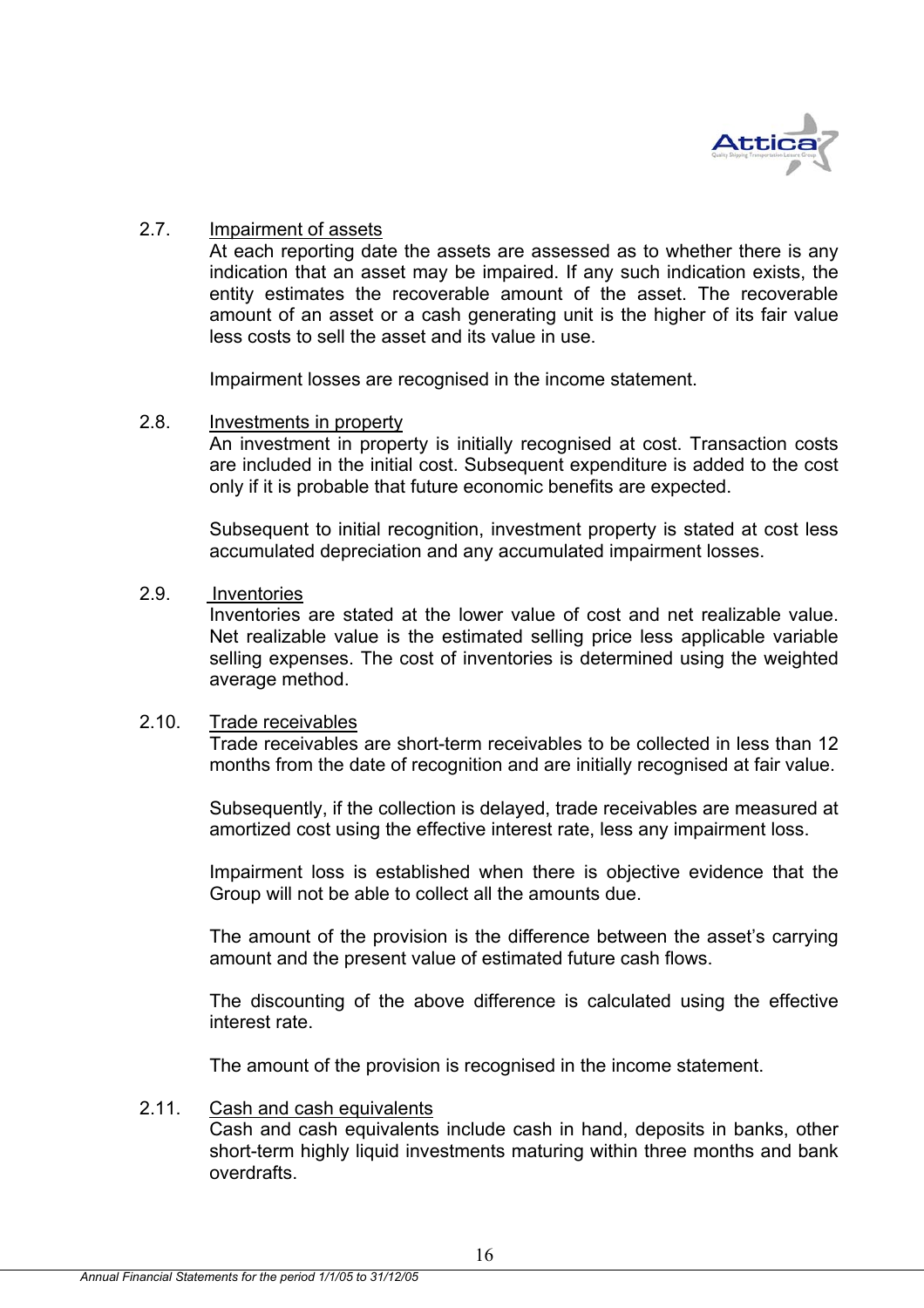

## 2.12 Share capital

Share capital consists of common ordinary shares and is included in shareholders' equity.

Costs directly attributable to the issue of new shares are shown in equity as a deduction from the share premium, net of tax.

Costs directly attributable to the issue of new shares for the acquisition of a new entity are recognised in the cost of the acquired entity.

The cost of treasury shares is deducted from equity until the shares are cancelled or disposed of. In this case profit or loss, net from direct costs, is included in shareholders' equity.

## 2.13. Dividends

Dividends payable are recognised as a liability when these are approved by the Shareholders' General Assembly.

# 2.14. Revenue

The revenue of the Group is derived from cargo, passengers and vehicles fares, on board sales and sales of travel agency services. The Group also has income from interest and dividends.

# 2.14.1. Revenue from fares

Revenue from fares is recognised as follows:

- a) For international routes: when the customer travels.
- b) For domestic routes: when the ticket is issued.

The above difference with regard to the recognition of income between international and domestic markets respectively, is due to the fact that tickets of domestic routes issued in a specific month but concerning the following months are not substantial compared with total income. Besides this, the cost of tracking changes of tickets between the period from the date of issuance to the date of traveling would be very significant compared with the benefit of such information.

# 2.14.2. Revenue from on board sales

Revenue from sales of goods and services on board is recognised upon delivery of goods or services.

Regarding the services provided by the Group through concessions, revenue is recognised when the invoice is issued for services relating to the period.

### 2.14.3. Revenue from travel agency services

Revenue from sales of air tickets are the sales commissions which the Group receives from airline companies and is recognised when the invoice is issued.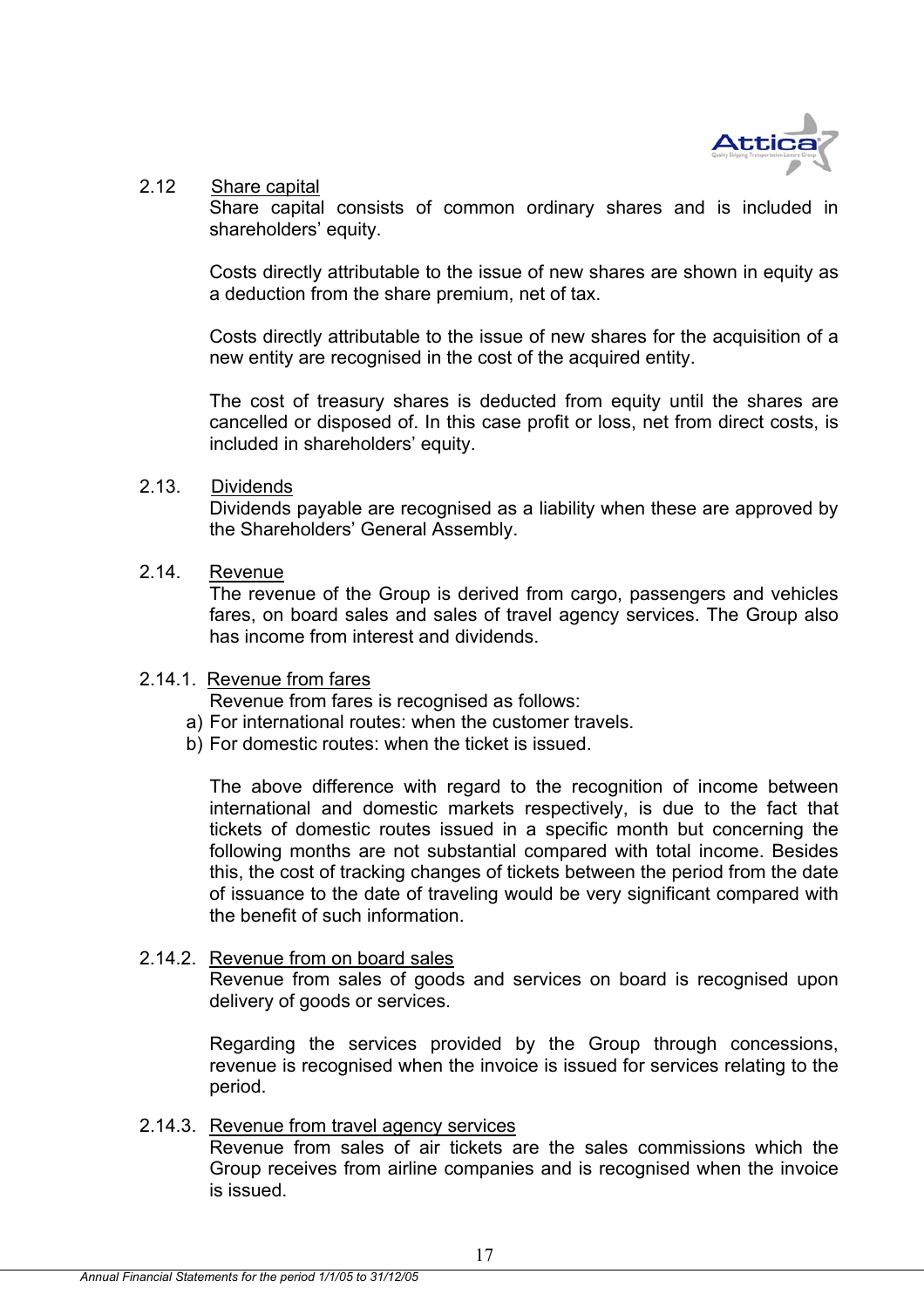

Revenue from tour operating packages is recognised when the appropriate invoice is issued.

All the above revenue is recognised when the collection of the related receivables is reasonably assured.

### 2.14.4. Interest income

Interest income is recognised on an accrual basis using the effective interest method.

2.14.5. Dividend income

Dividend income is recognised as revenue on the date the dividends are approved from the Shareholders' General Assembly of the entity which declares these.

2.15. Accounting for Government grants and disclosure of Government assistance

### 2.15.1. Government grants related to assets Government grants that relate to assets are provided subject to the condition that the entity will purchase or construct long-term assets.

Government grants are recognised when it is certain that:

- a) The entity will comply with the conditions attaching to these.
- b) The grants will be received.

Government grants are recognised as income over the periods necessary to match them with the related costs which they are intended to compensate, on a systematic basis, independently from the receipt of them.

### 2.15.2. Government grants related to income

Government grants related to income are recognised as income over the periods, on a systematic basis, in order to match the relevant costs.

### 2.16. Segment reporting

A business segment is a distinguishable component of an entity that is engaged in providing an individual product or service or a group of related products or services which are subject to risks and returns that are different from those of other business segments.

A geographical segment is a distinguishable component of an entity that is engaged in providing products or services within a particular economic environment and which is subject to risks and returns that are different from those of components operating in other economic environments.

The Group mainly operates in sea transportation services for passengers, private vehicles and cargo in several geographical areas. For this reason geographical segmentation is used.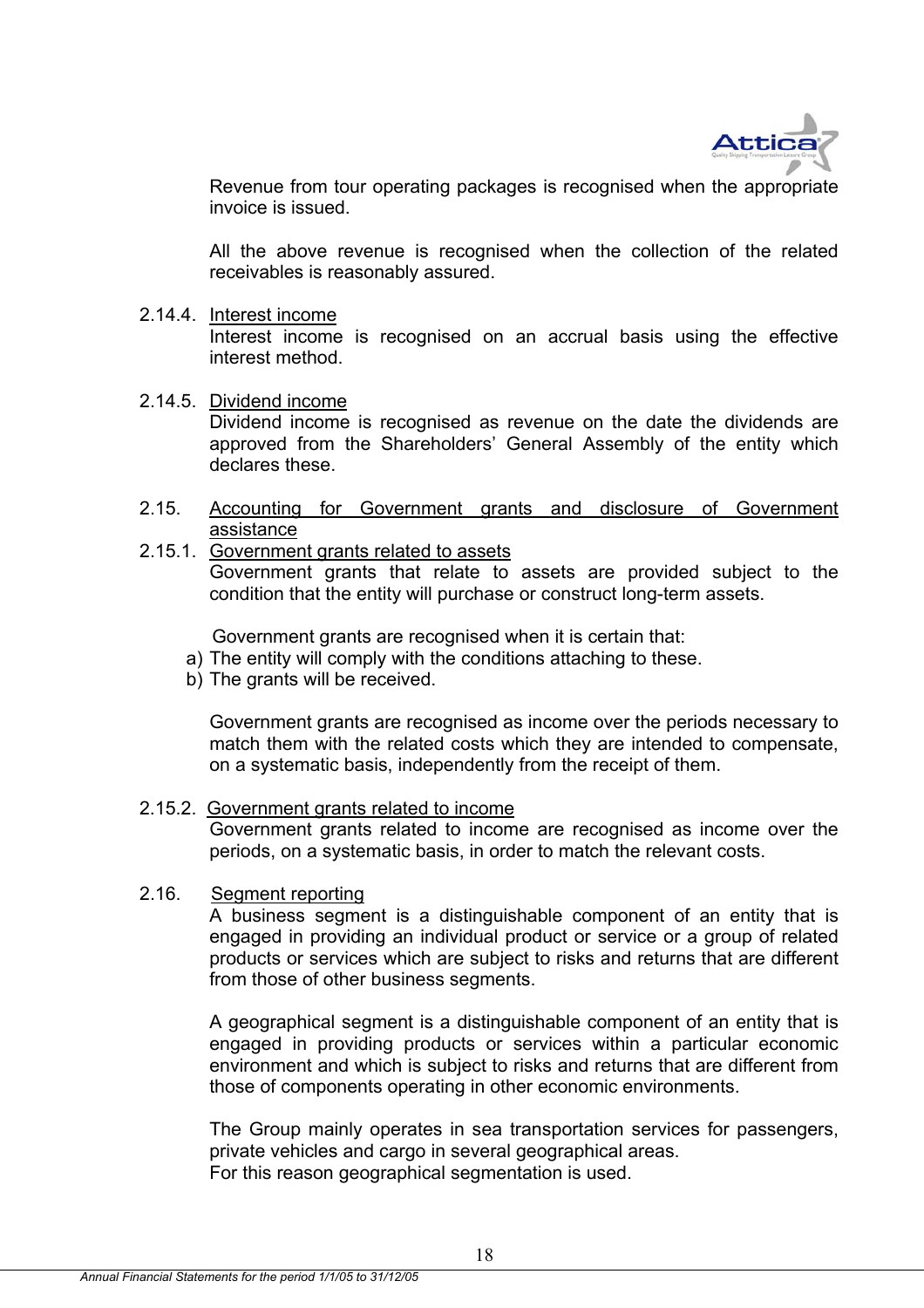

The Group's geographical segments are the following:

- a) Greek Domestic Market
- b) Adriatic Sea
- c) Baltic Sea
- d) North Sea

The Group's vessels provide transportation services to passengers, private vehicles and cargo. The Company's sales are highly seasonal. The highest traffic for passengers and vehicles is observed during the months July, August and September while the lowest traffic for passengers and vehicles is observed between November and February. On the other hand, cargo sales are not affected significantly by seasonality.

- 2.17. Expenses
- 2.17.1. Borrowing costs

 Borrowing costs are interest and other costs incurred by an entity in connection with the borrowing of funds.

Borrowing costs include:

- a) Interest on bank overdrafts and interest on short-term and long-term borrowings.
- b) Amortisation of discounts or premium relating to borrowings.
- c) Amortisation of ancillary costs incurred in connection with the arrangement of borrowings.
- d) Finance charges in respect of finance leases recognised in accordance with IAS 17 "Leases".
- e) Exchange differences arising from foreign currency borrowings to the extent that these are regarded as a cost additional to interest costs.
- 2.17.1.1. Recognition of borrowing cost

Borrowing costs are recognised as an expense in the period in which these are incurred unless these are related to the acquisition or construction of a qualifying asset. In this case, these are capitalised.

2.17.1.2. Capitalisation procedures of borrowing costs

The capitalisation of borrowing cost:

- a) Commences when the investment in an asset is taking place and borrowing cost exists.
- b) Is suspended when the investment is suspended for a long period.
- c) Ceases when all the activities necessary to prepare the qualifying asset for its intended use or sale are completed.
- 2.17.2. Employee benefits
- 2.17.2.1. Short-term benefits

 The current obligations of the Group towards its personnel, in cash or in non-monetary items are recognised as expenses as soon as they are incurred unless these relate to services that are included in the cost of an asset.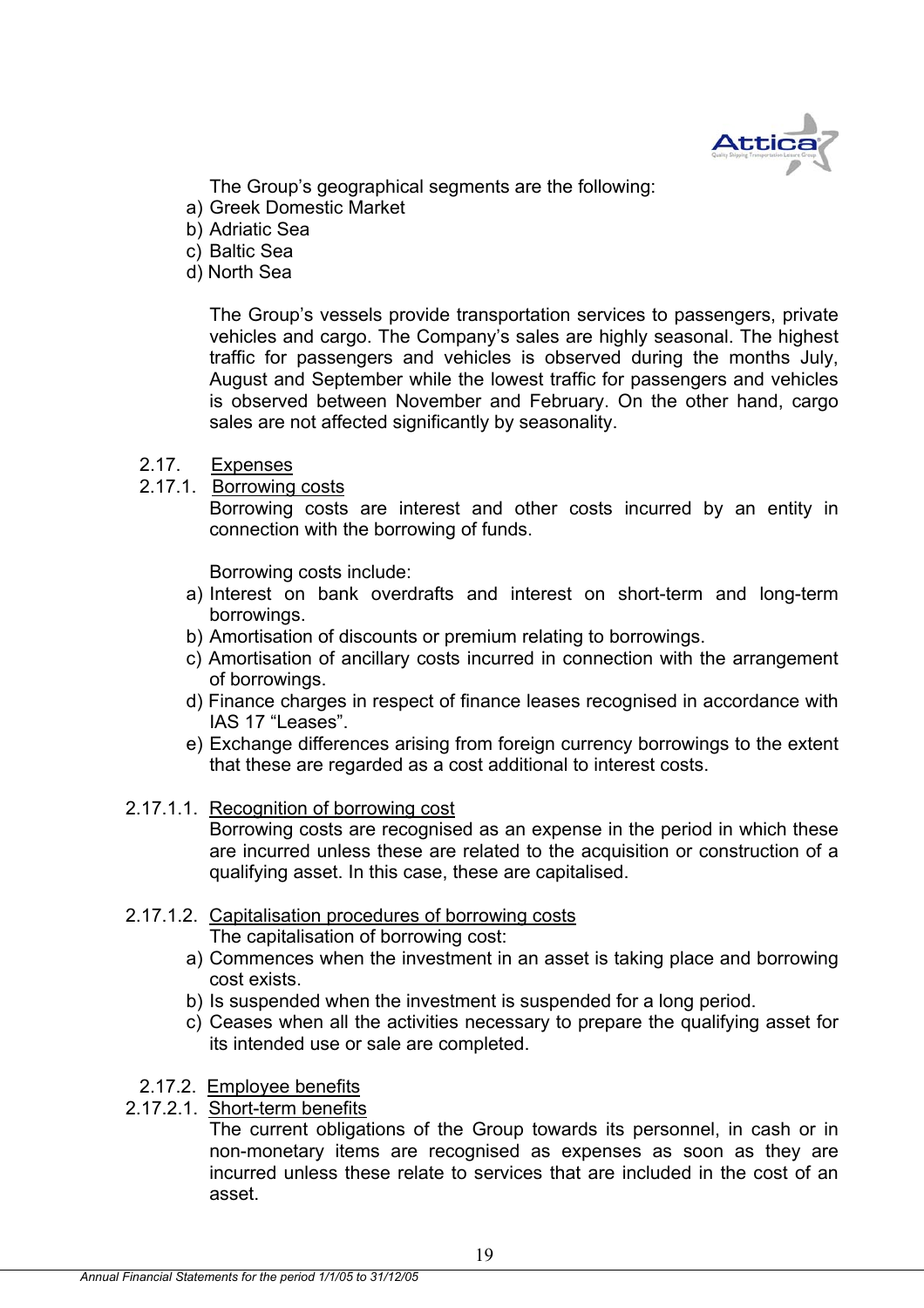

# 2.17.2.2. Defined benefit plans

 Defined benefit plan is a legal obligation of the Group that defines an amount of pension benefit that an employee will receive on retirement. The defined benefit obligation is calculated annually based on actuarial valuation performed by independent actuaries using the projected unit credit method. Actuarial gains or losses are recognised in the income statement.

- 2.17.3. Leases
- 2.17.3.1. Finance leases

Finance leases are recognised as assets and liabilities at amounts equal to the fair value of the leased property or, if lower, to the present value of the minimum lease payments.

The depreciation method of leased assets is similar to the method used for the other assets of the Group. Depreciation is calculated in accordance with IAS 16 "Property, plant and equipment" and IAS 38 "Intangible assets". Therefore, paragraphs 2.5. "Tangible assets", 2.6. "Intangible assets" and 2.7. "Impairment of assets" refer.

# 2.17.3.2. Operating leases

The lease payments for an operating lease are recognised as an expense and charged to the income statement.

- 2.17.4. Provisions, contingent liabilities and contingent assets Provisions are recognised when:
	- a) The Group has a present obligation, legal or construed, as result of a past event.
	- b) It is probable that an outflow of resources embodying economic benefits will be required to settle an obligation.
	- c) It is possible that a reliable estimation of the obligation can be made. Provisions should be reviewed at each balance sheet date.

 Contingent liabilities or contingent assets are not recognised in the financial statements and are noted in the notes to the financial statements, provided the possibility of an outflow or inflow of economic benefits is remote.

# 2.17.5. Allocation of revenue and expenses

- 2.17.5.1. Allocation of joint revenue and expenses
	- As reported in paragraph 5.1.d, joint ventures and management companies which are consolidated in the Group, transfer all revenue and expenses relating to specific companies to these shipowning companies. This means that when revenue or expenses are incurred which are not related to specific shipowning companies, these expenses are allocated to the shipowning companies based on percentages arising from historical data.

# 2.17.5.2. Allocation of expenses on a monthly basis

The Group recognises insurance expenses and annual survey expenses in the income statement on a monthly basis because the above expenses relate to the whole year.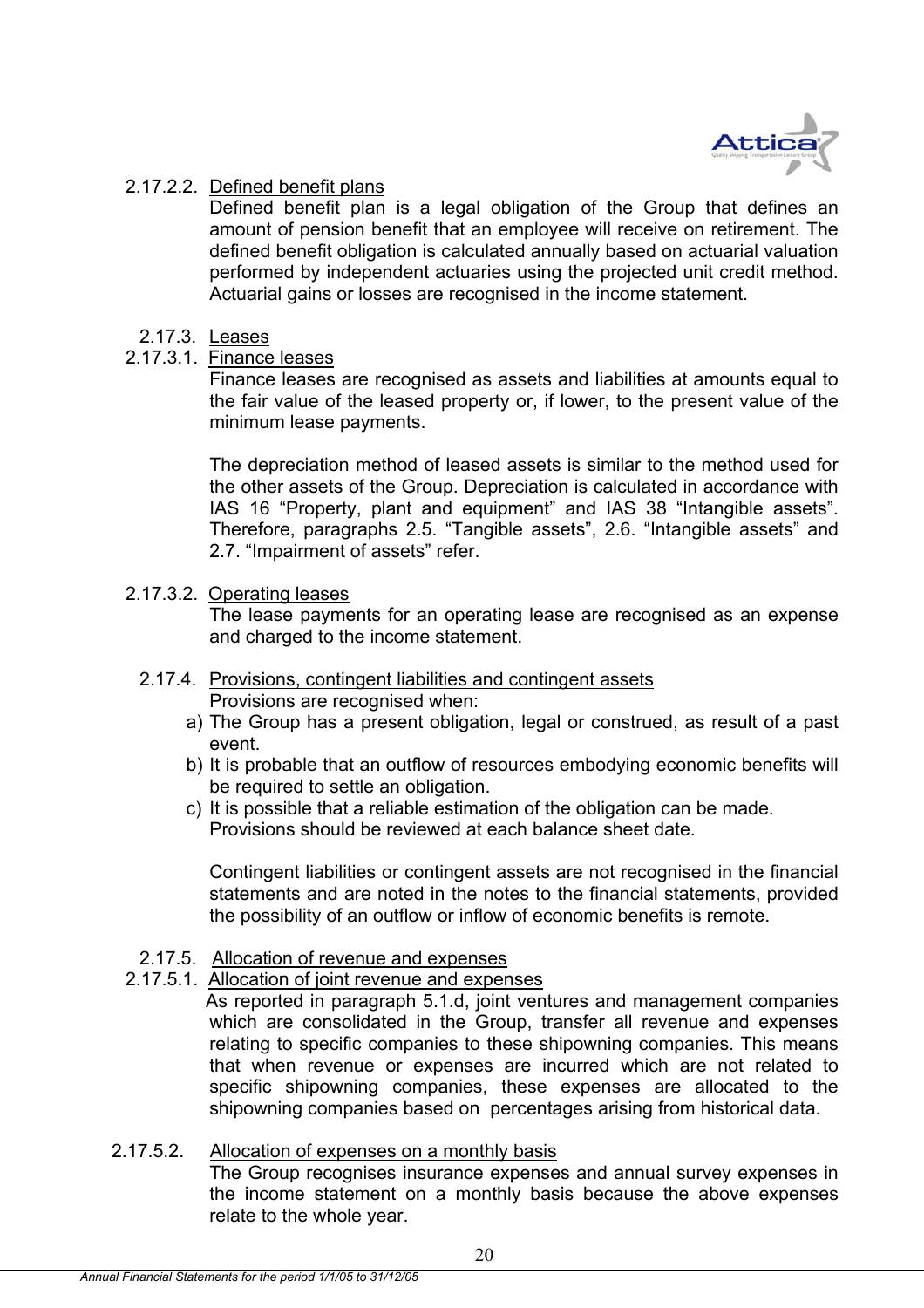

2.18. Current and deferred income taxes For a better understanding of the manner in which the Group's income is taxed, the profits are classified based on their origin.

### 2.18.1. Income tax on profit from shipping activities

According to Law 27/1975, article 6, the shipowning companies carrying a Greek flag pay taxes based on the gross tonnage of the vessels, regardless of profits or losses. This tax is in effect an income tax which is readjusted according to the above law.

The payment of the above tax covers all obligations which are related to income tax with regard to shipping activities.

In this case, a permanent difference exists between taxable and accounting results, which will not be taken into consideration for the calculation of deferred taxation.

2.18.2. Income tax on profit from financial revenues

This category includes capital revenue which is recognised as taxable when it is distributed or capitalised. For the portion of the revenue which will not be distributed, a temporary taxable difference will result and a deferred tax liability will be recognised until the distribution of these profits. The following are exempted:

- a) The interest on deposits which is taxable under the general rules of taxation.
- b) The dividends receivable from other companies which are not subject to Taxation and which are not taken into account for the calculation of deferred taxation.
- 2.18.3. Income tax on profit from non-shipping activities In that case, the profits are subject to the provisions of the tax law and on occasions of calculation of deferred taxation, they will be estimated in accordance with IAS 12.
- 2.19. The effect of changes in foreign exchange rates The functional currency of the Group is Euro.

Transactions in foreign currencies are translated into Euro at the exchange rate applying at the date of the transaction.

At each balance sheet date:

- a) Monetary items are translated using the closing rate.
- b) Non-monetary items that are measured in terms of historical cost in a foreign currency are translated using the exchange rate at the date of transaction.

Exchange differences arising in the above cases are recognised in profit or loss in the period in which they are arise.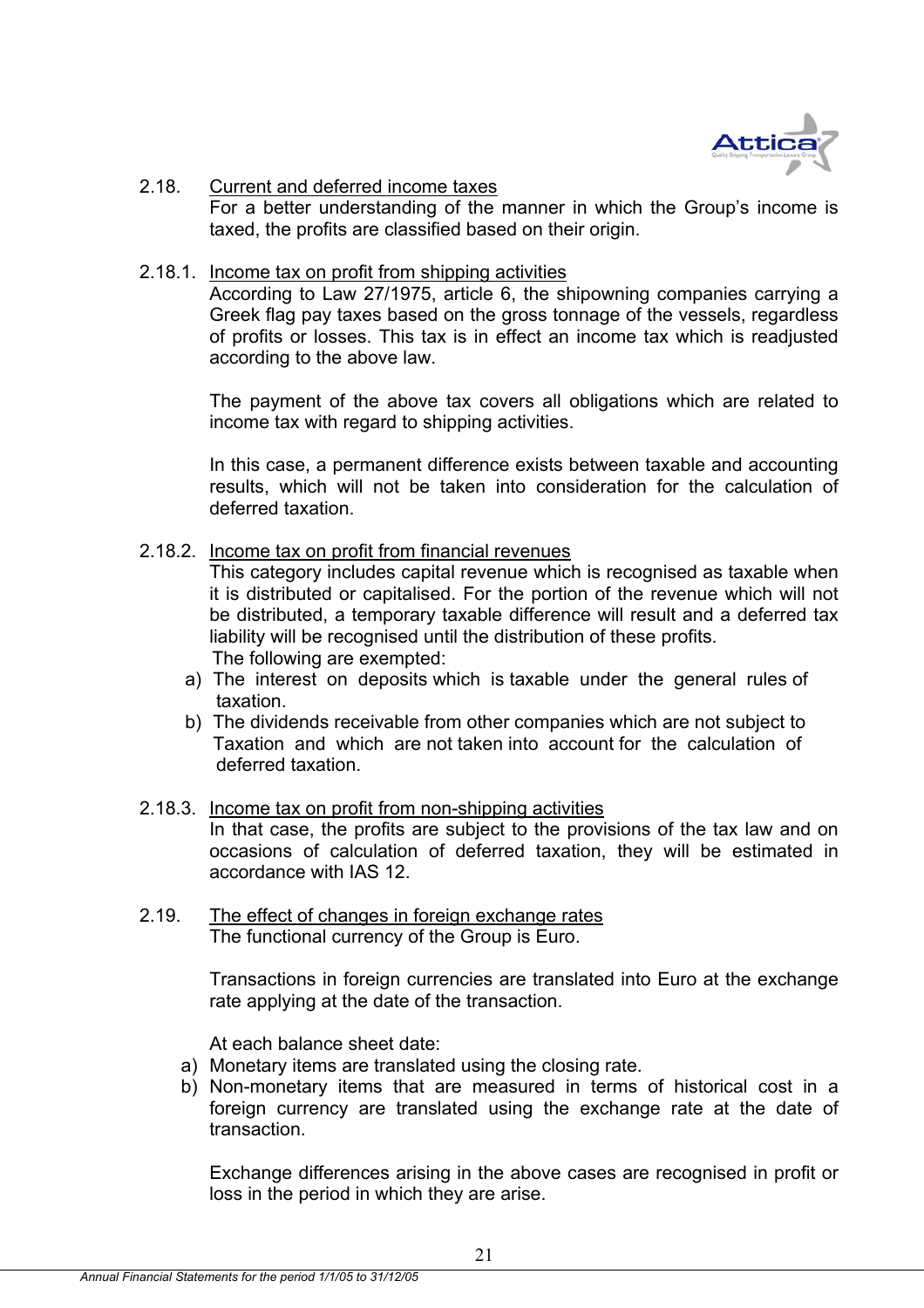

Exchange differences arising on the settlement of non-monetary items are recognised directly in shareholders' equity.

 Exchange differences arising from the translation of the net investment in foreign entities are recognised in the income statement.

The above exchange differences are taken initially to shareholders' equity on consolidation and when the foreign entity is sold, such exchanges differences are recognised in the income statement.

2.20. Financial instruments

Basic financial instruments of the Group are:

a) Cash, bank deposits, short-term receivables and liabilities.

 Given the short-term nature of these instruments, Group Management believe that their fair value is essentially identical to the value at which these are recorded in the accounting books of the Group.

b) Securities

 Securities are titles that embody rights on specific financial assets which can be valued in cash.

 Securities are initially recognised at cost which is the market price plus expenses related to the transaction.

 Securities are held by the Group for trading purposes. This means that these are acquired with the intention of selling for a profit.

Subsequently securities are measured at fair value and any profit or loss is recognised in the income statement.

 Fair values of listed securities in active markets are calculated with current prices.

For non negotiable securities, fair values are defined through various valuation methods such as the analysis of recent comparative transactions, estimation of future cash flows, etc.

c) Bank loans

 Management believe that the interest rates of bank loans are almost equal to current market interest rates and therefore, it is not appropriate to adjust the value of these liabilities.

### d) Bond Loans

 Bond Loans are initially recognised at cost which is the true value including issuance expenses. Subsequently these are recognised at the carrying amount based on the effective interest rate method. Any difference between the amount collected at the issuance date, net of related expenses, and the amount repaid is recognised in the income statement using the effective interest rate method.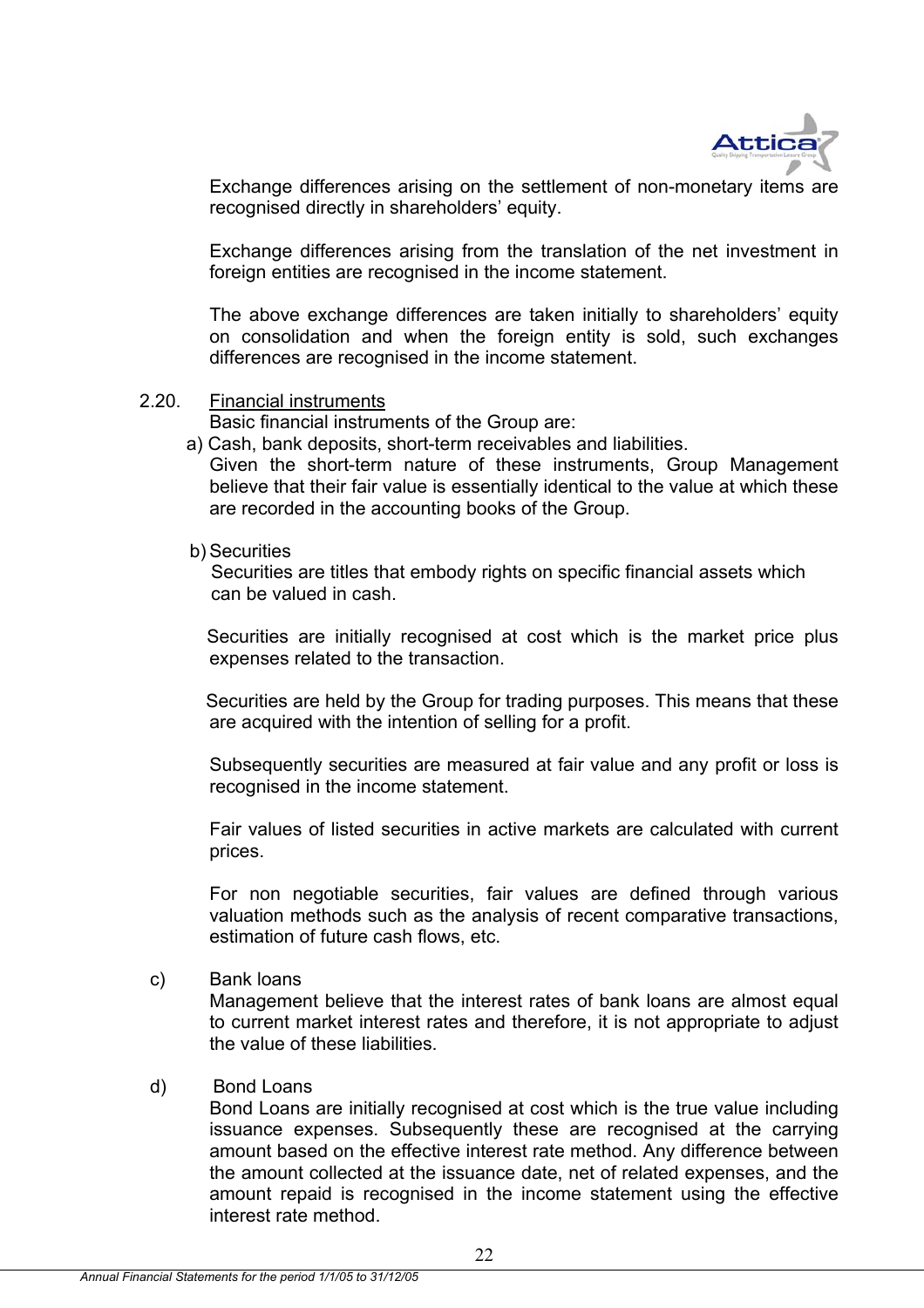

# 2.21. Earnings per share

Basic earnings per share are calculated by dividing the profit or loss for the period, attributable to ordinary equity shareholders, adjusted for the payment of dividends to preference shares, by the weighted average number of ordinary shares outstanding during the period.

For the purpose of calculating basic earnings per share for the consolidated financial statements the numerator includes profit or loss attributable to equity shareholders of the parent company and the denominator includes the weighted average number of ordinary shares outstanding during the period.

# **3. Financial risk management**

# 3.1. Financial risk factors

a) Market risk

 The Group operates in the European Monetary Union (Eurozone) and in United Kingdom.

 The foreign exchange risk arising from operating in the market of North Sea is not significant because the revenue in UK pounds is less than 10% of the total revenue of the Group.

 The Group rarely buys foreign currencies in advance or enters into forward contracts.

Provisions for spare parts, other materials or services in foreign currencies outside the Euro-zone are not substantial compared to the total amounts spent for provisions.

b) Credit risk

 The Group has established credit control procedures in order to minimize the possibility of credit risk.

 The Group estimates that there is no considerable concentration of trade receivables except in the case of "Attica Premium SA" which is 100% subsidiary company and therefore there is no credit risk.

The Group has defined credit limits and specific credit conditions for all of its customers.

 Furthermore, the Group has obtained bank guarantees from major customers, in order to secure its trade receivables.

c) Liquidity risk

 The liquidity risk is at a very low level because the Group maintains sufficient cash and also has a high credit rating from banks.

d) Interest rate risk

The borrowings of the Group are linked to floating interest rates.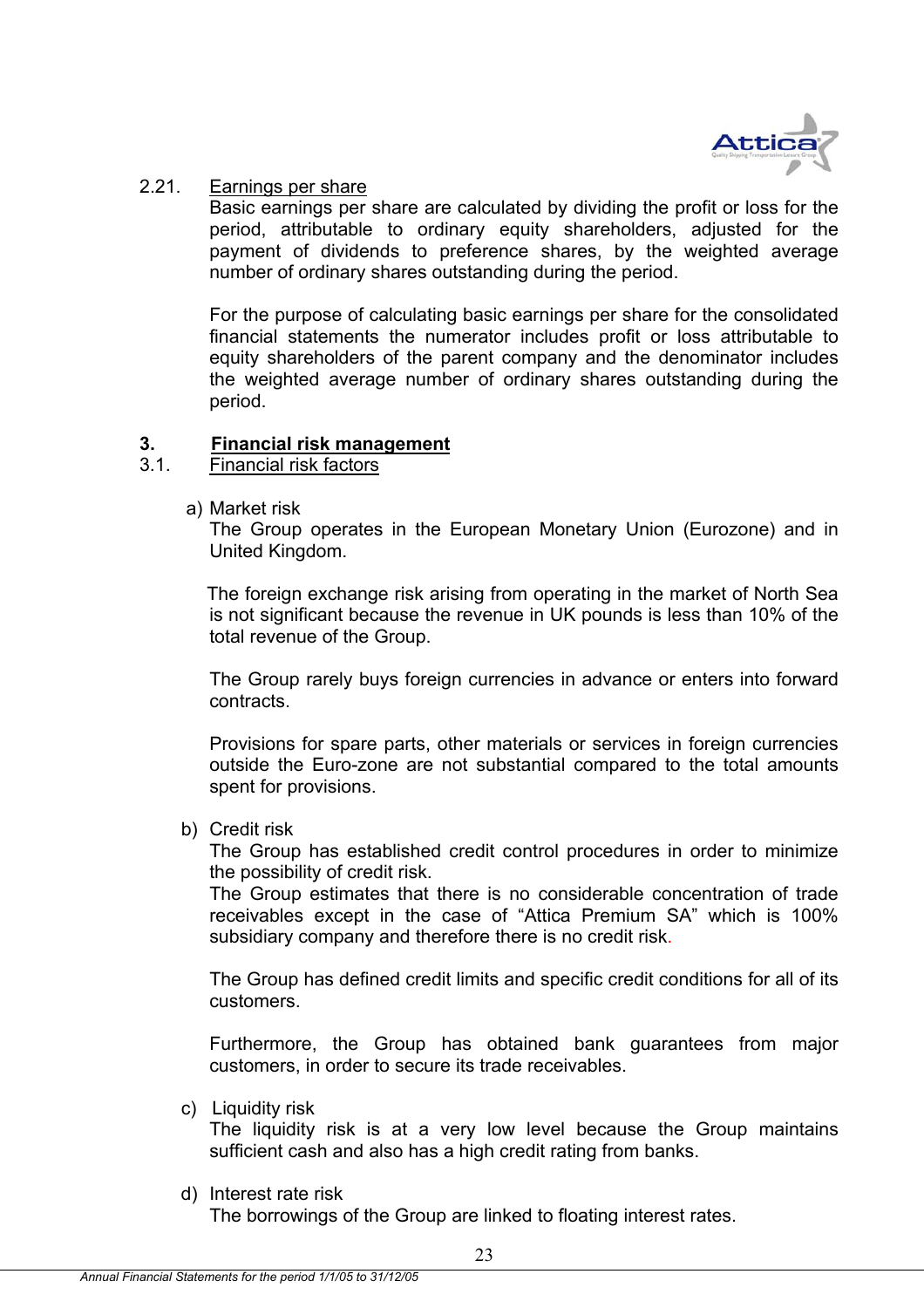

 In order to manage the interest rate risk, the Group has entered an interest rate hedge for the next five years covering the largest part of the long-term borrowings.

3.2. Determination of fair values

The fair value of financial instruments which are negotiable in active markets is calculated by using the closing price published at the balance sheet date.

The asking price is used for financial assets and the bid price is used for financial liabilities.

Nominal value of trade receivables, after related provisions, is approaching their fair value.

# **4. Transition to IFRS**

4.1. Accounting policies of transition

These financial statements have been prepared on the basis of the International Accounting Standards. The date of transition to IAS is the beginning of business on 1 January 2004.

You will find more information about the preparation of these financial statements in paragraph 2.1. of these notes.

The adjustments made by the Group in order to apply IFRS are presented in the table that follows: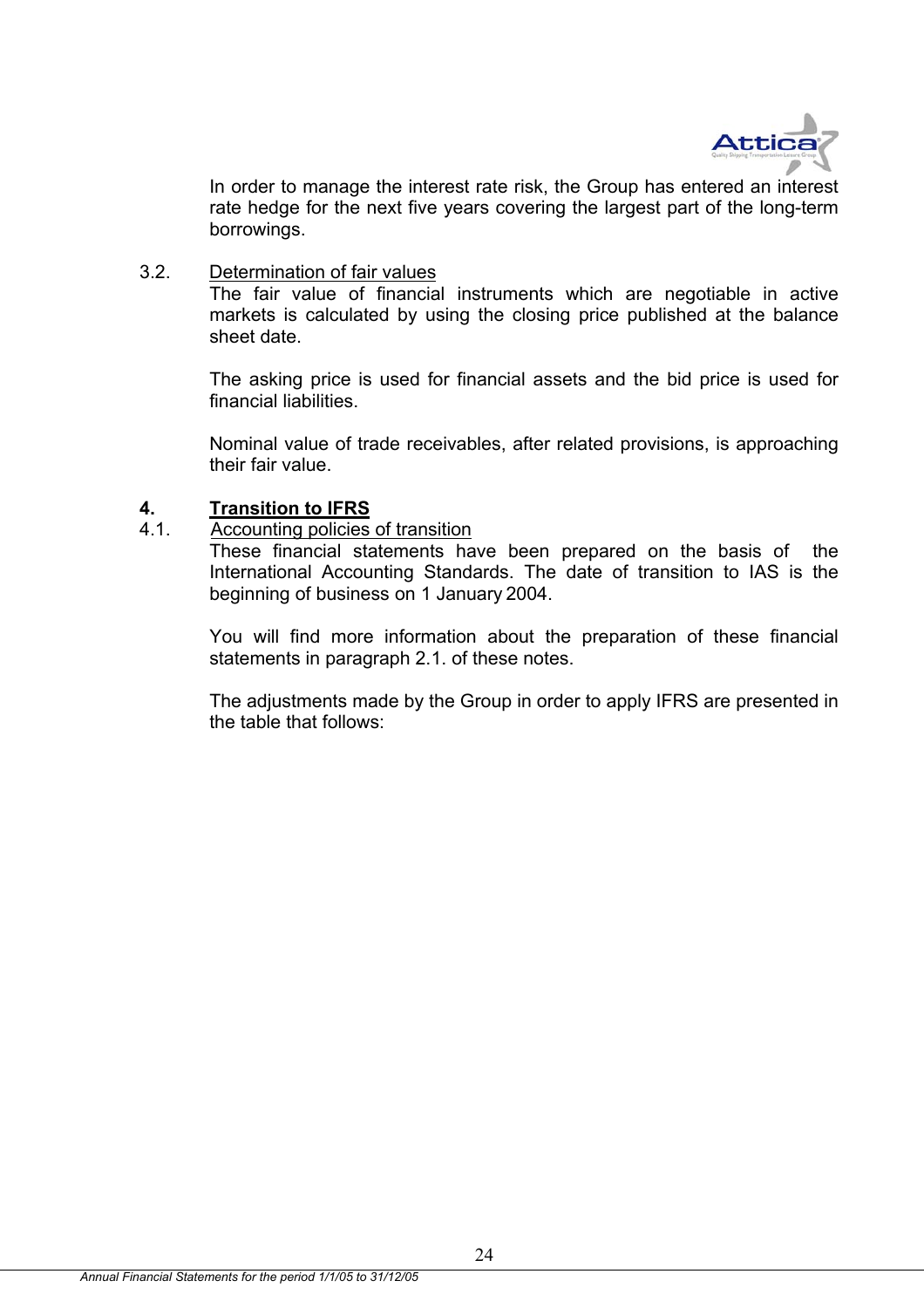

### **IFRS ADJUSTMENTS IN NET EQUITY AT THE BEGINNING OF THE PERIOD (1/1/2005 & 1/1/2004 RESPECTIVELY) FOR THE TRANSITION FROM GREEK GAAP TO IFRS**

|                                                                                                                                                                                  | <b>GROUP</b> |            |
|----------------------------------------------------------------------------------------------------------------------------------------------------------------------------------|--------------|------------|
|                                                                                                                                                                                  | 01/01/2005   | 01/01/2004 |
| Net equity as previously reported under Greek GAAP                                                                                                                               | 362.635      | 337.161    |
| Recognition of deferred tax liabilities                                                                                                                                          | (107)        | (3)        |
| Change in economic useful life of tangible and intangible assets                                                                                                                 | 1.433        | 1.247      |
| Write-off of long-term depreciation expenses                                                                                                                                     | (1.639)      | (3.366)    |
| Presentation of Bond Loan according to IFRS                                                                                                                                      | (912)        | (1.325)    |
| Valuation of Investments                                                                                                                                                         | 287          | (287)      |
| Presentation of sale of tangible assets on credit according to IFRS                                                                                                              | 170          | 136        |
| Adjustment of leasing contracts according to IFRS                                                                                                                                | 397          | 67         |
| Derecognition of dividends as a liability until approved by the Annual General Assembly<br>Derecognition of Board of Directors' fees as a liability until approved by the Annual | 11.559       | 7.775      |
| General Assembly                                                                                                                                                                 | 55           | 55         |
| Recognition of foreign exchange differences in income statement                                                                                                                  | 35           | (737)      |
| Recognition of provision for staff termination                                                                                                                                   | 161          | 149        |
| Differences arising from the change of the consolidation method of a subsidiary                                                                                                  |              |            |
| Company                                                                                                                                                                          | 774          | (134)      |
| Other adjustments                                                                                                                                                                | (2.044)      |            |
| Net equity at the beginning of the period, excluding minority interests, according                                                                                               |              |            |
| to <b>IFRS</b>                                                                                                                                                                   | 372.804      | 340.738    |

|                                                                                                                                                                               | <b>COMPANY</b> |            |
|-------------------------------------------------------------------------------------------------------------------------------------------------------------------------------|----------------|------------|
|                                                                                                                                                                               | 01/01/2005     | 01/01/2004 |
| Net equity as previously reported under Greek GAAP                                                                                                                            | 166.707        | 188.394    |
| Recognition of deferred tax liabilities                                                                                                                                       | (267)          | (263)      |
| Write-off of long-term depreciation expenses                                                                                                                                  | (381)          | (737)      |
| Valuation of Investments                                                                                                                                                      | 287            | (21.074)   |
| Derecognition of dividends as a liability until approved by the Annual General Assembly<br>Net equity at the beginning of the period, excluding minority interests, according | 8.334          | 5.817      |
| to <b>IFRS</b>                                                                                                                                                                | 174.680        | 172.137    |

4.2. Exemptions

# 4.2.1. Exemption of business combinations The Group has applied the exemption of business combinations according to IFRS 1.

4.2.2. Employee benefits exemption The Group has elected to recognise all cumulative actuarial gains and losses as at 1 January 2004.

# 4.2.3. Estimates

Estimates under IFRS at 1 January 2004 are consistent with estimates made for the same date under previous Greek GAAP, unless there is evidence that those estimates were wrong.

# 4.2.4. Reconciliation between IFRS and Greek GAAP

The following reconciliation provide an overview of the impact of IFRS adjustments as at 1 January 2004 and 31 December 2004.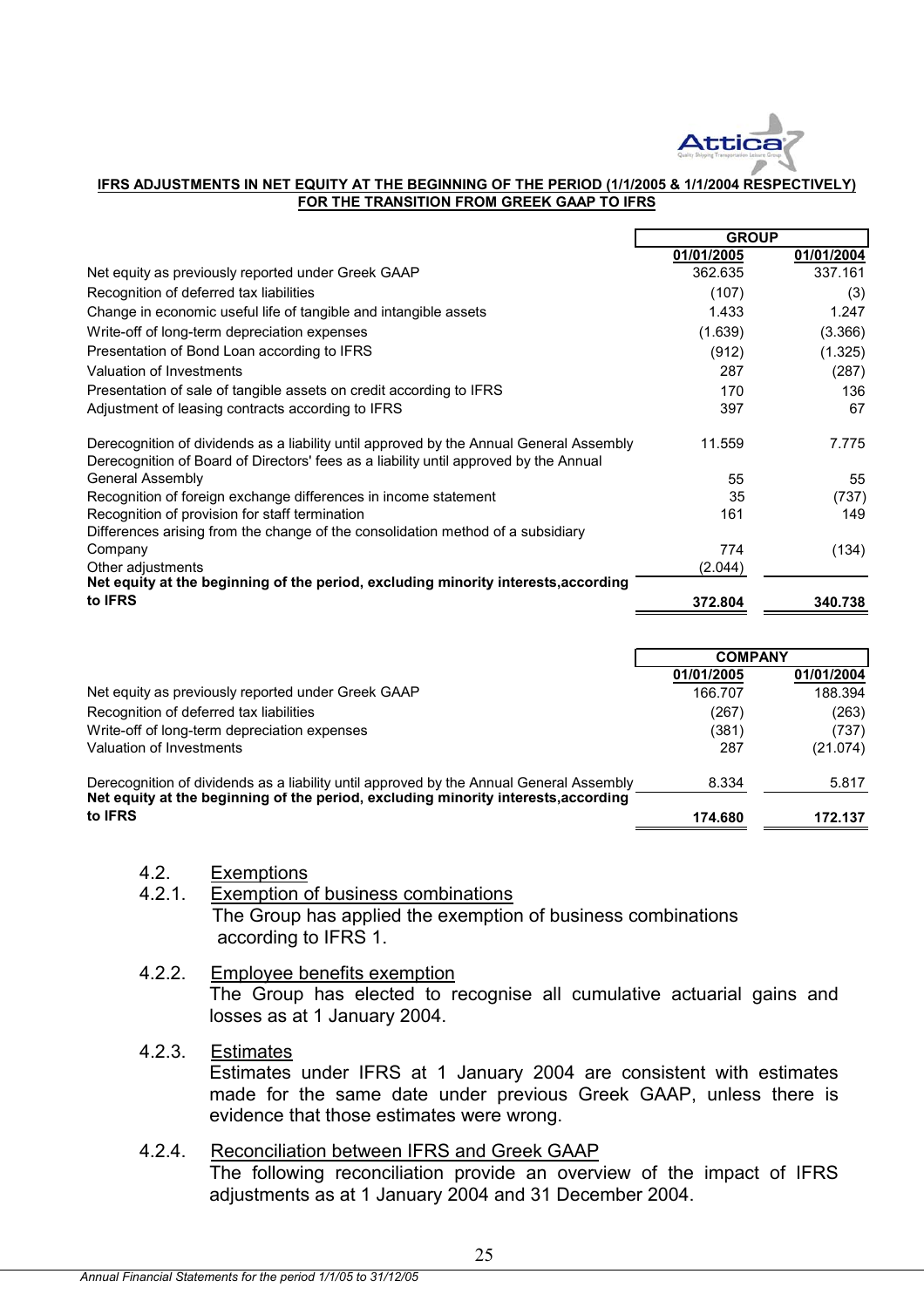

# 4.2.4.1. Consolidated Balance Sheet reconciliation as at 1 January 2004

|                                                    |              | <b>GROUP</b>       |             |
|----------------------------------------------------|--------------|--------------------|-------------|
|                                                    | <b>GREEK</b> | <b>IFRS</b>        |             |
|                                                    | GAAP         | <b>Adjustments</b> | <b>IFRS</b> |
| <b>ASSETS</b>                                      |              |                    |             |
| <b>Non-current assets</b>                          |              |                    |             |
| Tangible assets                                    | 1.221.020    | 1.450              | 1.222.470   |
| Intangible assets                                  | 5.005        | (1.508)            | 3.497       |
| Investments in subsidiaries-associated companies   | 2.401        | (985)              | 1.416       |
| Non-current receivables                            | 68           |                    | 68          |
|                                                    | 1.228.494    | (1.043)            | 1.227.451   |
| <b>Current assets</b>                              |              |                    |             |
| Inventories                                        | 3.648        |                    | 3.648       |
| Trade receivables and prepayments                  | 59.881       | (1.412)            | 58.469      |
| Tax receivables                                    |              |                    |             |
| Receivables from subsidiaries-associated companies |              |                    |             |
| Other receivables                                  | 10.779       | 4.106              | 14.885      |
| Financial assets held for trading                  | 2.931        |                    | 2.931       |
| Cash and cash equivalents                          | 152.105      | 6.752              | 158.857     |
| Deferred expenses                                  | 9.640        |                    | 9.640       |
| Accrued income                                     | 189          |                    | 189         |
|                                                    | 239.173      | 9.446              | 248.619     |
| <b>Total assets</b>                                | 1.467.667    | 8.403              | 1.476.070   |
|                                                    |              |                    |             |
| <b>EQUITY AND LIABILITIES</b>                      |              |                    |             |
| <b>Equity</b>                                      |              |                    |             |
| Share capital                                      | 93.756       |                    | 93.756      |
| Reserves                                           | 205.685      | 3.578              | 209.263     |
| <b>Retained Earnings</b>                           | 37.719       |                    | 37.719      |
| <b>Total equity</b>                                | 337.160      | 3.578              | 340.738     |
| <b>Minority interests in subsidiaries</b>          | 92.862       | 227                | 93.089      |
| <b>Non-current liabilities</b>                     |              |                    |             |
| Secured loans                                      | 840.981      | 1.726              | 842.707     |
| Finance leases                                     |              | 286                | 286         |
| Deferred tax liabilities                           |              | 263                | 263         |
| Retirement benefit provisions                      | 832          | (128)              | 704         |
| Other provisions                                   | 893          | 105                | 998         |
|                                                    | 842.706      | 2.252              | 844.958     |
|                                                    |              |                    |             |
| <b>Current liabilities</b>                         |              |                    |             |
| Bank loans and overdrafts                          | 13.324       | 294                | 13.618      |
| Current portion of long term liabilities           | 120.335      | (15.951)           | 104.384     |
| Trade and other payables                           | 36.427       | 17.446             | 53.873      |
| <b>Tax liabilities</b>                             | 2.777        |                    | 2.777       |
| Deferred income                                    | 3.717        |                    | 3.717       |
| Accrued expenses                                   | 18.359       | 557                | 18.916      |
|                                                    | 194.939      | 2.346              | 197.285     |
| <b>Total equity and liabilities</b>                | 1.467.667    | 8.403              | 1.476.070   |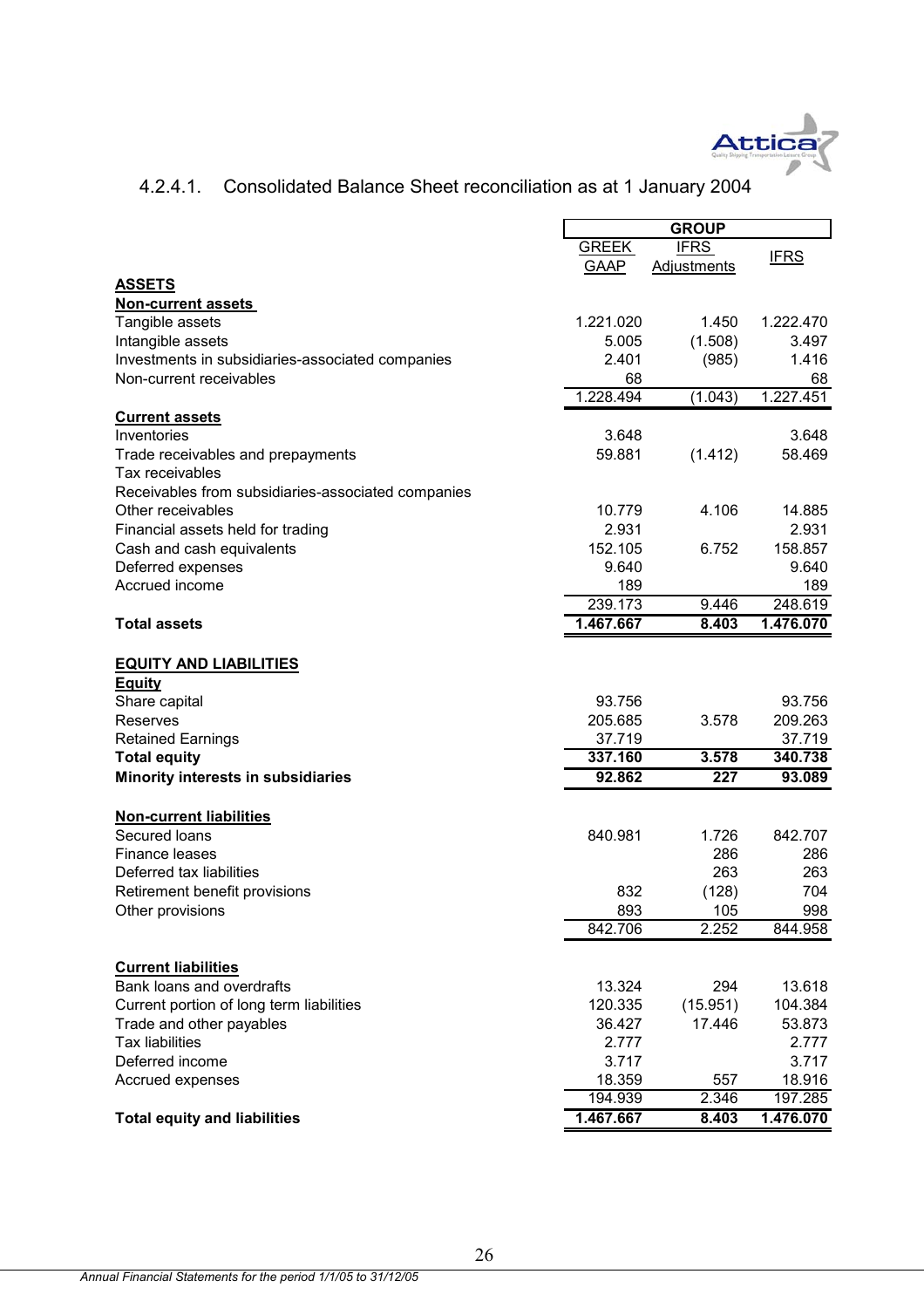

# 4.2.4.2. Company's Balance Sheet reconciliation as at 1 January 2004

|                                                    |              | <b>COMPANY</b>     |              |
|----------------------------------------------------|--------------|--------------------|--------------|
|                                                    | <b>GREEK</b> | <b>IFRS</b>        |              |
|                                                    | GAAP         | <b>Adjustments</b> | <b>IFRS</b>  |
| <b>ASSETS</b>                                      |              |                    |              |
| <b>Non-current assets</b>                          |              |                    |              |
| Tangible assets                                    | 4            |                    | 4            |
| Intangible assets                                  | 852          | (737)              | 115          |
| Investments in subsidiaries-associated companies   | 223.224      | (21.451)           | 201.773      |
| Non-current receivables                            |              |                    |              |
|                                                    | 224.080      | (22.188)           | 201.892      |
| <b>Current assets</b>                              |              |                    |              |
| Inventories                                        |              |                    |              |
| Trade receivables and prepayments                  |              |                    |              |
| Tax receivables                                    |              |                    |              |
| Receivables from subsidiaries-associated companies | 30,000       |                    | 30.000       |
| Other receivables                                  | 400          | 308                | 708          |
| Financial assets held for trading                  | 2.903        |                    | 2.903        |
| Cash and cash equivalents                          | 22.372       |                    | 22.372       |
|                                                    |              |                    |              |
| Deferred expenses<br>Accrued income                |              |                    |              |
|                                                    | 23<br>55.698 | 308                | 23<br>56.006 |
|                                                    |              |                    |              |
| <b>Total assets</b>                                | 279.778      | (21.880)           | 257.898      |
|                                                    |              |                    |              |
| <b>EQUITY AND LIABILITIES</b>                      |              |                    |              |
| <b>Equity</b>                                      |              |                    |              |
| Share capital                                      | 93.756       |                    | 93.756       |
| Reserves                                           | 94.638       | (16.257)           | 78.381       |
| <b>Retained Earnings</b>                           |              |                    |              |
| <b>Total equity</b>                                | 188.394      | (16.257)           | 172.137      |
| Minority interests in subsidiaries                 |              |                    |              |
|                                                    |              |                    |              |
| <b>Non-current liabilities</b>                     |              |                    |              |
| Secured loans                                      | 30.000       |                    | 30.000       |
| Deferred tax liabilities                           |              | 263                | 263          |
| Retirement benefit provisions                      | 46           |                    | 46           |
| Other provisions                                   |              |                    |              |
|                                                    | 30.046       | 263                | 30.309       |
|                                                    |              |                    |              |
|                                                    |              |                    |              |
| <b>Current liabilities</b>                         |              |                    |              |
| Bank loans and overdrafts                          | 9.931        |                    | 9.931        |
| Current portion of long term liabilities           | 45.000       |                    | 45.000       |
| Trade and other payables                           | 5.879        | (5.816)            | 63           |
| <b>Tax liabilities</b>                             | 13           |                    | 13           |
| Accrued expenses                                   | 515          | (70)               | 445          |
|                                                    | 61.338       | (5.886)            | 55.452       |
| <b>Total equity and liabilities</b>                | 279.778      | (21.880)           | 257.898      |
|                                                    |              |                    |              |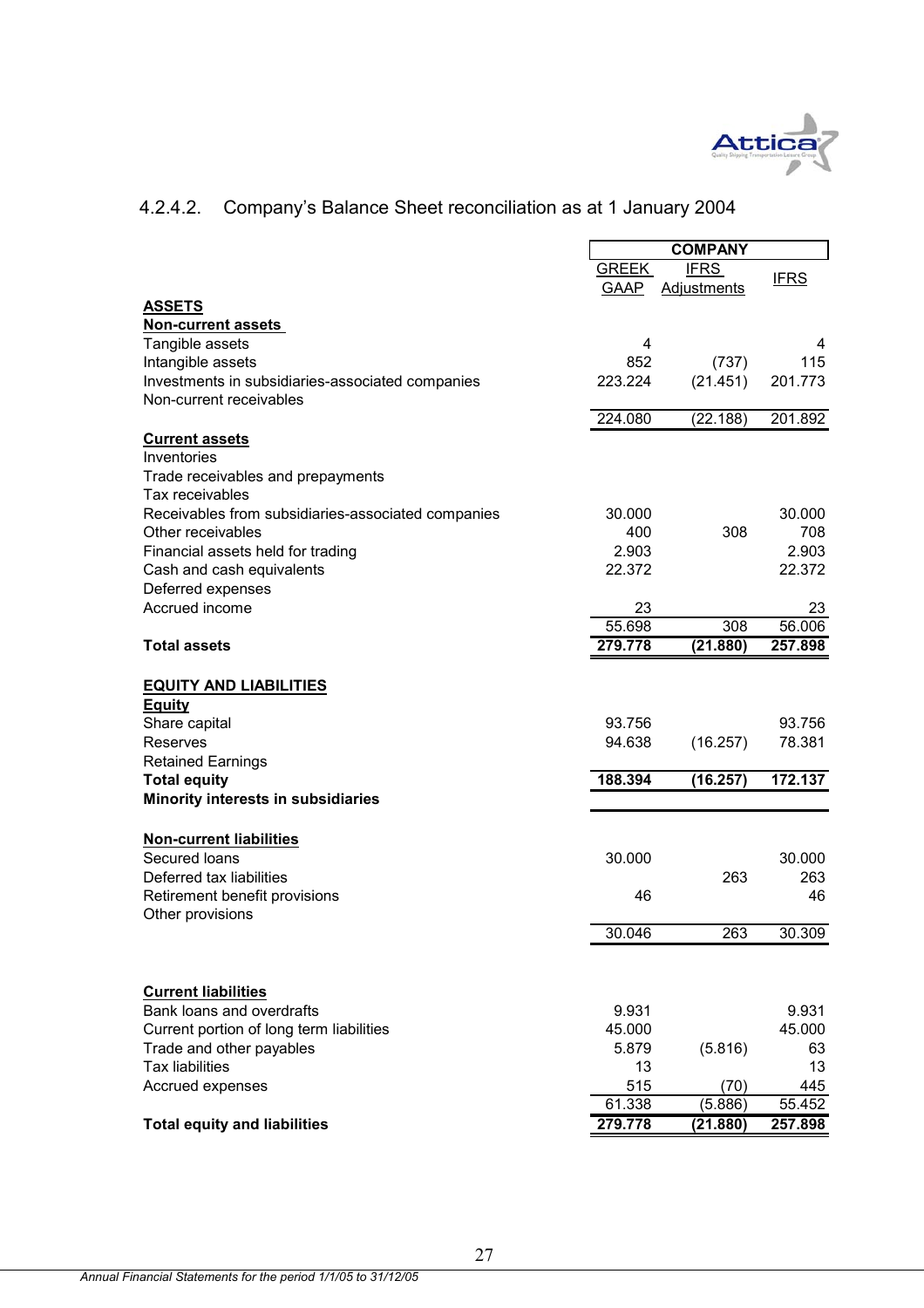

# 4.2.4.3. Consolidated Balance Sheet reconciliation as at 31 December 2004

|                                                    |              | <b>GROUP</b>       |             |
|----------------------------------------------------|--------------|--------------------|-------------|
|                                                    | <b>GREEK</b> | <b>IFRS</b>        |             |
|                                                    | GAAP         | <b>Adjustments</b> | <b>IFRS</b> |
| <b>ASSETS</b>                                      |              |                    |             |
| <b>Non-current assets</b>                          |              |                    |             |
| Tangible assets                                    | 1.137.758    | 1.679              | 1.139.437   |
| Intangible assets                                  | 2.143        | 277                | 2.420       |
| Investments in subsidiaries-associated companies   | 2.815        | (2.806)            | 9           |
| Non-current receivables                            | 76           | (19)               | 57          |
|                                                    | 1.142.792    | (869)              | 1.141.923   |
| <b>Current assets</b>                              |              |                    |             |
| Inventories                                        | 3.222        |                    | 3.222       |
| Trade receivables and prepayments                  | 52.120       | (816)              | 51.304      |
| Tax receivables                                    |              | 1.973              | 1.973       |
| Receivables from subsidiaries-associated companies |              |                    |             |
| Other receivables                                  | 5.935        | 2.212              | 8.147       |
| Financial assets held for trading                  | 3.307        |                    | 3.307       |
| Cash and cash equivalents                          | 138.315      | 4.693              | 143.008     |
| Deferred expenses                                  | 8.330        | 57                 | 8.387       |
| Accrued income                                     | 5            | 130                | 135         |
|                                                    | 211.234      | 8.249              | 219.483     |
| <b>Total assets</b>                                | 1.354.026    | 7.380              | 1.361.406   |
|                                                    |              |                    |             |
| <b>EQUITY AND LIABILITIES</b>                      |              |                    |             |
| <b>Equity</b>                                      |              |                    |             |
| Share capital                                      | 93.756       |                    | 93.756      |
| Reserves                                           | 265.451      | 10.169             | 275.620     |
| <b>Retained Earnings</b>                           | 3.428        |                    | 3.428       |
| <b>Total equity</b>                                | 362.635      | 10.169             | 372.804     |
| Minority interests in subsidiaries                 | 94.755       | (671)              | 94.084      |
|                                                    |              |                    |             |
| <b>Non-current liabilities</b>                     |              |                    |             |
| Secured loans                                      | 699.856      |                    | 699.856     |
| <b>Unsecured loans</b>                             | 25.000       |                    | 25.000      |
| Finance leases                                     |              | 602                | 602         |
| Deferred tax liabilities                           |              | 267                | 267         |
| Retirement benefit provisions                      | 914          | (24)               | 890         |
| Other provisions                                   | 1.563        | 27                 | 1.590       |
|                                                    | 727.333      | 872                | 728.205     |
| <b>Current liabilities</b>                         |              |                    |             |
| Bank loans and overdrafts                          | 13.324       |                    | 13.324      |
| Current portion of long term liabilities           | 102.143      | 2.973              | 105.116     |
| Trade and other payables                           | 33.687       | (5.603)            | 28.084      |
| <b>Tax liabilities</b>                             | 2.039        | 1.112              | 3.151       |
| Deferred income                                    | 2.850        |                    | 2.850       |
| Accrued expenses                                   | 15.259       | (1.471)            | 13.788      |
|                                                    | 169.303      | (2.990)            | 166.313     |
| <b>Total equity and liabilities</b>                | 1.354.026    | 7.380              | 1.361.406   |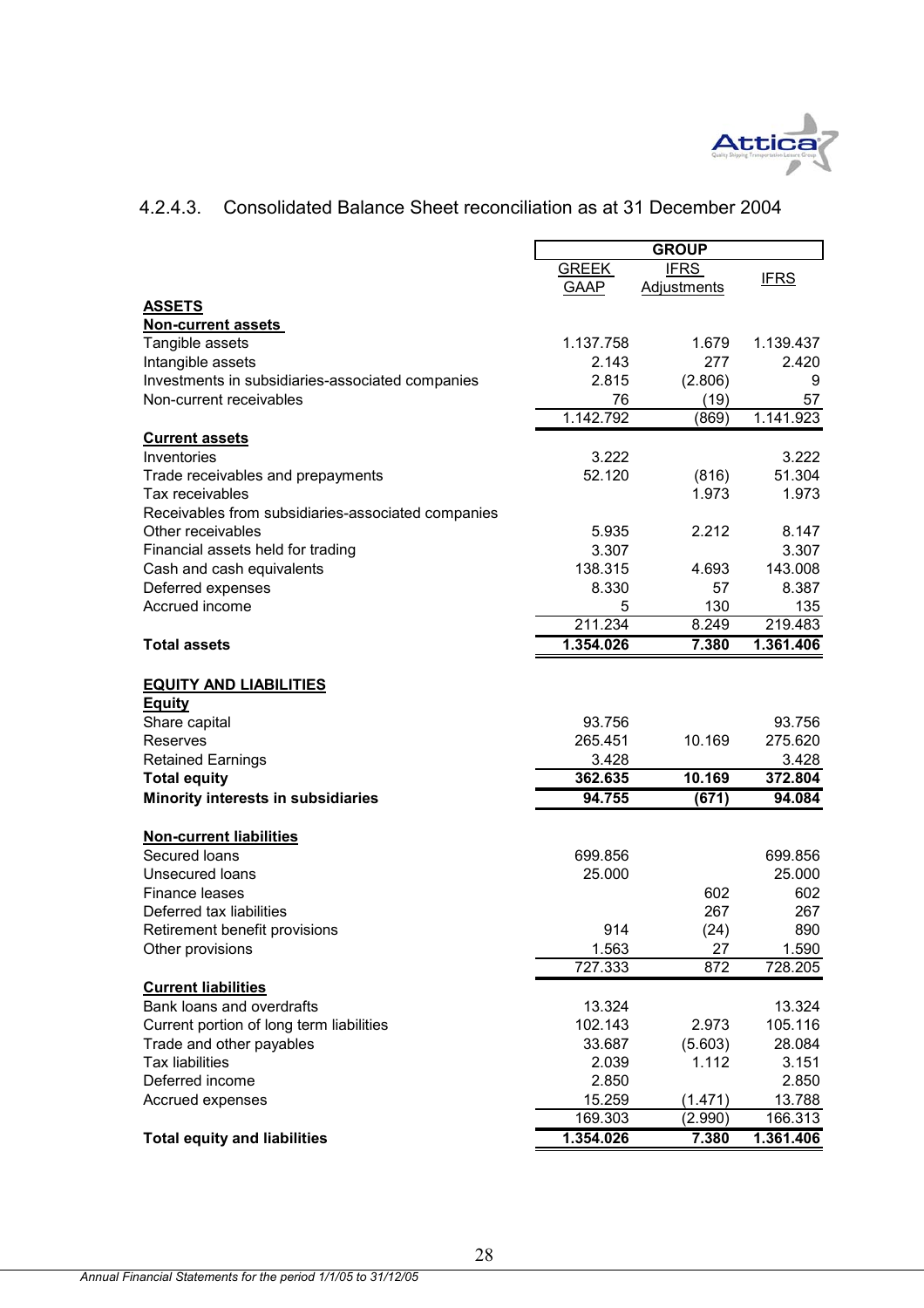

### GREEK GAAP IFRS Adjustments IFRS **ASSETS Non-current assets**  Tangible assets 3 and 3 and 3 and 421 and 421 and 448 and 448 and 448 and 448 and 448 and 450 and 421 and 421 and 421 and 421 and 421 and 421 and 421 and 421 and 421 and 421 and 421 and 421 and 421 and 421 and 421 and 421 Intangible assets **80** 37 118 Investments in subsidiaries-associated companies 184.470 287 184.756 Non-current receivables 184.971 (94) 184.877 **Current assets** Inventories Trade receivables and prepayments Tax receivables 101 101 Receivables from subsidiaries-associated companies 30.000 30.000 30.000 Other receivables 3 3 3 3 3 3 3 3 4 3 3 4 3 3 4 3 3 4 3 4 3 4 3 4 3 4 3 4 3 4 3 4  $\,$  3  $\,$  3  $\,$  3  $\,$  3  $\,$  3  $\,$  3  $\,$  3  $\,$  3  $\,$  3  $\,$  3  $\,$  3  $\,$  3  $\,$  3  $\,$  3  $\,$  3  $\,$  3  $\,$  3  $\,$  3  $\,$  3  $\,$  3 Financial assets held for trading  $3.280$  3.280 3.280 Cash and cash equivalents 22.181 22.181 Deferred expenses Accrued income 4 4 55.569 55.569 **Total assets 240.540 (94) 240.446 EQUITY AND LIABILITIES Equity** Share capital 93.756 93.756 93.756 Reserves 72.951 7.973 80.924 Retained Earnings **Total equity 166.707 7.973 174.680 Minority interests in subsidiaries Non-current liabilities** Secured loans Unsecured loans 25.000 25.000 Finance leases Deferred tax liabilities 267 267 Retirement benefit provisions 54 54 Other provisions 25.054 267 25.321 **Current liabilities** Bank loans and overdrafts 9.931 9.931 Current portion of long term liabilities 30.000 30.000 Trade and other payables **8.431** (8.334) 97 Payables to subsidiaries-associated companies Tax liabilities Accrued expenses 417 417 48.779 (8.334) 40.445 **Total equity and liabilities 240.540 (94) 240.446 COMPANY**

# 4.2.4.4. Company's Balance Sheet reconciliation as at 31 December 2004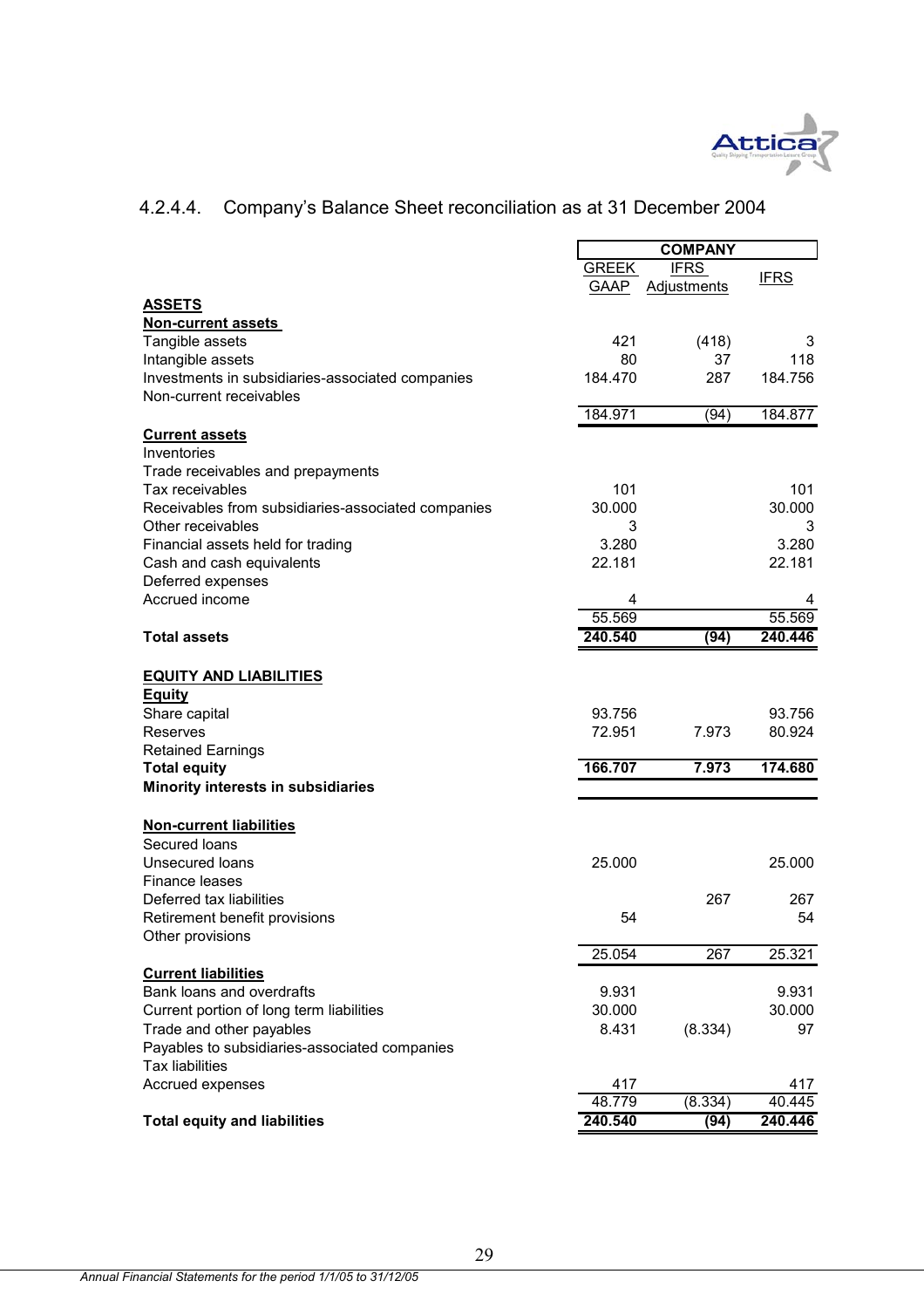

| 4.2.4.5. Consolidated Income Statement reconciliation for the period 1/1-<br>31/12/2004 |  |  |       |  |  |
|-----------------------------------------------------------------------------------------|--|--|-------|--|--|
|                                                                                         |  |  | CDOIB |  |  |

|                                                         |           | <b>GROUP</b> |             |
|---------------------------------------------------------|-----------|--------------|-------------|
|                                                         | Greek     | <b>IFRS</b>  |             |
|                                                         | GAAP      | Adjustments  | <u>IFRS</u> |
| Revenue                                                 | 365.438   | 5.815        | 371.253     |
| Cost of sales                                           | (200.638) | (10.811)     | (211.449)   |
| <b>Gross Profit/(loss)</b>                              | 164.800   | (4.996)      | 159.804     |
| Other operating income                                  | 2.768     | 208          | 2.976       |
| Administrative expenses                                 | (21.929)  | (4.764)      | (26.693)    |
| <b>Distribution expenses</b>                            | (43.595)  | 12.227       | (31.368)    |
| Earnings before taxes, investing and financial results, |           |              |             |
| depreciation and amortization                           | 102.044   | 2.675        | 104.719     |
| Depreciation and amortization                           | (38.943)  | 966          | (37.977)    |
| Earnings before taxes, investing and financial results  | 63.101    | 3.641        | 66.742      |
| Dividends from subsidiaries and other entities          | 567       | (511)        | 56          |
| Interest & other similar income                         | 3.001     | 74           | 3.075       |
| Interest and other financial expenses                   | (34.943)  | (1.332)      | (36.275)    |
| Foreign exchange differences                            | (2.244)   |              | (2.244)     |
| <b>Financial results</b>                                | (33.619)  | (1.769)      | (35.388)    |
| Profit/(loss) from vessels' disposal                    | 10.419    |              | 10.419      |
| Profit/(loss) before taxes                              | 39,901    | 1.872        | 41.773      |
| Taxes                                                   | (529)     | (229)        | (758)       |
| Profit/(loss) after taxes                               | 39.372    | 1.643        | 41.015      |
|                                                         |           |              |             |

# 4.2.4.6. Company's Income Statement Reconciliation for the period 1/1- 31/12/2004

|                                                         |               | <b>COMPANY</b>             |             |
|---------------------------------------------------------|---------------|----------------------------|-------------|
|                                                         | Greek<br>GAAP | <b>IFRS</b><br>Adjustments | <b>IFRS</b> |
| Revenue                                                 |               |                            |             |
| Cost of sales                                           |               |                            |             |
| <b>Gross Profit/(loss)</b>                              |               |                            |             |
| Other operating income                                  |               |                            |             |
| Administrative expenses                                 | (936)         | 111                        | (825)       |
| Distribution expenses                                   |               |                            |             |
| Earnings before taxes, investing and financial results, |               |                            |             |
| depreciation and amortization                           | (936)         | 111                        | (825)       |
| Depreciation and amortization                           | (413)         | 356                        | (57)        |
| Earnings before taxes, investing and financial results  | (1.349)       | 467                        | (882)       |
| Dividends from subsidiaries and other entities          | 16.266        |                            | 16.266      |
| Interest & other similar income                         | 370           |                            | 370         |
| Interest and other financial expenses                   | (7.449)       |                            | (7.449)     |
| Foreign exchange differences                            |               |                            |             |
| <b>Financial results</b>                                | 9.187         |                            | 9.187       |
| Profit/(loss) from vessels' disposal                    |               |                            |             |
| Profit/(loss) before taxes                              | 7.838         | 467                        | 8.305       |
| Taxes                                                   |               | (116)                      | (116)       |
| Profit/(loss) after taxes                               | 7.838         | 351                        | 8.189       |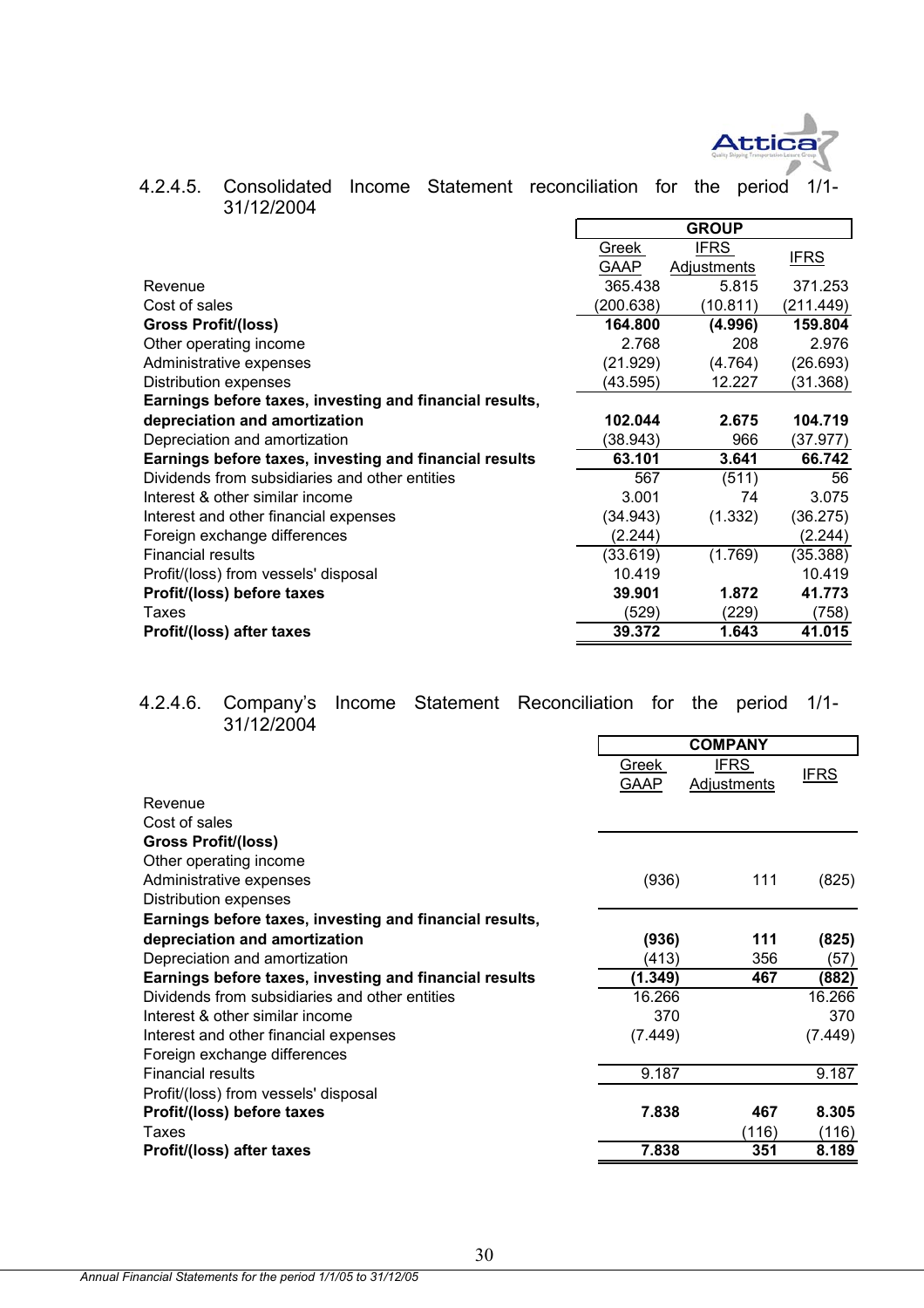

# **5. Related Party disclosures**

# 5.1. Intercompany transactions

- a) The intercompany transactions between the parent company and its subsidiaries relate to services (i.e. issuance of airline tickets) provided by the 100% subsidiary Attica Premium SA.
- b) There are no intercompany transactions between Superfast Group and Blue Star Group, whose shares are controlled 100% and 48,795 % respectively by Attica Group.
- c) There are no intercompany transactions between the subsidiaries of Superfast Group and the subsidiaries of Blue Star Group.
- d) Attica Holdings SA consolidates two joint ventures and two companies that operate under the Law 378/68, which create intercompany transactions with shipowning companies.

Superfast Dodeka (Hellas) Inc. and Co. Joint Venture and the management company Superfast Ferries SA are responsible, under a contractual agreement with the subsidiaries of Superfast Group, for the revenue and common expenses of the vessels that operate in international routes.

Also Superfast Dodeka (Hellas) Inc. and Co. Joint Venture is responsible, under a contractual Agreement, with Blue Star for the common revenue and expenses of the vessels that operate in international routes.

At the end of each month the above mentioned revenue and expenses are transferred to the shipowning companies.

Blue Star Ferries Joint Venture and the management Company Blue Star Ferries SA are responsible, under a contractual agreement with the subsidiaries of Blue Star Group, for the revenue and common expenses of vessels. Blue Star Ferries Joint Venture is responsible for the revenue and expenses of the vessels that operate in domestic routes and Blue Star Ferries SA is responsible for the revenue and common expenses of the vessels that operate in international routes. At the end of each month the above mentioned revenue and expenses are transferred to the shipowning companies.

 e) Attica Premium SA, a 100% subsidiary of Attica Holdings SA, is, according to a contractual agreement, the Premium Sales Agent for Superfast and Blue Star.

For these sales, Attica Premium SA receives commission which result in intercompany transactions.

f) During 2005 ATTICA HOLDINGS S.A. had not performed any intercompany transactions that create commercial revenue.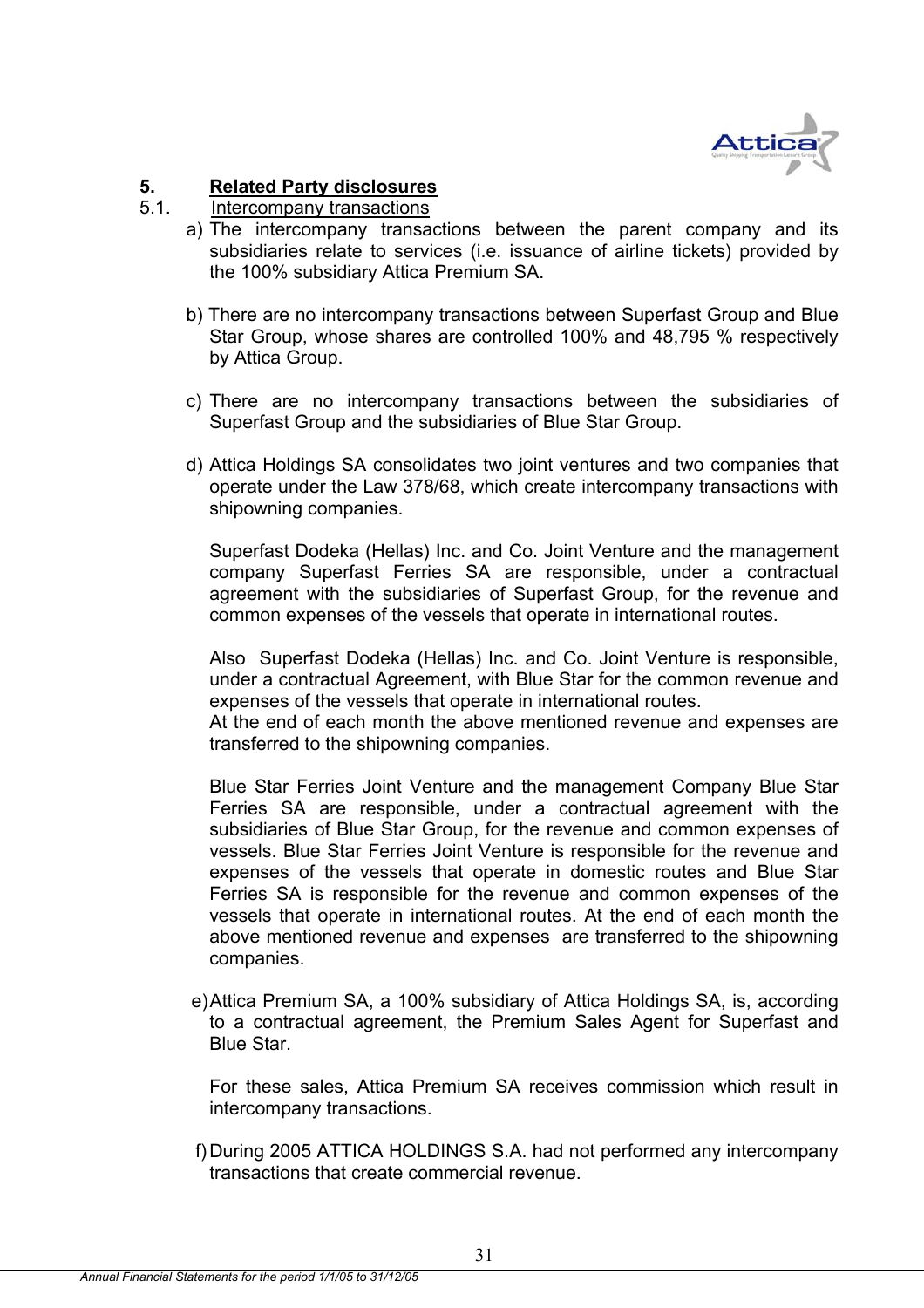

The capital transactions of ATTICA HOLDINGS S.A. with its subsidiaries during 2005 are the following:

The company received from its subsidiary BLUE STAR MARITIME S.A. through EUROBANK S.A. (acting as Agent) the following amounts:

The amount of  $\epsilon$  993,958,33 that refers to the interest payable for the third interest period of the convertible bond loan. An additional payment of  $\epsilon$  3,585,000 payable at the end of the loan, as well as the amount of  $\epsilon$  30 million which represents repayment of the convertible bond loan.

- The company received the amount of  $\epsilon$ 10,274,913.02 as dividend of fiscal year 2004 from its 100% subsidiary SUPERFAST FERRIES MARITIME S.A.
- The company received the amount of  $\epsilon$  3.074.100 as dividend of fiscal year 2004 from its 100% subsidiary BLUE STAR MARITIME S.A.
- The Annual General Meeting of SUPERFAST FERRIES MARITIME S.A. has decided to return capital to its parent entity ATTICA HOLDINGS S.A. with simultaneous reduction of its share capital. The received payment amounted € 26,019,000.

The intercompany balances as at 31/12/2005 can be found in the following table.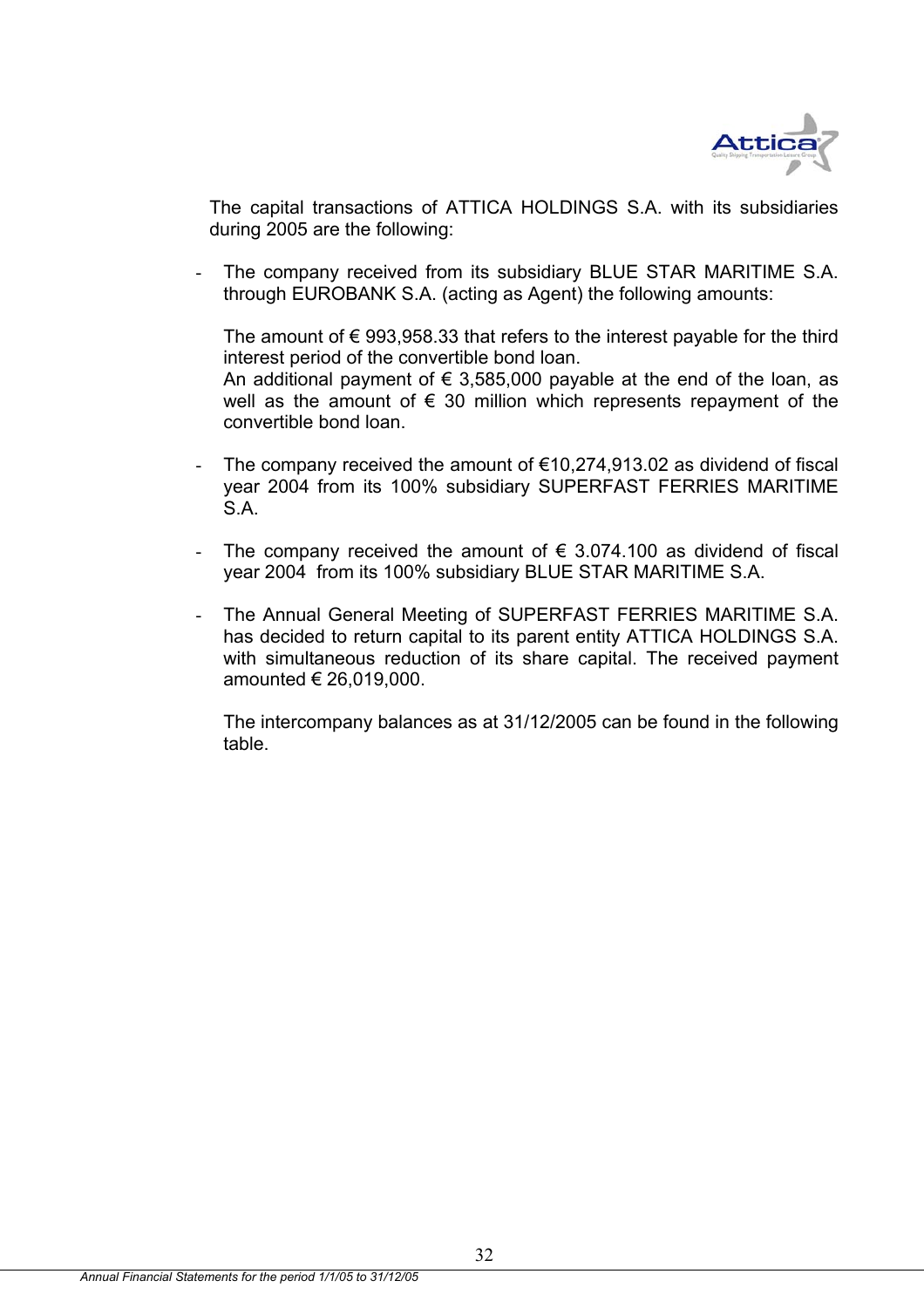

#### Intercompany balances of SUPERFAST Group

|                                 | <b>SUPERFAST ENA</b> |               | <b>SUPERFAST ENA</b> |               | <b>SUPERFAST DIO</b> |               | <b>SUPERFAST DIO</b> |               | SUPERFAST TRIA |               | <b>SUPERFAST TRIA</b> |               |
|---------------------------------|----------------------|---------------|----------------------|---------------|----------------------|---------------|----------------------|---------------|----------------|---------------|-----------------------|---------------|
| <b>COMPANY</b>                  |                      | INC.          | (HELLAS) INC.        |               | INC.                 |               | (HELLAS) INC.        |               | INC.           |               | (HELLAS) INC.         |               |
|                                 | <b>DEBIT</b>         | <b>CREDIT</b> | <b>DEBIT</b>         | <b>CREDIT</b> | <b>DEBIT</b>         | <b>CREDIT</b> | <b>DEBIT</b>         | <b>CREDIT</b> | <b>DEBIT</b>   | <b>CREDIT</b> | <b>DEBIT</b>          | <b>CREDIT</b> |
| SUPERFAST ENA INC.              |                      |               |                      |               |                      |               |                      |               |                |               |                       |               |
| SUPERFAST ENA (HELLAS) INC.     |                      |               |                      |               |                      |               |                      |               |                |               |                       |               |
| SUPERFAST DIO INC.              |                      |               |                      |               |                      |               |                      |               |                |               |                       |               |
| SUPERFAST DIO (HELLAS) INC.     |                      |               |                      |               |                      |               |                      |               |                |               |                       |               |
| SUPERFAST TRIA INC.             |                      |               |                      |               |                      |               |                      |               |                |               |                       |               |
| SUPERFAST TRIA (HELLAS) INC.    |                      |               |                      |               |                      |               |                      |               |                |               |                       |               |
| SUPERFAST TESSERA INC.          |                      |               |                      |               |                      |               |                      |               |                |               |                       |               |
| SUPERFAST TESSERA (HELLAS) INC. |                      |               |                      |               |                      |               |                      |               |                |               |                       |               |
| SUPERFAST PENTE INC.            |                      |               |                      |               |                      |               |                      |               |                |               |                       |               |
| SUPERFAST PENTE (HELLAS) INC.   |                      |               |                      |               |                      |               |                      |               |                |               |                       |               |
| SUPERFAST EXI INC.              |                      |               |                      |               |                      |               |                      |               |                |               |                       |               |
| SUPERFAST EXI (HELLAS) INC.     |                      |               |                      |               |                      |               |                      |               |                |               |                       |               |
| <b>SUPERFAST EPTA MC</b>        |                      |               |                      |               |                      |               |                      |               |                |               |                       |               |
| SUPERFAST EPTA INC.             |                      |               |                      |               |                      |               |                      |               |                |               |                       |               |
| <b>SUPERFAST OKTO MC</b>        |                      |               |                      |               |                      |               |                      |               |                |               |                       |               |
| SUPERFAST OKTO INC.             |                      |               |                      |               |                      |               |                      |               |                |               |                       |               |
| <b>SUPERFAST ENNEA MC</b>       |                      |               |                      |               |                      |               |                      |               |                |               |                       |               |
| SUPERFAST ENNEA INC.            |                      |               |                      |               |                      |               |                      |               |                |               |                       |               |
| <b>SUPERFAST DEKA MC</b>        |                      |               |                      |               |                      |               |                      |               |                |               |                       |               |
| SUPERFAST DEKA INC.             |                      |               |                      |               |                      |               |                      |               |                |               |                       |               |
| SUPERFAST ENDEKA INC.           |                      |               |                      |               |                      |               |                      |               |                |               |                       |               |
| SUPERFAST ENDEKA (HELLAS) INC.  |                      |               |                      |               |                      |               |                      |               |                |               |                       |               |
| SUPERFAST DODEKA INC.           |                      |               |                      |               |                      |               |                      |               |                |               |                       |               |
| SUPERFAST DODEKA (HELLAS) INC.  |                      |               |                      |               |                      |               |                      |               |                |               |                       |               |
| <b>NORDIA MC</b>                |                      |               |                      |               |                      |               |                      |               |                |               |                       |               |
| <b>MARIN MC</b>                 |                      |               |                      |               |                      |               |                      |               |                |               |                       |               |
| SUPERFAST FERRIES S.A.          | 6.116                |               |                      | 17            | 9.384                |               |                      | 20            | 645            |               |                       | 6             |
| SUPERFAST DODEKA (HELLAS) INC.  |                      |               |                      |               |                      |               |                      |               |                |               |                       |               |
| & CO JOINT VENTURE              |                      |               |                      |               |                      |               |                      |               |                |               |                       |               |
| SUPERFAST FERRIES MARITIME S.A. |                      |               |                      |               |                      |               |                      |               |                |               |                       |               |
| <b>TOTAL</b>                    | 6.116                |               |                      | 17            | 9.384                |               |                      | 20            | 645            |               |                       | 6             |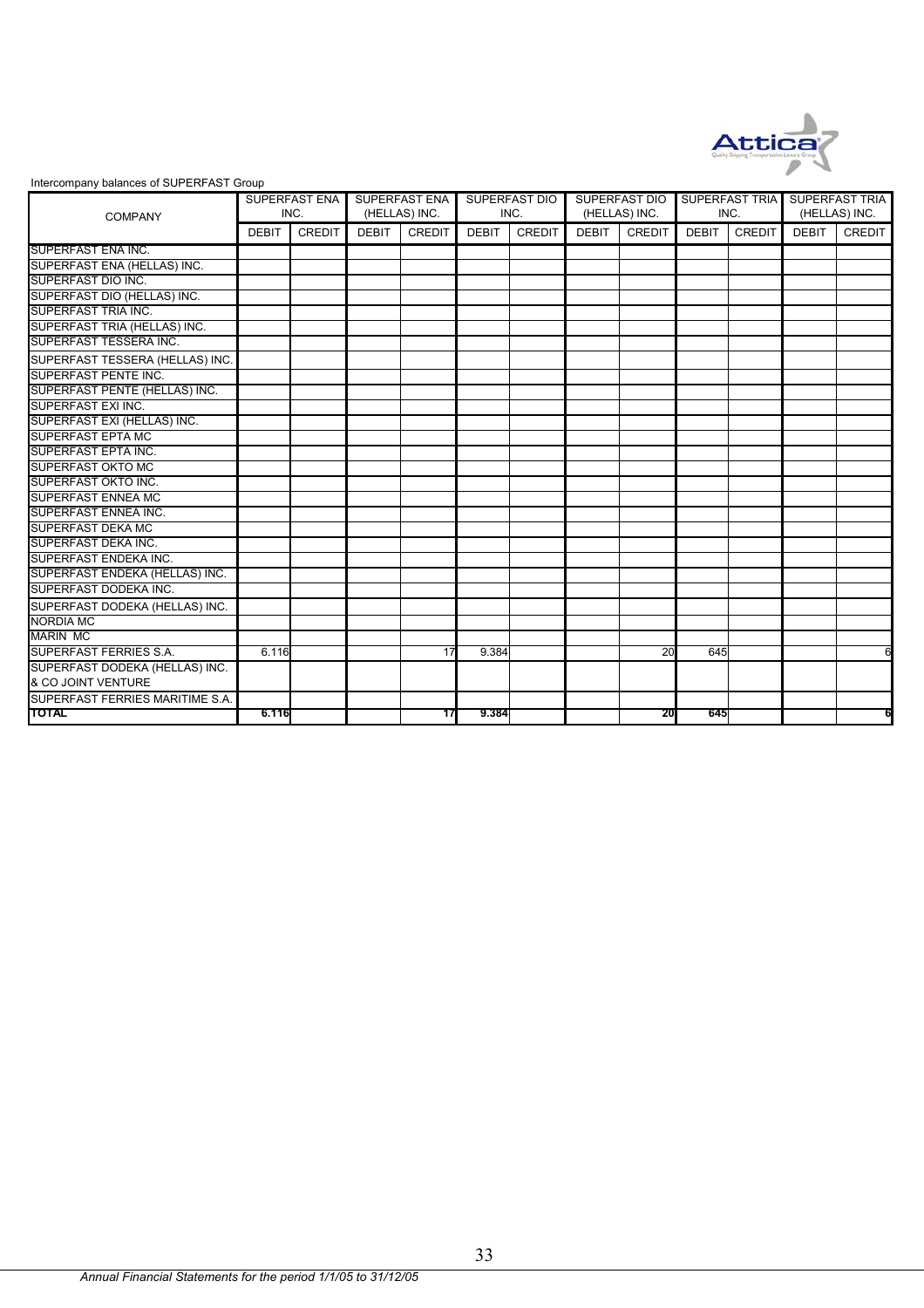

# Intercompany balances of SUPERFAST Group-Continued

| <b>COMPANY</b>                                              | <b>SUPERFAST</b><br>TESSERA INC. |               |              | <b>SUPERFAST</b><br><b>TESSERA</b><br>(HELLAS) INC. |              | <b>SUPERFAST</b><br>PENTE INC. |              | <b>SUPERFAST</b><br>PENTE (HELLAS)<br>INC. |              | SUPERFAST EXI<br>INC. |              | SUPERFAST EXI<br>(HELLAS) INC. |  |
|-------------------------------------------------------------|----------------------------------|---------------|--------------|-----------------------------------------------------|--------------|--------------------------------|--------------|--------------------------------------------|--------------|-----------------------|--------------|--------------------------------|--|
|                                                             | <b>DEBIT</b>                     | <b>CREDIT</b> | <b>DEBIT</b> | <b>CREDIT</b>                                       | <b>DEBIT</b> | <b>CREDIT</b>                  | <b>DEBIT</b> | <b>CREDIT</b>                              | <b>DEBIT</b> | <b>CREDIT</b>         | <b>DEBIT</b> | <b>CREDIT</b>                  |  |
| SUPERFAST ENA INC.                                          |                                  |               |              |                                                     |              |                                |              |                                            |              |                       |              |                                |  |
| SUPERFAST ENA (HELLAS) INC.                                 |                                  |               |              |                                                     |              |                                |              |                                            |              |                       |              |                                |  |
| SUPERFAST DIO INC.                                          |                                  |               |              |                                                     |              |                                |              |                                            |              |                       |              |                                |  |
| SUPERFAST DIO (HELLAS) INC.                                 |                                  |               |              |                                                     |              |                                |              |                                            |              |                       |              |                                |  |
| SUPERFAST TRIA INC.                                         |                                  |               |              |                                                     |              |                                |              |                                            |              |                       |              |                                |  |
| SUPERFAST TRIA (HELLAS) INC.                                |                                  |               |              |                                                     |              |                                |              |                                            |              |                       |              |                                |  |
| SUPERFAST TESSERA INC.                                      |                                  |               |              |                                                     |              |                                |              |                                            |              |                       |              |                                |  |
| SUPERFAST TESSERA (HELLAS) INC.                             |                                  |               |              |                                                     |              |                                |              |                                            |              |                       |              |                                |  |
| SUPERFAST PENTE INC.                                        |                                  |               |              |                                                     |              |                                |              | 43.194                                     |              |                       |              |                                |  |
| SUPERFAST PENTE (HELLAS) INC.                               |                                  |               |              |                                                     | 43.194       |                                |              |                                            |              |                       |              |                                |  |
| SUPERFAST EXI INC.                                          |                                  |               |              |                                                     |              |                                |              |                                            |              |                       |              | 43.677                         |  |
| SUPERFAST EXI (HELLAS) INC.                                 |                                  |               |              |                                                     |              |                                |              |                                            | 43.677       |                       |              |                                |  |
| <b>SUPERFAST EPTA MC</b>                                    |                                  |               |              |                                                     |              |                                |              |                                            |              |                       |              |                                |  |
| <b>SUPERFAST EPTA INC.</b>                                  |                                  |               |              |                                                     |              |                                |              |                                            |              |                       |              |                                |  |
| <b>SUPERFAST OKTO MC</b>                                    |                                  |               |              |                                                     |              |                                |              |                                            |              |                       |              |                                |  |
| SUPERFAST OKTO INC.                                         |                                  |               |              |                                                     |              |                                |              |                                            |              |                       |              |                                |  |
| <b>SUPERFAST ENNEA MC</b>                                   |                                  |               |              |                                                     |              |                                |              |                                            |              |                       |              |                                |  |
| SUPERFAST ENNEA INC.                                        |                                  |               |              |                                                     |              |                                |              |                                            |              |                       |              |                                |  |
| <b>SUPERFAST DEKA MC</b>                                    |                                  |               |              |                                                     |              |                                |              |                                            |              |                       |              |                                |  |
| <b>SUPERFAST DEKA INC.</b>                                  |                                  |               |              |                                                     |              |                                |              |                                            |              |                       |              |                                |  |
| SUPERFAST ENDEKA INC.                                       |                                  |               |              |                                                     |              |                                |              |                                            |              |                       |              |                                |  |
| SUPERFAST ENDEKA (HELLAS) INC.                              |                                  |               |              |                                                     |              |                                |              |                                            |              |                       |              |                                |  |
| SUPERFAST DODEKA INC.                                       |                                  |               |              |                                                     |              |                                |              |                                            |              |                       |              |                                |  |
| SUPERFAST DODEKA (HELLAS) INC.                              |                                  |               |              |                                                     |              |                                |              |                                            |              |                       |              |                                |  |
| <b>NORDIA MC</b>                                            |                                  |               |              |                                                     |              |                                |              |                                            |              |                       |              |                                |  |
| <b>MARIN MC</b>                                             |                                  |               |              |                                                     |              |                                |              |                                            |              |                       |              |                                |  |
| SUPERFAST FERRIES S.A.                                      | 68                               |               |              |                                                     |              | 28.092                         |              | 8.074                                      |              | 30.833                |              | 9.600                          |  |
| SUPERFAST DODEKA (HELLAS) INC. &<br><b>CO JOINT VENTURE</b> |                                  |               |              |                                                     |              |                                | 52.126       |                                            |              |                       | 53.387       |                                |  |
| SUPERFAST FERRIES MARITIME S.A.                             |                                  |               |              |                                                     |              |                                |              |                                            |              |                       |              |                                |  |
| <b>TOTAL</b>                                                | 68                               |               |              | 5                                                   | 43.194       | 28.092                         | 52.126       | 51.268                                     | 43.677       | 30.833                | 53.387       | 53.276                         |  |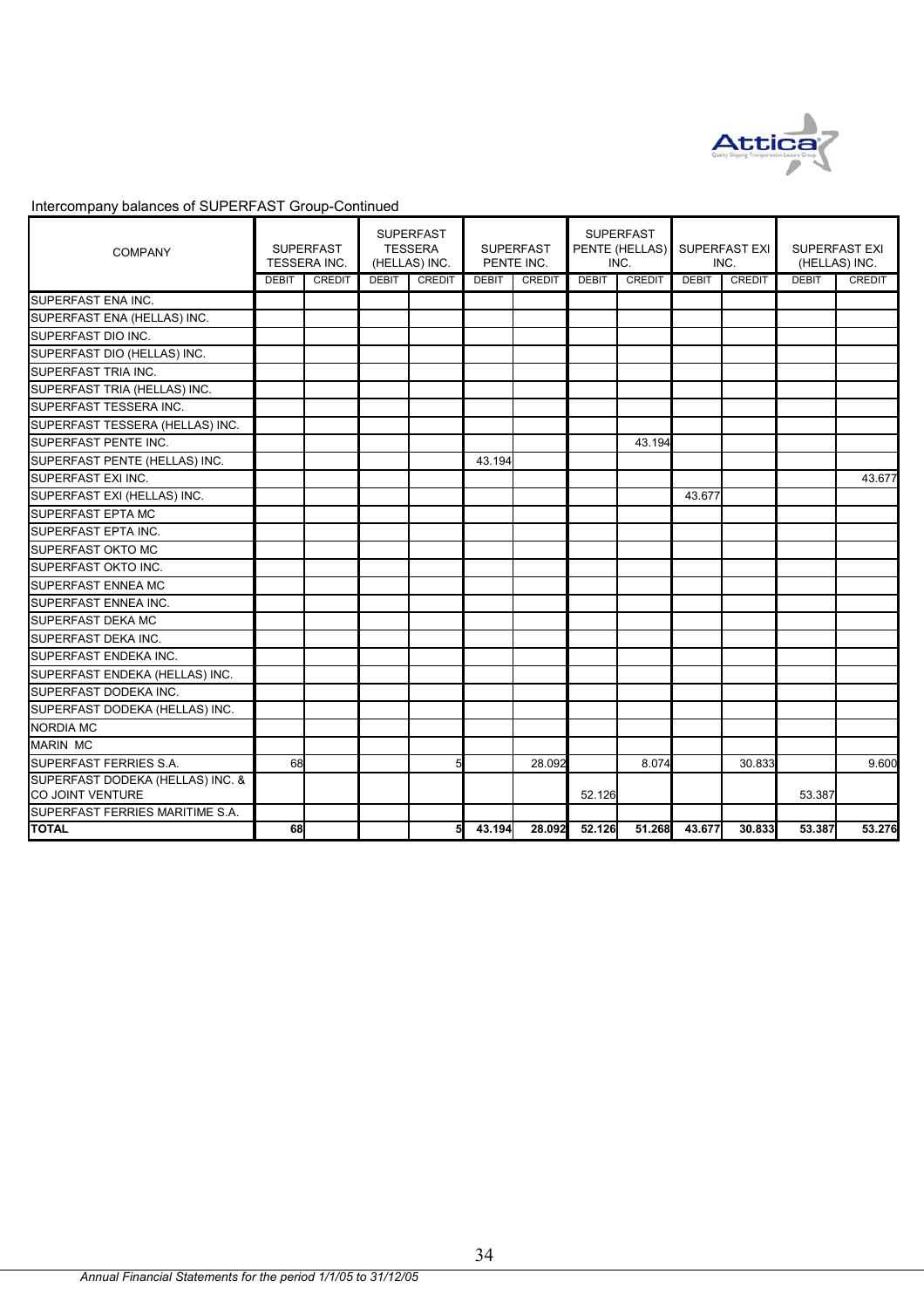

| Intercompany balances of SUPERFAST Group-Continued |  |
|----------------------------------------------------|--|
|----------------------------------------------------|--|

| <b>COMPANY</b>                                      | SUPERFAST EPTA<br><b>MC</b> |               | <b>SUPERFAST</b><br>EPTA INC. |        | <b>SUPERFAST</b><br>OKTO MC |        | <b>SUPERFAST</b><br>OKTO INC. |               | <b>SUPERFAST</b><br><b>ENNEA MC</b> |        | SUPERFAST ENNEA<br>INC. |               |
|-----------------------------------------------------|-----------------------------|---------------|-------------------------------|--------|-----------------------------|--------|-------------------------------|---------------|-------------------------------------|--------|-------------------------|---------------|
|                                                     | <b>DEBIT</b>                | <b>CREDIT</b> | <b>DEBIT</b>                  | CREDIT | <b>DEBIT</b>                | CREDIT | <b>DEBIT</b>                  | <b>CREDIT</b> | <b>DEBIT</b>                        | CREDIT | <b>DEBIT</b>            | <b>CREDIT</b> |
| SUPERFAST ENA INC.                                  |                             |               |                               |        |                             |        |                               |               |                                     |        |                         |               |
| SUPERFAST ENA (HELLAS) INC.                         |                             |               |                               |        |                             |        |                               |               |                                     |        |                         |               |
| <b>SUPERFAST DIO INC.</b>                           |                             |               |                               |        |                             |        |                               |               |                                     |        |                         |               |
| SUPERFAST DIO (HELLAS) INC.                         |                             |               |                               |        |                             |        |                               |               |                                     |        |                         |               |
| SUPERFAST TRIA INC.                                 |                             |               |                               |        |                             |        |                               |               |                                     |        |                         |               |
| SUPERFAST TRIA (HELLAS) INC.                        |                             |               |                               |        |                             |        |                               |               |                                     |        |                         |               |
| SUPERFAST TESSERA INC.                              |                             |               |                               |        |                             |        |                               |               |                                     |        |                         |               |
| SUPERFAST TESSERA (HELLAS) INC.                     |                             |               |                               |        |                             |        |                               |               |                                     |        |                         |               |
| <b>SUPERFAST PENTE INC.</b>                         |                             |               |                               |        |                             |        |                               |               |                                     |        |                         |               |
| SUPERFAST PENTE (HELLAS) INC.                       |                             |               |                               |        |                             |        |                               |               |                                     |        |                         |               |
| SUPERFAST EXI INC.                                  |                             |               |                               |        |                             |        |                               |               |                                     |        |                         |               |
| SUPERFAST EXI (HELLAS) INC.                         |                             |               |                               |        |                             |        |                               |               |                                     |        |                         |               |
| SUPERFAST EPTA MC                                   |                             |               |                               |        |                             |        |                               |               |                                     |        |                         |               |
| SUPERFAST EPTA INC.                                 |                             |               |                               |        |                             |        |                               |               |                                     |        |                         |               |
| <b>SUPERFAST OKTO MC</b>                            |                             |               |                               |        |                             |        |                               |               |                                     |        |                         |               |
| <b>SUPERFAST OKTO INC.</b>                          |                             |               |                               |        |                             |        |                               |               |                                     |        |                         |               |
| SUPERFAST ENNEA MC                                  |                             |               |                               |        |                             |        |                               |               |                                     |        |                         |               |
| <b>SUPERFAST ENNEA INC.</b>                         |                             |               |                               |        |                             |        |                               |               |                                     |        |                         |               |
| <b>SUPERFAST DEKA MC</b>                            |                             |               |                               |        |                             |        |                               |               |                                     |        |                         |               |
| SUPERFAST DEKA INC.                                 |                             |               |                               |        |                             |        |                               |               |                                     |        |                         |               |
| SUPERFAST ENDEKA INC.                               |                             |               |                               |        |                             |        |                               |               |                                     |        |                         |               |
| SUPERFAST ENDEKA (HELLAS) INC.                      |                             |               |                               |        |                             |        |                               |               |                                     |        |                         |               |
| SUPERFAST DODEKA INC.                               |                             |               |                               |        |                             |        |                               |               |                                     |        |                         |               |
| SUPERFAST DODEKA (HELLAS) INC.                      |                             |               |                               |        |                             |        |                               |               |                                     |        |                         |               |
| <b>NORDIA MC</b>                                    |                             |               |                               |        |                             |        |                               |               |                                     |        |                         |               |
| <b>MARIN MC</b>                                     |                             |               |                               |        |                             |        |                               |               |                                     |        |                         |               |
| SUPERFAST FERRIES S.A.                              |                             | 90.067        | 266                           |        |                             | 87.294 | 268                           |               |                                     | 63.797 | 532                     |               |
| SUPERFAST DODEKA (HELLAS) INC.&<br>CO JOINT VENTURE | 82.246                      |               |                               |        | 85.226                      |        |                               |               | 43.672                              |        |                         |               |
| SUPERFAST FERRIES MARITIME S.A.                     |                             |               |                               |        |                             |        |                               |               |                                     |        |                         |               |
| <b>TOTAL</b>                                        | 82.246                      | 90.067        | 266                           |        | 85.226                      | 87.294 | 268                           |               | 43.672                              | 63.797 | 532                     |               |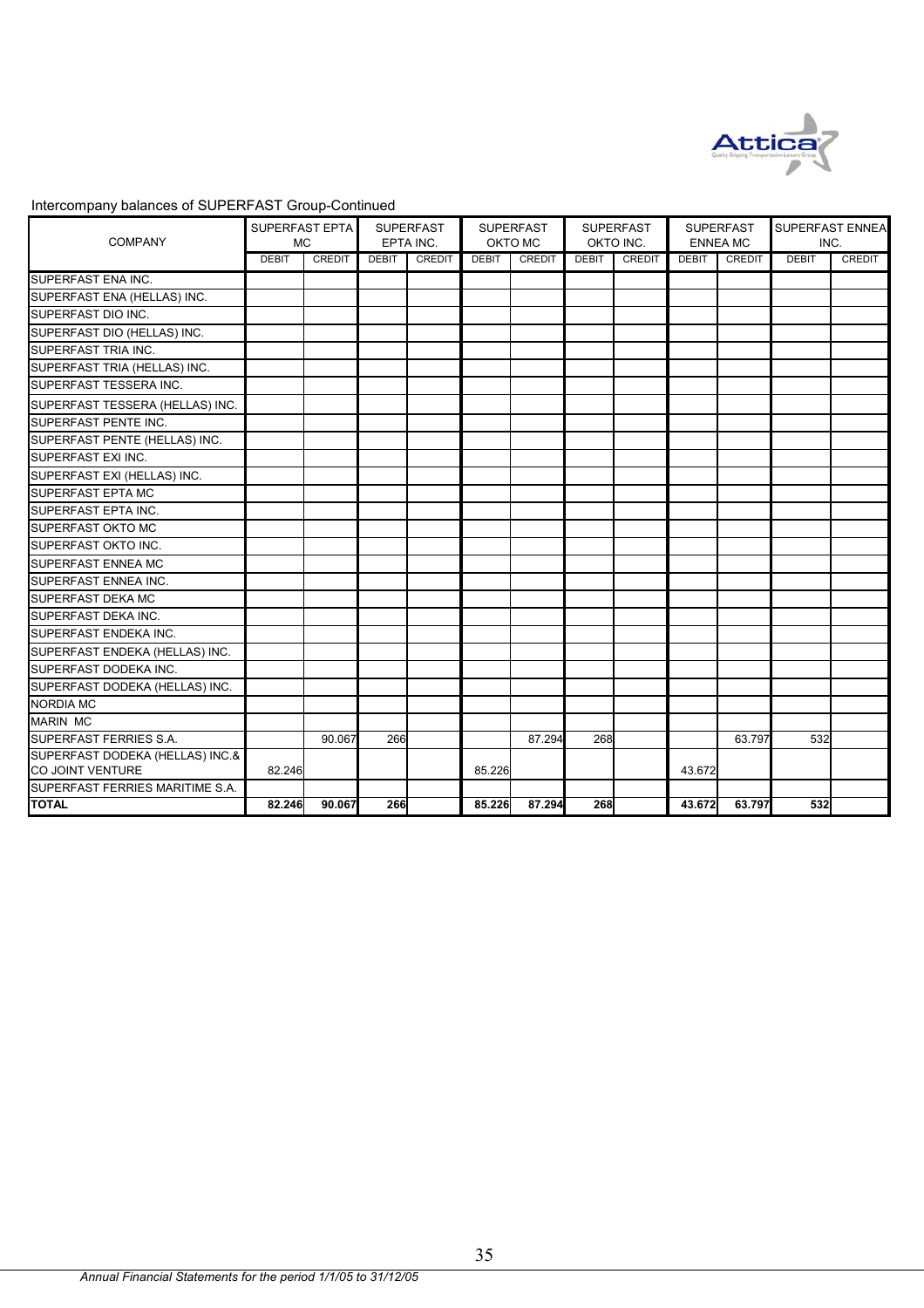

### Intercompany balances of SUPERFAST Group-Continued

| <b>COMPANY</b>                                              |              | <b>SUPERFAST</b><br><b>DEKA MC</b> |              | <b>SUPERFAST</b><br>DEKA INC. |              | <b>SUPERFAST</b><br>ENDEKA INC. | (HELLAS) INC. | <b>SUPERFAST</b><br><b>ENDEKA</b> |              | <b>SUPERFAST</b><br>DODEKA INC. | SUPERFAST DODEKA<br>(HELLAS) INC. |        |
|-------------------------------------------------------------|--------------|------------------------------------|--------------|-------------------------------|--------------|---------------------------------|---------------|-----------------------------------|--------------|---------------------------------|-----------------------------------|--------|
|                                                             | <b>DEBIT</b> | <b>CREDIT</b>                      | <b>DEBIT</b> | CREDIT                        | <b>DEBIT</b> | <b>CREDIT</b>                   | <b>DEBIT</b>  | <b>CREDIT</b>                     | <b>DEBIT</b> | CREDIT                          | <b>DEBIT</b>                      | CREDIT |
| SUPERFAST ENA INC.                                          |              |                                    |              |                               |              |                                 |               |                                   |              |                                 |                                   |        |
| SUPERFAST ENA (HELLAS) INC.                                 |              |                                    |              |                               |              |                                 |               |                                   |              |                                 |                                   |        |
| SUPERFAST DIO INC.                                          |              |                                    |              |                               |              |                                 |               |                                   |              |                                 |                                   |        |
| SUPERFAST DIO (HELLAS) INC.                                 |              |                                    |              |                               |              |                                 |               |                                   |              |                                 |                                   |        |
| SUPERFAST TRIA INC.                                         |              |                                    |              |                               |              |                                 |               |                                   |              |                                 |                                   |        |
| SUPERFAST TRIA (HELLAS) INC.                                |              |                                    |              |                               |              |                                 |               |                                   |              |                                 |                                   |        |
| SUPERFAST TESSERA INC.                                      |              |                                    |              |                               |              |                                 |               |                                   |              |                                 |                                   |        |
| SUPERFAST TESSERA (HELLAS) INC.                             |              |                                    |              |                               |              |                                 |               |                                   |              |                                 |                                   |        |
| SUPERFAST PENTE INC.                                        |              |                                    |              |                               |              |                                 |               |                                   |              |                                 |                                   |        |
| SUPERFAST PENTE (HELLAS) INC.                               |              |                                    |              |                               |              |                                 |               |                                   |              |                                 |                                   |        |
| SUPERFAST EXI INC.                                          |              |                                    |              |                               |              |                                 |               |                                   |              |                                 |                                   |        |
| SUPERFAST EXI (HELLAS) INC.                                 |              |                                    |              |                               |              |                                 |               |                                   |              |                                 |                                   |        |
| <b>SUPERFAST EPTA MC</b>                                    |              |                                    |              |                               |              |                                 |               |                                   |              |                                 |                                   |        |
| SUPERFAST EPTA INC.                                         |              |                                    |              |                               |              |                                 |               |                                   |              |                                 |                                   |        |
| SUPERFAST OKTO MC                                           |              |                                    |              |                               |              |                                 |               |                                   |              |                                 |                                   |        |
| <b>SUPERFAST OKTO INC.</b>                                  |              |                                    |              |                               |              |                                 |               |                                   |              |                                 |                                   |        |
| SUPERFAST ENNEA MC                                          |              |                                    |              |                               |              |                                 |               |                                   |              |                                 |                                   |        |
| SUPERFAST ENNEA INC.                                        |              |                                    |              |                               |              |                                 |               |                                   |              |                                 |                                   |        |
| SUPERFAST DEKA MC                                           |              |                                    |              |                               |              |                                 |               |                                   |              |                                 |                                   |        |
| SUPERFAST DEKA INC.                                         |              |                                    |              |                               |              |                                 |               |                                   |              |                                 |                                   |        |
| SUPERFAST ENDEKA INC.                                       |              |                                    |              |                               |              |                                 |               | 41.528                            |              |                                 |                                   |        |
| SUPERFAST ENDEKA (HELLAS) INC.                              |              |                                    |              |                               | 41.528       |                                 |               |                                   |              |                                 |                                   |        |
| SUPERFAST DODEKA INC.                                       |              |                                    |              |                               |              |                                 |               |                                   |              |                                 |                                   | 38.383 |
| SUPERFAST DODEKA (HELLAS) INC.                              |              |                                    |              |                               |              |                                 |               |                                   | 38.383       |                                 |                                   |        |
| <b>NORDIA MC</b>                                            |              |                                    |              |                               |              |                                 |               |                                   |              |                                 |                                   |        |
| <b>MARIN MC</b>                                             |              |                                    |              |                               |              |                                 |               |                                   |              |                                 |                                   |        |
| SUPERFAST FERRIES S.A.                                      |              | 59.166                             | 515          |                               |              | 15.434                          |               | 4.880                             |              | 13.064                          |                                   | 4.586  |
| SUPERFAST DODEKA (HELLAS) INC. & CO<br><b>JOINT VENTURE</b> | 43.397       |                                    |              |                               |              |                                 | 46.736        |                                   |              |                                 | 43.623                            |        |
| SUPERFAST FERRIES MARITIME S.A.                             |              |                                    |              |                               |              |                                 |               |                                   |              |                                 |                                   |        |
| <b>TOTAL</b>                                                | 43.397       | 59.166                             | <b>515</b>   |                               | 41.528       | 15.434                          | 46.736        | 46.408                            | 38,383       | 13.064                          | 43.623                            | 42.969 |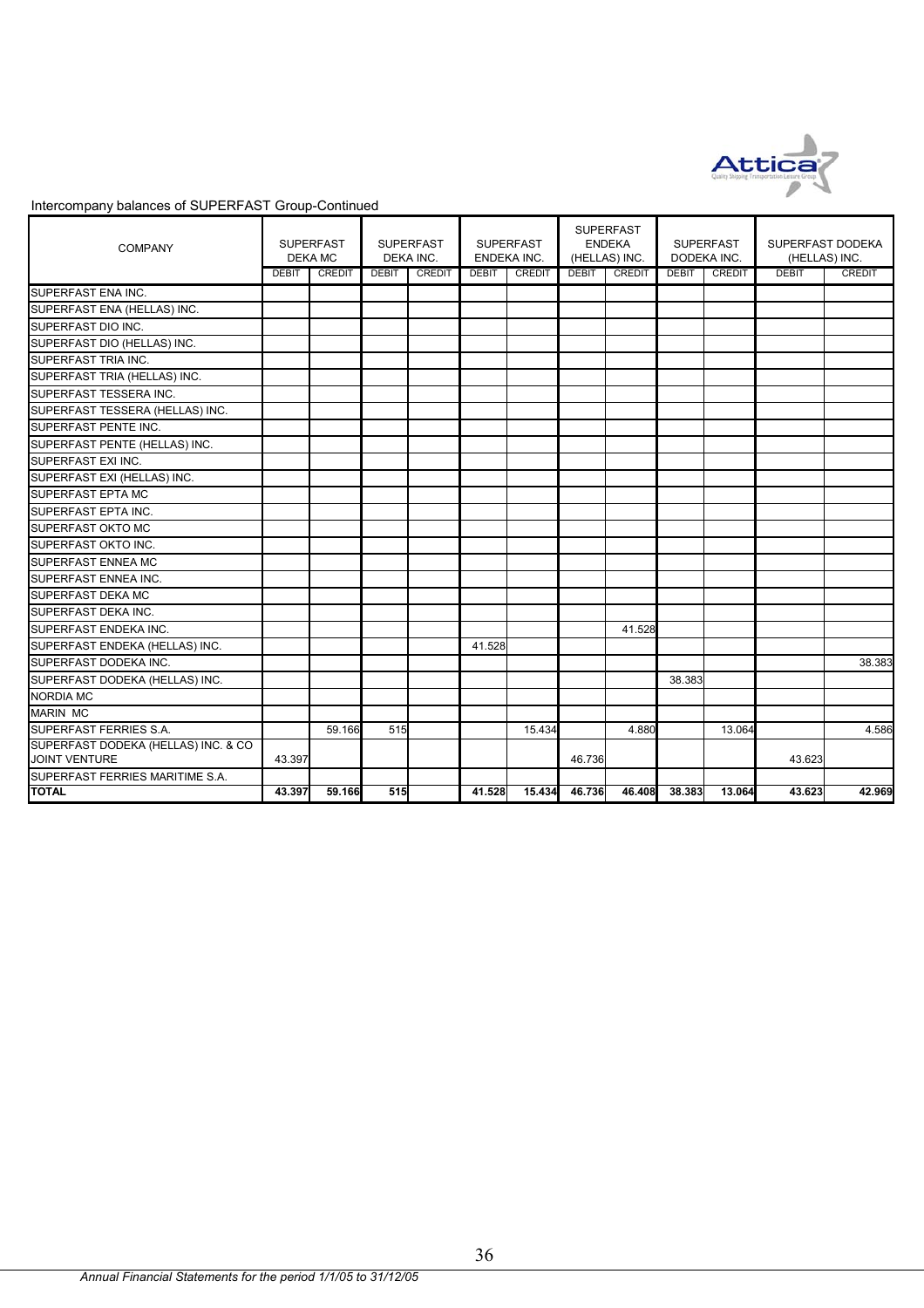

Intercompany balances of SUPERFAST Group-Continued

| <b>COMPANY</b>                                       | NORDIA MC<br><b>DEBIT</b> | <b>CREDIT</b> | <b>DEBIT</b> | <b>MARIN MC</b><br><b>CREDIT</b> | <b>DEBIT</b> | <b>SUPERFAST</b><br><b>FERRIES MARITIME</b><br>S.A.<br><b>CREDIT</b> | <b>DEBIT</b> | <b>SUPERFAST</b><br><b>FERRIES S.A.</b><br><b>CREDIT</b> | <b>SUPERFAST</b><br>DODEKA (HELLAS)<br>INC. & CO<br><b>JOINT VENTURE</b><br><b>DEBIT</b> | <b>CREDIT</b> |
|------------------------------------------------------|---------------------------|---------------|--------------|----------------------------------|--------------|----------------------------------------------------------------------|--------------|----------------------------------------------------------|------------------------------------------------------------------------------------------|---------------|
| SUPERFAST ENA INC.                                   |                           |               |              |                                  |              |                                                                      |              | 6.116                                                    |                                                                                          |               |
| SUPERFAST ENA (HELLAS) INC.                          |                           |               |              |                                  |              |                                                                      | 17           |                                                          |                                                                                          |               |
| SUPERFAST DIO INC.                                   |                           |               |              |                                  |              |                                                                      |              | 9.384                                                    |                                                                                          |               |
| SUPERFAST DIO (HELLAS) INC.                          |                           |               |              |                                  |              |                                                                      | 20           |                                                          |                                                                                          |               |
| SUPERFAST TRIA INC.                                  |                           |               |              |                                  |              |                                                                      |              | 645                                                      |                                                                                          |               |
| SUPERFAST TRIA (HELLAS) INC.                         |                           |               |              |                                  |              |                                                                      | 6            |                                                          |                                                                                          |               |
| SUPERFAST TESSERA INC.                               |                           |               |              |                                  |              |                                                                      |              | 68                                                       |                                                                                          |               |
| SUPERFAST TESSERA (HELLAS) INC.                      |                           |               |              |                                  |              |                                                                      | 5            |                                                          |                                                                                          |               |
| SUPERFAST PENTE INC.                                 |                           |               |              |                                  |              |                                                                      | 28.092       |                                                          |                                                                                          |               |
| SUPERFAST PENTE (HELLAS) INC.                        |                           |               |              |                                  |              |                                                                      | 8.074        |                                                          |                                                                                          | 52.126        |
| SUPERFAST EXI INC.                                   |                           |               |              |                                  |              |                                                                      | 30.833       |                                                          |                                                                                          |               |
| SUPERFAST EXI (HELLAS) INC.                          |                           |               |              |                                  |              |                                                                      | 9.600        |                                                          |                                                                                          | 53.387        |
| <b>SUPERFAST EPTA MC</b>                             |                           |               |              |                                  |              |                                                                      | 90.067       |                                                          |                                                                                          | 82.246        |
| SUPERFAST EPTA INC.                                  |                           |               |              |                                  |              |                                                                      |              | 266                                                      |                                                                                          |               |
| <b>SUPERFAST OKTO MC</b>                             |                           |               |              |                                  |              |                                                                      | 87.294       |                                                          |                                                                                          | 85.226        |
| SUPERFAST OKTO INC.                                  |                           |               |              |                                  |              |                                                                      |              | 268                                                      |                                                                                          |               |
| <b>SUPERFAST ENNEA MC</b>                            |                           |               |              |                                  |              |                                                                      | 63.797       |                                                          |                                                                                          | 43.672        |
| SUPERFAST ENNEA INC.                                 |                           |               |              |                                  |              |                                                                      |              | 532                                                      |                                                                                          |               |
| SUPERFAST DEKA MC                                    |                           |               |              |                                  |              |                                                                      | 59.166       |                                                          |                                                                                          | 43.397        |
| SUPERFAST DEKA INC.                                  |                           |               |              |                                  |              |                                                                      |              | 515                                                      |                                                                                          |               |
| SUPERFAST ENDEKA INC.                                |                           |               |              |                                  |              |                                                                      | 15.434       |                                                          |                                                                                          |               |
| SUPERFAST ENDEKA (HELLAS) INC.                       |                           |               |              |                                  |              |                                                                      | 4.880        |                                                          |                                                                                          | 46.736        |
| SUPERFAST DODEKA INC.                                |                           |               |              |                                  |              |                                                                      | 13.064       |                                                          |                                                                                          |               |
| SUPERFAST DODEKA (HELLAS) INC.                       |                           |               |              |                                  |              |                                                                      | 4.586        |                                                          |                                                                                          | 43.623        |
| <b>NORDIA MC</b>                                     |                           |               |              |                                  |              |                                                                      | 1.822        |                                                          |                                                                                          | 2.822         |
| <b>MARIN MC</b>                                      |                           |               |              |                                  |              |                                                                      | 1.617        |                                                          |                                                                                          | 2.866         |
| SUPERFAST FERRIES S.A.                               |                           | 1.822         |              | 1.617                            |              |                                                                      |              |                                                          | 420.147                                                                                  |               |
| SUPERFAST DODEKA (HELLAS) INC.<br>& CO JOINT VENTURE | 2.822                     |               | 2.866        |                                  |              |                                                                      |              | 420.147                                                  |                                                                                          |               |
| SUPERFAST FERRIES MARITIME S.A.                      |                           |               |              |                                  |              |                                                                      |              |                                                          |                                                                                          |               |
| <b>TOTAL</b>                                         | 2.822                     | 1.822         | 2.866        | 1.617                            |              |                                                                      | 418.372      | 437.942                                                  | 420.147                                                                                  | 456.102       |

Reconciliation of intercompany balances:

| Total debit:   | 1.479.197 |
|----------------|-----------|
| Total credit:  | 1.479.197 |
| <b>Balance</b> |           |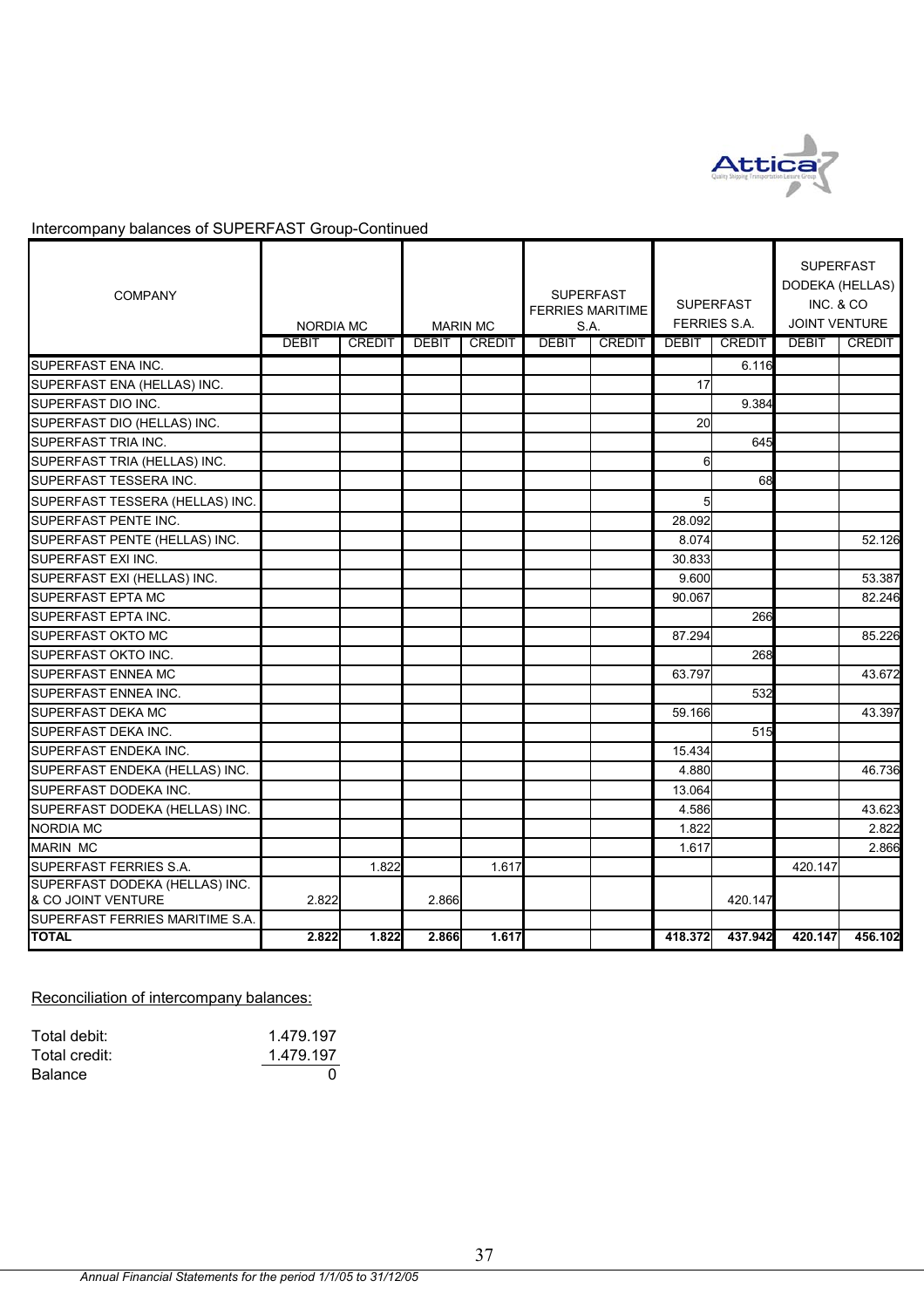### **Intercompany Balances of Blue Star Group**

|                                        |              | <b>THELMO</b>        |              | <b>WATERFRONT</b>        |              | <b>BLUE STAR</b>         |              | <b>STRINTZIS LINES</b> |
|----------------------------------------|--------------|----------------------|--------------|--------------------------|--------------|--------------------------|--------------|------------------------|
| <b>COMPANY</b>                         |              | MARINE S.A.          |              | NAVIGATION CO.           |              | <b>FERRIES S.A.</b>      |              | SHIPPING LTD.          |
|                                        | <b>DEBIT</b> | <b>CREDIT</b>        | <b>DEBIT</b> | <b>CREDIT</b>            | <b>DEBIT</b> | <b>CREDIT</b>            | <b>DEBIT</b> | <b>CREDIT</b>          |
| <b>BLUE STAR MARITIME S.A.</b>         |              | 68                   |              |                          | 160.131      | 198.976                  | 11.082       | 147                    |
| THELMO MARINE S.A.                     |              |                      |              |                          |              |                          |              |                        |
| <b>WATERFRONT NAVIGATION CO.</b>       |              |                      |              |                          |              |                          |              |                        |
| STRINTZIS LINES SHIPPING LTD.          |              |                      |              |                          | 31.635       | 21.989                   |              |                        |
| BLUE STAR FERRIES MARITIME S.A.        |              |                      |              |                          | 179.747      | 125.277                  | 8            | 19                     |
| <b>BLUE STAR FERRIES S.A.</b>          |              | 8 <sup>1</sup>       |              |                          |              |                          | 21.989       | 31.635                 |
| BLUE STAR FERRIES JOINT VENTURE        |              |                      |              |                          | 3.031        | 1.532                    | 690          | 1.487                  |
| <b>BLUE ISLAND SHIPPING INC.</b>       |              |                      |              |                          | 6.023        | 5.067                    |              | 488                    |
| <b>TOTAL</b>                           |              | 76                   |              | 11                       | 380.575      | 352.841                  | 33.769       | 33.776                 |
|                                        |              |                      |              |                          |              |                          |              |                        |
|                                        |              |                      |              |                          |              |                          |              |                        |
|                                        |              | <b>BLUE STAR</b>     |              | <b>BLUE STAR FERRIES</b> |              | <b>BLUE STAR FERRIES</b> |              | <b>BLUE ISLAND</b>     |
| <b>COMPANY</b>                         |              | <b>MARITIME S.A.</b> |              | <b>JOINT VENTURE</b>     |              | <b>MARITIME S.A.</b>     |              | SHIPPING INC.          |
|                                        | <b>DEBIT</b> | <b>CREDIT</b>        | <b>DEBIT</b> | <b>CREDIT</b>            | <b>DEBIT</b> | <b>CREDIT</b>            | <b>DEBIT</b> | <b>CREDIT</b>          |
| <b>BLUE STAR MARITIME S.A.</b>         |              |                      | 150.092      | 201.951                  | 133          | 384                      | 10.479       | 10.039                 |
| THELMO MARINE S.A.                     | 68           |                      |              |                          |              |                          |              |                        |
| <b>WATERFRONT NAVIGATION CO.</b>       |              |                      |              |                          |              |                          |              |                        |
| STRINTZIS LINES SHIPPING LTD.          | 147          | 11.082               | 1.487        | 690                      | 19           | 8                        | 488          |                        |
| BLUE STAR FERRIES MARITIME S.A.        | 384          | 133                  | 320.689      | 249.428                  |              |                          |              |                        |
| <b>BLUE STAR FERRIES S.A.</b>          | 198.976      | 160.131              | 1.532        | 3.031                    | 125.277      | 179.747                  | 5.067        | 6.023                  |
| <b>BLUE STAR FERRIES JOINT VENTURE</b> | 201.951      | 150.092              |              |                          | 249.428      | 320.689                  |              |                        |
| <b>BLUE ISLAND SHIPPING INC.</b>       | 10.039       | 10.479               |              |                          |              |                          |              |                        |

Reconciliation of Intercompany Balances

| Total debit :  | 1.690.601 |
|----------------|-----------|
| Total credit:  | 1.690.601 |
| <b>Balance</b> |           |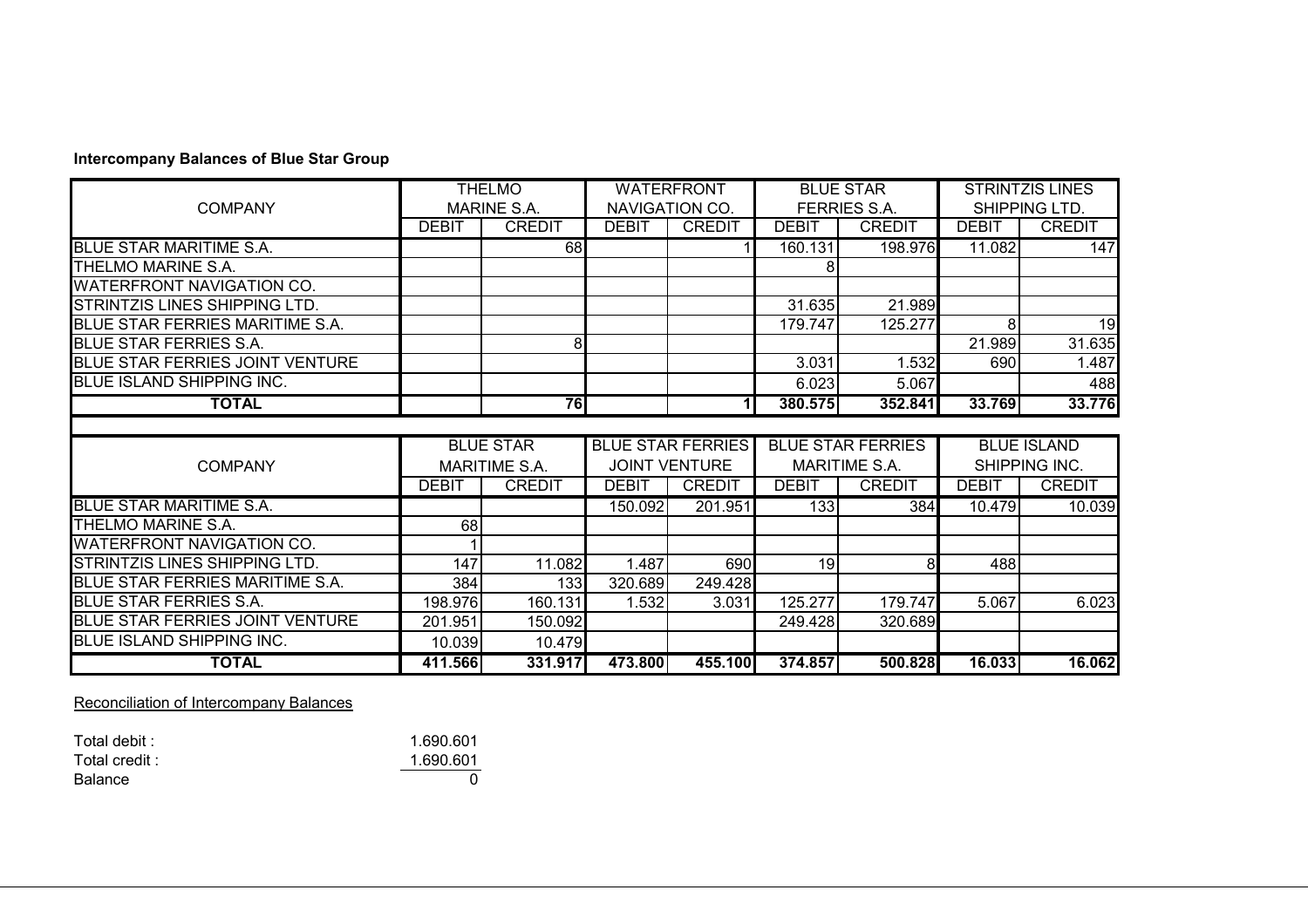

### **Attica Premium S.A.**

Reconciliation of intercompany balances:

|                        | 31/12/2005 |        | 31/12/2004 |        |
|------------------------|------------|--------|------------|--------|
|                        | Debit      | Credit | Debit      | Credit |
| Superfast Group        |            | 12.948 |            | 9.431  |
| <b>Blue Star Group</b> |            | 1.264  |            | 727    |
|                        |            | 14 212 |            | 10.158 |

Sales to associated companies:

|                        | 1/1-31/12/2005 |        | 1/1-31/12/2004 |        |
|------------------------|----------------|--------|----------------|--------|
|                        | Debit          | Credit | Debit          | Credit |
| Superfast Group        |                | 10.545 |                | 9.752  |
| <b>Blue Star Group</b> |                | 755    |                | 888    |
|                        |                | 11.300 |                | 10.640 |
|                        |                |        |                |        |

Furthermore, there are intercompany transactions between Superfast Dodeka (Hellas) Inc. and Co Joint Venture and Blue Star Group amounting to € 5.194 thousand approximately.

- 5.2. Participation of the members of the Board of Directors to the Board of Directors of other companies
	- a) Mr Pericles S. Panagopulos and Mr Alexander P. Panagopulos, members of the Board of Directors, are also members of the Boards of Directors of Attica Premium SA, of all the companies of Superfast Group and of selected companies of Blue Star Group.
	- b) Additionally, Mr Pericles S. Panagopulos and Mr Alexander P. Panagopulos participate in the management of a number of foreign companies, mainly shipping companies, that are represented by Magna Marine Inc, which is established in Greece under Law 378/68.

 No other business exists between these companies and Attica Holdings SA., except with Odyssey Maritime Inc and Pellucid Trade Inc owners of the buildings on 157 C. Karamanli Avenue and 139 Vasileos Pavlou in Voula, Greece, where the headquarters of the Group are located. Rent paid by the Group to the above companies for the period 1/1-31/12/2005 totalled an amount of € 357 thousand.

- c) Mr Charalambos Zavitsanos, authorized director, and Mr Yannis Criticos, director, are also members of the Board of Directors of Superfast Ferries Maritime SA, a 100% subsidiary.
- d) Mr Charalambos Paschalis, a non-executive member of the Board, is also the President – non executive member of the Board of Directors of Blue Star Maritime SA and Blue Star Ferries Maritime SA.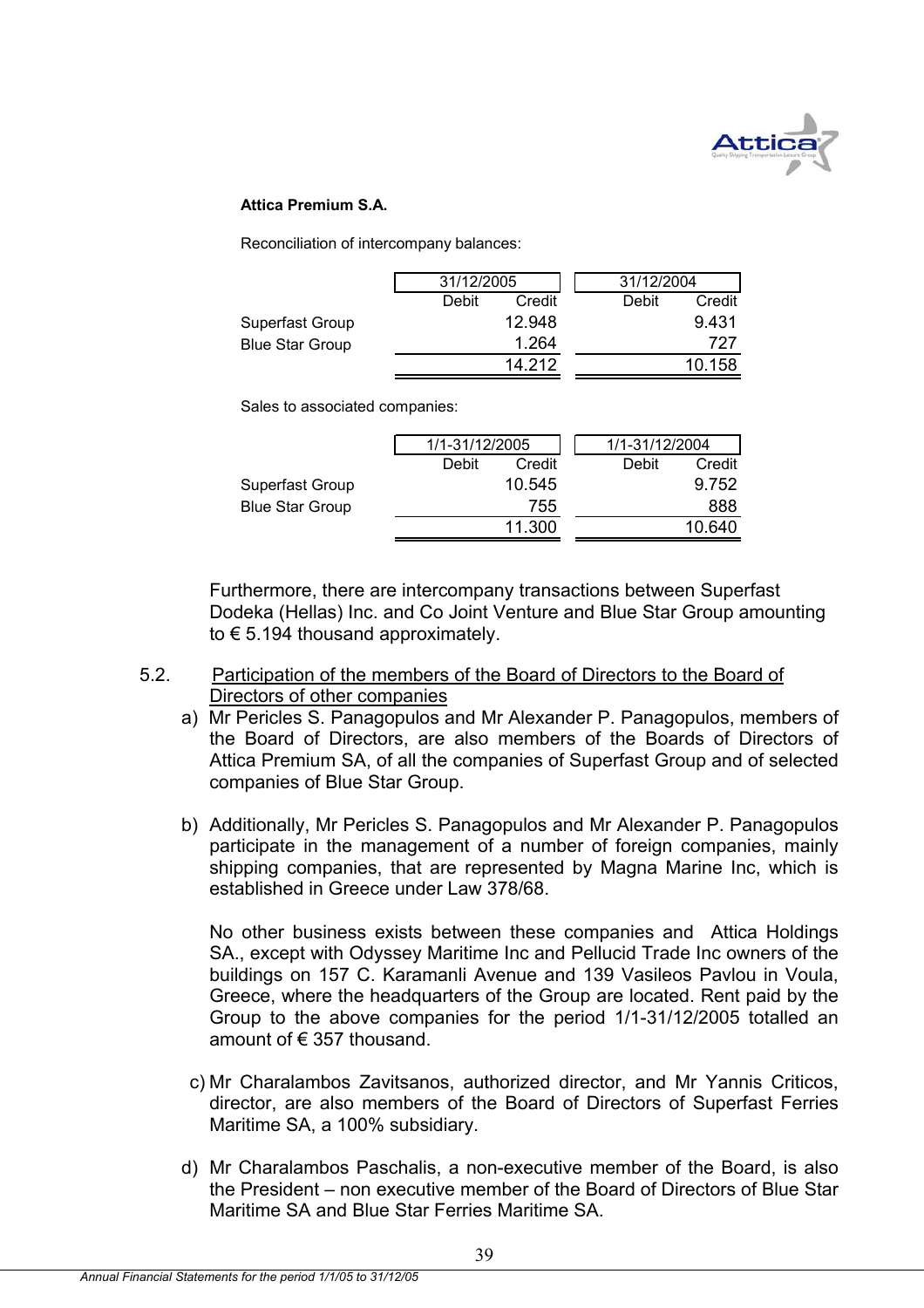

e) Mr Dimitrios Klados and Mr Emmanouil Kalpadakis, non-executive members, are also members of the Board of Directors of Blue Star Maritime SA.

### **6. Financial statements analysis**

Due to the disposal of 5 vessels during 2004 and acquisition of 2 Ro-Ro vessels during 2005, the financial data of the years 2005 and 2004 are not comparable.

### 6.1. Revenue Analysis and Geographical Segments Report

As already stated in paragraph 2.16, the Group has decided to provide information based on the geographical segmentation of its operations.

The consolidated results and other information per segment for the period 1/1 – 31/12 2005 and 2004 are as follows:

|                                    | <b>GROUP</b>              |              |                   |           |       |           |  |
|------------------------------------|---------------------------|--------------|-------------------|-----------|-------|-----------|--|
| 6.1.                               |                           |              | 1/1-31/12/2005    |           |       |           |  |
| Geographical Segment               | <b>Domestic</b><br>Routes | Adriatic Sea | <b>Baltic Sea</b> | North Sea | Other | Total     |  |
| Revenue from Fares                 | 90.066                    | 139.120      | 73.026            | 39.450    |       | 341.662   |  |
| <b>On-board Sales</b>              | 7.190                     | 24.668       | 3.305             | 3.092     |       | 38.255    |  |
| <b>Travel Agency Services</b>      |                           |              |                   |           | 5.201 | 5.201     |  |
| <b>Total Revenue</b>               | 97.256                    | 163.788      | 76.331            | 42.542    | 5.201 | 385.118   |  |
| <b>Financial results</b>           | (5.092)                   | (11.234)     | (4.485)           | (3.667)   | 820   | (23.658)  |  |
| Profit/(Loss) before Taxes         | 17.856                    | 13.296       | 5.289             | 1.539     | 82    | 38.061    |  |
| Profit/(Loss) after Taxes          | 17.537                    | 13.029       | 5.241             | 1.509     | (273) | 37.042    |  |
| Vessels' Book Value at 01/01       | 224.632                   | 507.326      | 197.288           | 205.473   |       | 1.134.719 |  |
| Improvements / Additions           | 714                       | 383          | 14.500            |           |       | 15.597    |  |
| Vessels' Disposals                 |                           |              | 100.159           | (100.159) |       |           |  |
| Depreciation for the Period        | (7.374)                   | (15.690)     | (6.920)           | (5.529)   |       | (35.512)  |  |
| Net Book Value of vessels at 31/12 | 217.972                   | 492.019      | 305.027           | 99.785    |       | 1.114.803 |  |
| Secured loans                      | 115.385                   | 306.287      | 191.129           | 65.163    |       | 677.965   |  |

There are no transactions related to income and expenses between segments.

The vessels' values represent the tangible assets in the geographical segments, which the vessels operate in.

Secured loans are the loans obtained by the Group for the acquisition and construction of vessels.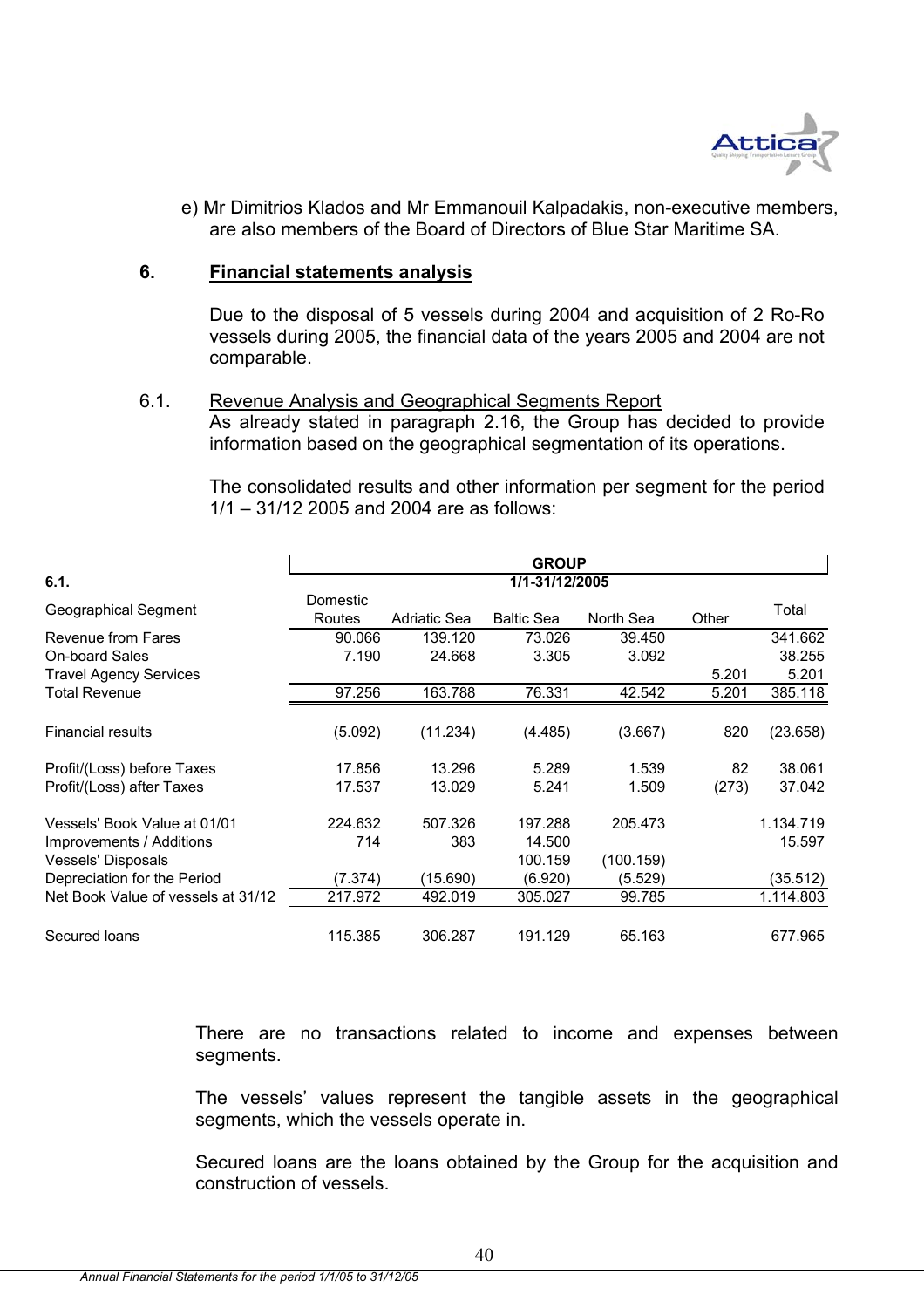

|                                             |                    |                   | <b>GROUP</b>      |                 |         |                   |  |
|---------------------------------------------|--------------------|-------------------|-------------------|-----------------|---------|-------------------|--|
| 6.1.                                        | 1/1-31/12/2004     |                   |                   |                 |         |                   |  |
| Geographical Segment                        | Domestic<br>Routes | Adriatic Sea      | <b>Baltic Sea</b> | North Sea       | Other   | Total             |  |
| Revenue from Fares<br><b>On-board Sales</b> | 92.034<br>9.032    | 138,270<br>21.521 | 58.234<br>3.267   | 39.642<br>3.438 |         | 328.180<br>37.258 |  |
| <b>Travel Agency Services</b>               |                    |                   |                   |                 | 5.815   | 5.815             |  |
| <b>Total Revenue</b>                        | 101.066            | 159.791           | 61.501            | 43.080          | 5.815   | 371.253           |  |
| <b>Financial results</b>                    | (9.477)            | (10.169)          | (4.152)           | (3.964)         | (7.627) | (35.388)          |  |
| Profit/(Loss) before Taxes                  | 8.022              | 31.932            | 6.757             | 1.000           | (5.936) | 41.773            |  |
| Profit/(Loss) after Taxes                   | 7.752              | 31.617            | 6.723             | 964             | (6.040) | 41.015            |  |
| Vessels' Book Value at 01/01                | 330.767            | 478.169           | 203.149           | 208.075         |         | 1.220.161         |  |
| Improvements / Additions                    | 723                |                   |                   | 3.396           |         | 4.119             |  |
| Vessels' Disposals                          | (2.186)            | (51.256)          |                   |                 |         | (53.442)          |  |
| Depreciation for the Period                 | (10.394)           | (13.866)          | (5.861)           | (5.998)         |         | (36.119)          |  |
| Net Book Value of vessels at 31/12          | 318.910            | 413.047           | 197.288           | 205.473         |         | 1.134.719         |  |
| Secured loans                               | 136.346            | 288.376           | 131.089           | 144.045         |         | 699.856           |  |

 $\Gamma$ 

343.173 The Revenues that appear in the Group's Consolidated Financial Statements for the period 01/01 - 31/12/2005 belong to the following Business Activity Categories: Sea & Coastal Transportation

| $\frac{1}{2}$          |         |
|------------------------|---------|
| Restaurants on board   | 11.482  |
| Bars on board          | 15.971  |
| Casino on board        | 5.628   |
| Shops on board         | 3.663   |
| Travel agency services | 5.201   |
| Total                  | 385.118 |
|                        |         |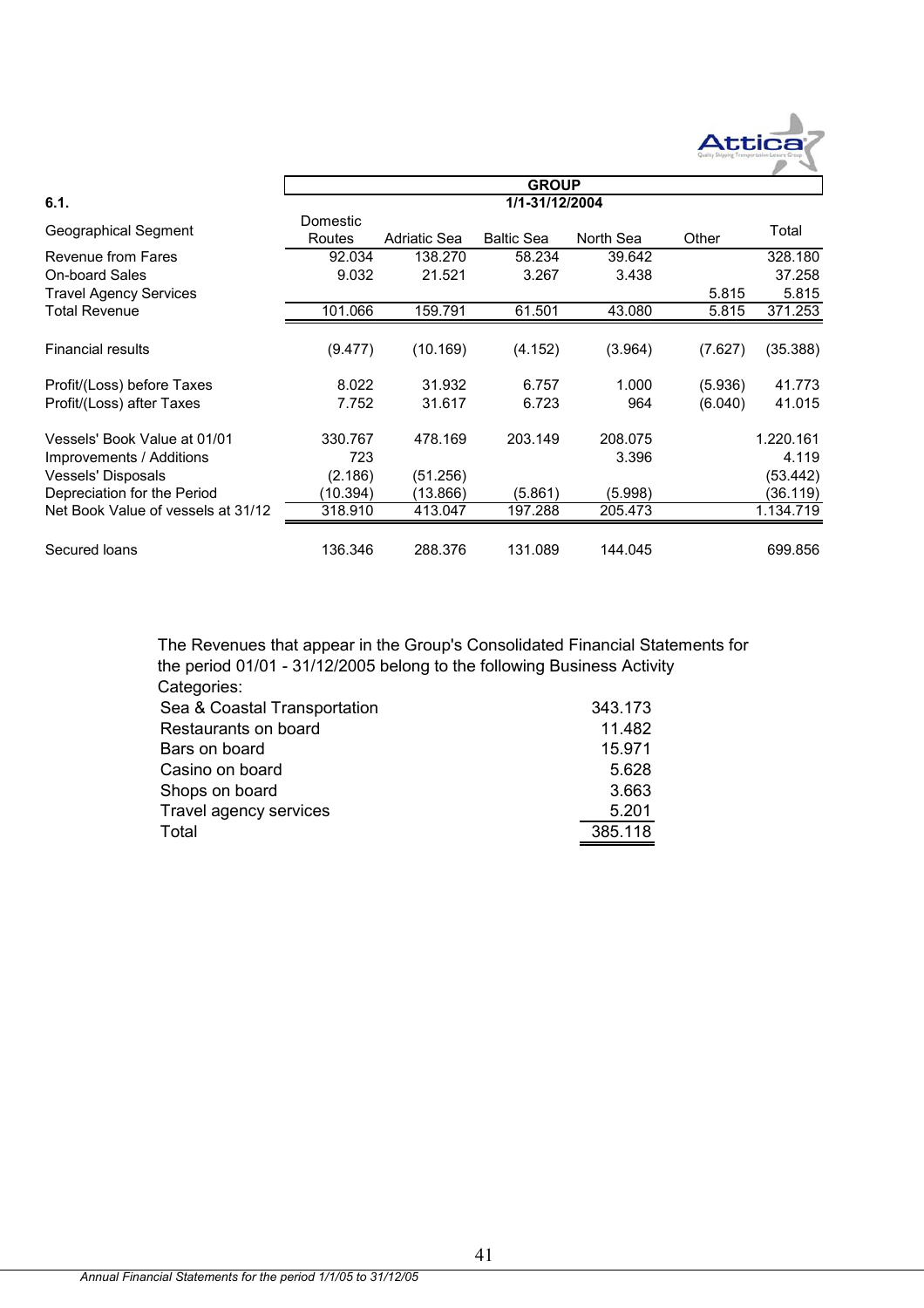

### 6.2. Cost of sales

Below can be obtained the Cost of Sales Analysis as stated in the Income Statement for the fiscal years ended 31/12 2005 and 2004.

|                                 | <b>GROUP</b>   |                |   | <b>COMPANY</b>                |
|---------------------------------|----------------|----------------|---|-------------------------------|
|                                 | 1/1-31/12/2005 | 1/1-31/12/2004 |   | 1/1-31/12/2005 1/1-31/12/2004 |
| <b>Crew Expenses</b>            | 54.229         | 56.918         |   |                               |
| Fuel-Lubricants                 | 101.875        | 74.624         |   |                               |
| Insurance Premia                | 4.763          | 5.216          |   |                               |
| Repairs-Maintenance-Spare Parts | 31.869         | 34.000         |   |                               |
| Port Expenses                   | 22.351         | 23.004         |   |                               |
| On-board Cost of Goods Sold     | 6.990          | 6.993          |   |                               |
| Other                           | 569            | 1.543          |   |                               |
| Cost of Travel Agency Services  | 7.774          | 9.151          |   |                               |
| Total                           | 230.420        | 211.449        | 0 | $\Omega$                      |

# 6.3. Other Operating Income

The item "Other Operating Income", amounting  $\epsilon$  4.472 thousand, refer mainly to subventions received by:

a) The Ministry of Development for the conversion of a vessel in Greek Shipyards.

b) The Ministry of Mercantile Marine for employing and training officer cadets.

c) Scottish Enterprise.

# 6.4. Administrative Expenses

|                                    |                | <b>GROUP</b>   | <b>COMPANY</b> |                |
|------------------------------------|----------------|----------------|----------------|----------------|
|                                    | 1/1-31/12/2005 | 1/1-31/12/2004 | 1/1-31/12/2005 | 1/1-31/12/2004 |
| <b>Personnel Expenses</b>          | 13.827         | 12.799         | 421            | 350            |
| Rent and related Expenses          | 1.862          | 1.702          | 17             | 18             |
| <b>Telecommunication Expenses</b>  | 708            | 778            | 6              | 12             |
| Stationery                         | 537            | 687            | 41             | 45             |
| Office Repair-Maintenance Expenses | 1.273          | 1.007          | 13             | 6              |
| Third Party Services & Expenses    | 1.501          | 1.791          | 90             | 233            |
| Other                              | 5.499          | 7.929          | 204            | 161            |
| Total                              | 25.207         | 26.693         | 792            | 825            |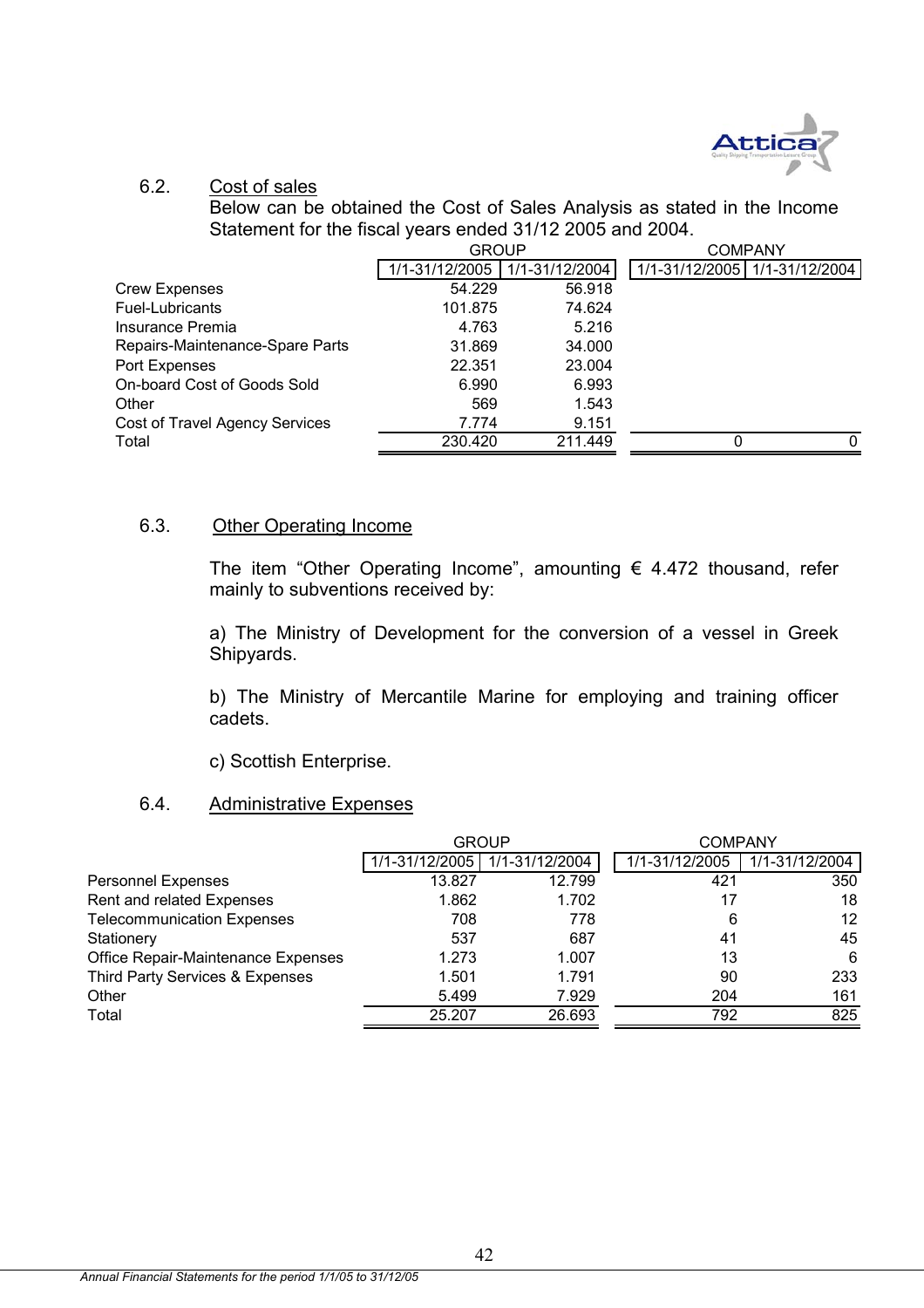

## 6.5. Distribution Expenses

|                                   |        | <b>GROUP</b>                    |    | <b>COMPANY</b>                |  |  |
|-----------------------------------|--------|---------------------------------|----|-------------------------------|--|--|
|                                   |        | 1/1-31/12/2005   1/1-31/12/2004 |    | 1/1-31/12/2005 1/1-31/12/2004 |  |  |
| <b>Advertising Expenses</b>       | 7.327  | 9.219                           |    |                               |  |  |
| <b>Sales Promotional Expenses</b> | 1.910  | 706                             |    |                               |  |  |
| <b>Sales Commissions</b>          | 22.222 | 20.224                          |    |                               |  |  |
| Other                             | 3.400  | 1.219                           | 17 |                               |  |  |
| Total                             | 34.859 | 31.368                          |    |                               |  |  |

### 6.6. Depreciation

|         | GROUP                         |        | COMPANY                       |     |  |  |
|---------|-------------------------------|--------|-------------------------------|-----|--|--|
|         | 1/1-31/12/2005 1/1-31/12/2004 |        | 1/1-31/12/2005 1/1-31/12/2004 |     |  |  |
| Vessels | 35.512                        | 36.119 |                               |     |  |  |
| Office  | 1.873                         | 1.858  | 41                            | 57  |  |  |
| Total   | 37.385                        | 37.977 | 41                            | -57 |  |  |

### 6.7. Financial Results

a) Dividend Income for the period 1/1-31/12/05.

|                                   | GROUP | <b>COMPANY</b> |
|-----------------------------------|-------|----------------|
| From SUPERFAST FERRES MARITIME SA |       | 10.275         |
| From BLUE STAR MARITIME SA        |       | 3.074          |
| From MINOAN LINES SA              | 726   | 726            |
| From other investments            | 65    | 65             |
|                                   | 791   | 14.140         |

- b) Interest and similar Income The Group has invested its cash in time deposits with an average interest rate of 1.8%, net of taxes.
- c) Interest and Other Financial Expenses They refer mainly to the interest paid on loans.
- d) Profit / (Loss) from sale-revaluation of investments in subsidiaries associated companies Refer to profit from sale of shares of the companies MOTOR OIL SA and Hellenic Exchanges SA ( $\epsilon$  450 thousand) as well as losses from impairment of investment in subsidiary company ( $\epsilon$  525 thousand).

The analysis of the financial income and expenses is the following: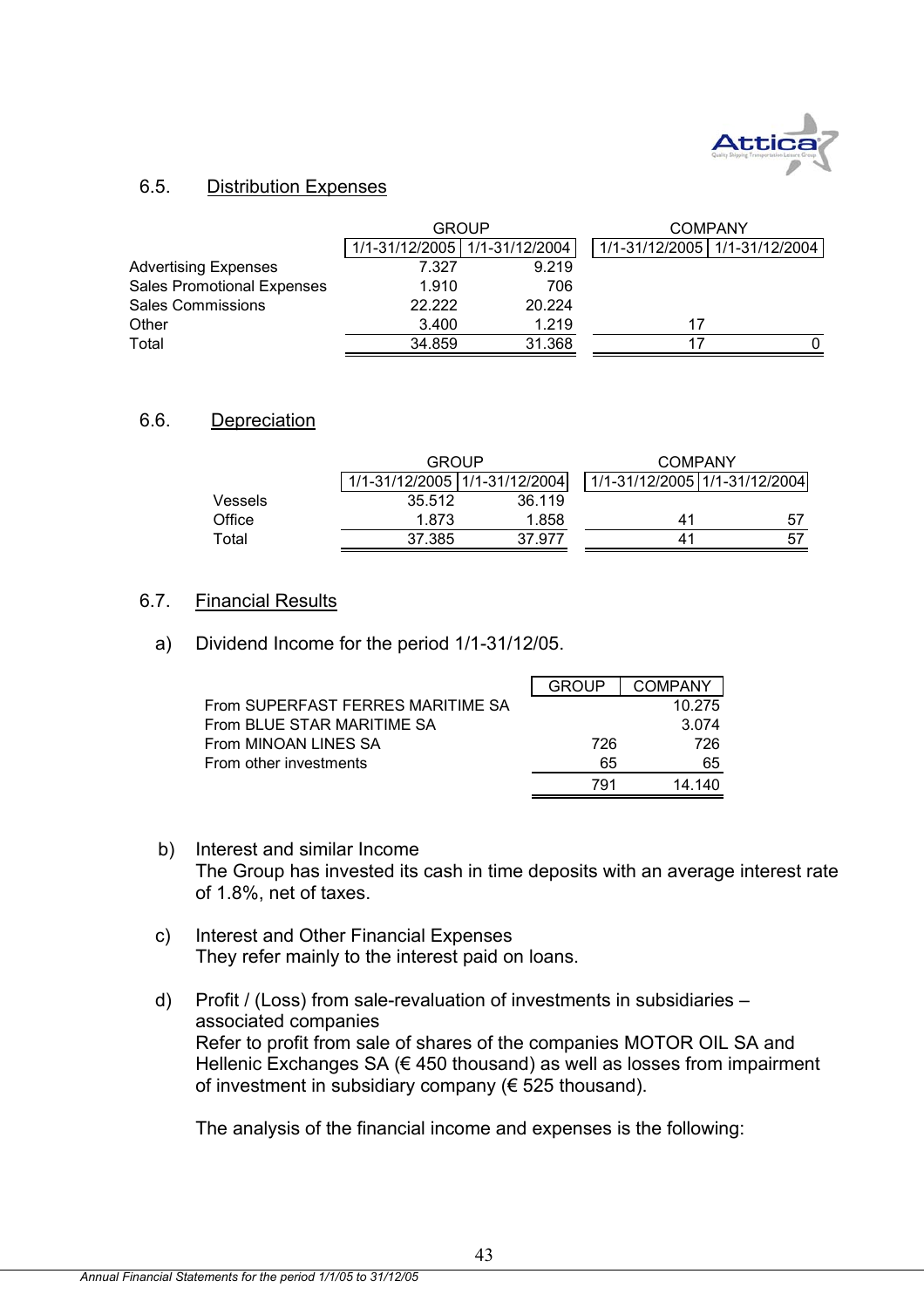

|                                                      | <b>GROUP</b> |                                 | <b>COMPANY</b> |                |
|------------------------------------------------------|--------------|---------------------------------|----------------|----------------|
|                                                      |              | 1/1-31/12/2005   1/1-31/12/2004 | 1/1-31/12/2005 | 1/1-31/12/2004 |
| Interest on Long-Term Borrowings                     | (21.979)     | (30.046)                        | (1.198)        | (5.512)        |
| Interest on Bonds                                    | (4.552)      | (4.876)                         |                | (1.594)        |
| Interest on Short-Term Borrowings                    | (1.033)      | (467)                           | (841)          | (323)          |
| <b>Other Financial Expenses</b>                      | (874)        | (886)                           | (295)          | (20)           |
| Interest Income                                      | 2.243        | 3.075                           | 58             | 370            |
| Dividend Income                                      | 791          | 56                              | 14.140         | 16.266         |
| Profit / (Loss) from sale-revaluation of investments |              |                                 |                |                |
| in subsidiaries - associated companies               | 450          |                                 | (75)           |                |
| Foreign Exchange Differences                         | 1.296        | (2.244)                         |                |                |
| Total                                                | (23.658)     | (35.388)                        | 11.789         | 9.187          |

### 6.8. Income taxes

As already stated in paragraph 2.18, special taxation policies apply on the Group's profits. Consequently, it is believed that the following analysis provides a better understanding of the taxes due.

|                                      | <b>GROUP</b>                    | <b>COMPANY</b> |
|--------------------------------------|---------------------------------|----------------|
|                                      | 1/1-31/12/2005   1/1-31/12/2005 |                |
| Dividend distribution Tax            | 496                             |                |
| Tax according to Law 27/75           | 234                             |                |
| Provision for unaudited fiscal years | 289                             |                |
| Total                                | 1 0 1 9                         |                |

The tax rate that applied on the profits for the fiscal year 2005 is 2,68%, while the one for the fiscal year 2004 was 1,82%.

A comparison between the tax rates is not possible, because, as already stated in paragraph 2.18, the income tax is related to the profits that do not stem from the shipping operation.

The companies of Superfast Group have been audited by the tax authorities up to and including fiscal year 2003. The companies of Blue Star Group and the parent company have been audited by the tax authorities up to and including fiscal year 2001, with the exception of Blue Star Ferries Maritime SA which has been audited up to and including fiscal year 1999. Attica Premium SA has been audited by the tax authorities up to fiscal year 2000.

### 6.9. Tangible assets

The vessels of the Group have been mortgaged as a security of the longterm borrowings for the amount of €1.177 mil.

There is no indication of impairment for the below-mentioned tangible assets.

The depreciation analysis can be found in paragraph 6.6.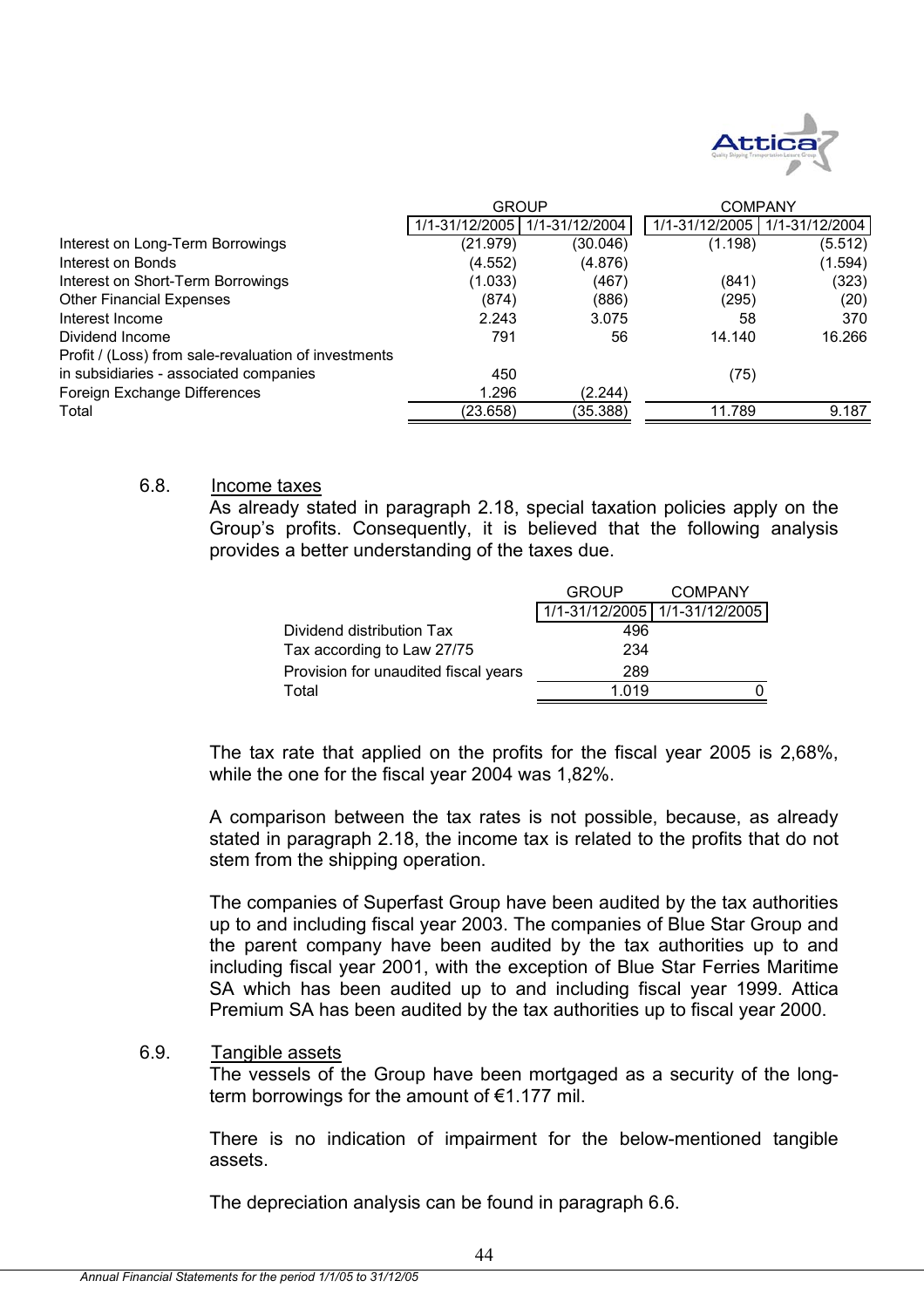### **6.9 Tangible Assets**

|                                                       |                |      |                  | Furniture &      | Improvements   |          | <b>Fixed Assets</b> |           |
|-------------------------------------------------------|----------------|------|------------------|------------------|----------------|----------|---------------------|-----------|
| <b>Consolidated Figures</b>                           | <b>Vessels</b> | Land | <b>Buildings</b> | Other            | In Third Party | Vehicles | Under               | Total     |
|                                                       |                |      |                  | Fixtures         | Property       |          | Construction        |           |
| Initial Cost at 01.01.2005                            | 1.244.596      | 274  | 765              | 6.769            | 956            | 206      | 2.164               | 1.255.729 |
| <b>Acquisitions - Additions</b>                       | 15.597         |      |                  | 494              | 16             | 65       | 97                  | 16.269    |
| Disposals / Write-offs                                |                |      |                  | (4)              |                | (142)    | (2.164)             | (2.310)   |
| Adjustments-Impairments added to the Net Equity       |                |      |                  |                  |                |          |                     |           |
| Adjustments-Impairments added to the Income Statement |                |      |                  |                  |                |          |                     |           |
| Cost at 31.12.2005                                    | .260.193       | 274  | 765              | 7.259            | 972            | 128      | 97                  | 1.269.688 |
| Accumulated Depreciation at 01.01.2005                | 109.877        |      | 153              | 5.668            | 506            | 91       |                     | 116.295   |
| Depreciation for the Period                           | 35.512         |      | 26               | 849              | 138            | 21       |                     | 36.546    |
| Disposals / Write-offs                                |                |      |                  |                  |                | (68)     |                     | (68)      |
| Accumulated Depreciation at 31.12.2005                | 145.390        |      | 179              | 6.517            | 644            | 43       |                     | 152.773   |
|                                                       |                |      |                  |                  |                |          |                     |           |
| <b>Net Book Value at 31.12.2005</b>                   | 1.114.803      | 274  | 586              | $\overline{742}$ | 328            | 85       | 97                  | 1.116.915 |
|                                                       |                |      |                  |                  |                |          |                     |           |
| Initial Cost at 01.01.2004                            | 1.332.977      | 274  | 765              | 6.309            | 820            | 123      |                     | 1.341.268 |
| <b>Acquisitions - Additions</b>                       | 4.119          |      |                  | 460              | 136            | 83       | 2.164               | 6.962     |
| Disposals / Write-offs                                | (92.499)       |      |                  |                  |                |          |                     | (92.499)  |
| Adjustments-Impairments added to the Net Equity       |                |      |                  |                  |                |          |                     |           |
| Adjustments-Impairments added to the Income Statement |                |      |                  |                  |                |          |                     |           |
| Cost at 31.12.2004                                    | 1.244.597      | 274  | 765              | 6.769            | 956            | 206      | 2.164               | 1.255.731 |
| Accumulated Dpreciation at 01.01.2004                 | 112.816        |      | 127              | 4.975            | 391            | 27       |                     | 118.336   |
| Depreciation for the Period                           | 36.119         |      | 26               | 733              | 115            | 63       |                     | 37.055    |
| Disposals / Write-offs                                | (39.057)       |      |                  | (40)             |                |          |                     | (39.097)  |
| Accumulated Depreciation at 31.12.2004                | 109.878        |      | 153              | 5.668            | 506            | 91       |                     | 116.294   |
| <b>Net Book Value at 31.12.2004</b>                   | 1.134.719      | 274  | 612              | 1.101            | 450            | 115      | 2.164               | 1.139.437 |
|                                                       |                |      |                  |                  |                |          |                     |           |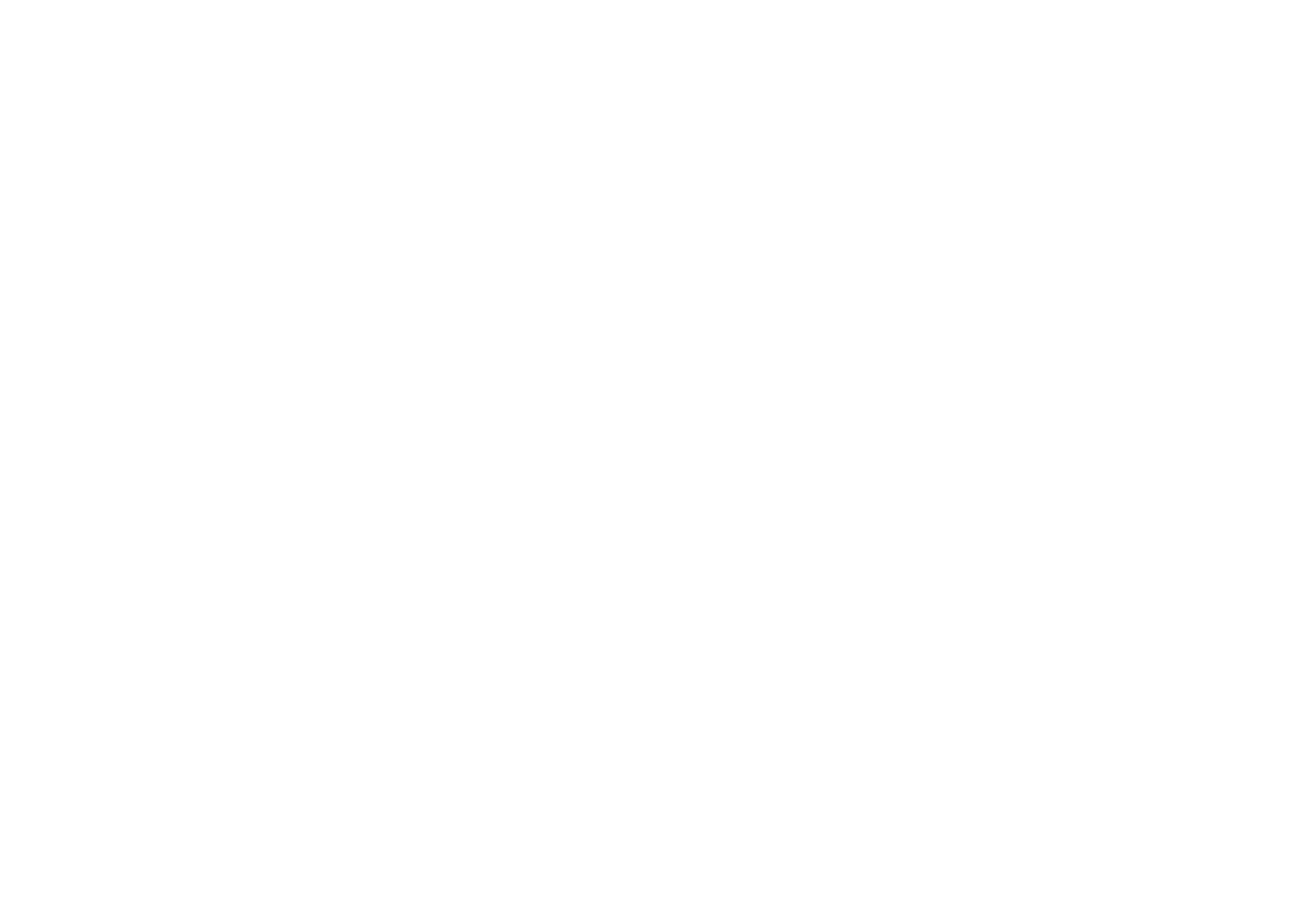### **6.9 Tangible Assets**

|                                                 |                |      |                  | Furniture &     | Improvements            |          | <b>Fixed Assets</b> |                |
|-------------------------------------------------|----------------|------|------------------|-----------------|-------------------------|----------|---------------------|----------------|
| <b>Company Figures</b>                          | <b>Vessels</b> | Land | <b>Buildings</b> | Other           | In Third Party Vehicles |          | Under               | Total          |
|                                                 |                |      |                  | <b>Fixtures</b> | Property                |          | Construction        |                |
| Initial Cost at 01.01.2005                      |                |      |                  | 77              |                         | 6        |                     | 83             |
| Acquisitions - Additions                        |                |      |                  |                 |                         |          |                     | $\mathbf{0}$   |
| Disposals / Write-offs                          |                |      |                  |                 |                         |          |                     |                |
| Adjustments-Impairments added to the Net Equity |                |      |                  |                 |                         |          |                     |                |
| Adjustments-Impairments added to the Income     |                |      |                  |                 |                         |          |                     |                |
| Statement                                       |                |      |                  |                 |                         |          |                     |                |
| Cost at 31.12.2005                              |                |      |                  | 77              |                         | 6        |                     | 83             |
| Accumulated Depreciation at 01.01.2005          |                |      |                  | 74              |                         | 6        |                     | 80             |
| Depreciation for the Period                     |                |      |                  | 3               |                         |          |                     | 3              |
| Disposals / Write-offs                          |                |      |                  |                 |                         |          |                     |                |
| Accumulated Depreciation at 31.12.2005          |                |      |                  | $\overline{77}$ |                         | 6        |                     | 83             |
|                                                 |                |      |                  |                 |                         |          |                     |                |
| Net Book Value at 31.12.2005                    |                |      |                  | 0               |                         | $\Omega$ |                     | 0              |
|                                                 |                |      |                  |                 |                         |          |                     |                |
| Initial Cost at 01.01.2004                      |                |      |                  | 75              |                         | 6        |                     | 81             |
| <b>Acquisitions - Additions</b>                 |                |      |                  | $\overline{2}$  |                         |          |                     | $\overline{2}$ |
| Disposals / Write-offs                          |                |      |                  |                 |                         |          |                     |                |
| Adjustments-Impairments added to the Net Equity |                |      |                  |                 |                         |          |                     |                |
| Adjustments-Impairments added to the Income     |                |      |                  |                 |                         |          |                     |                |
| Statement                                       |                |      |                  |                 |                         |          |                     |                |
| Cost at 31.12.2004                              |                |      |                  | 77              |                         | 6        |                     | 83             |
| Accumulated Depreciation at 01.01.2004          |                |      |                  | 72              |                         | 6        |                     | 78             |
| Depreciation for the Period                     |                |      |                  | $\overline{2}$  |                         |          |                     | $\overline{2}$ |
| Disposals / Write-offs                          |                |      |                  |                 |                         |          |                     |                |
| Accumulated Depreciation at 31.12.2004          |                |      |                  | 74              |                         | 6        |                     | 80             |
| <b>Net Book Value at 31.12.2004</b>             |                |      |                  | 3               |                         | 0        |                     | 3              |
|                                                 |                |      |                  |                 |                         |          |                     |                |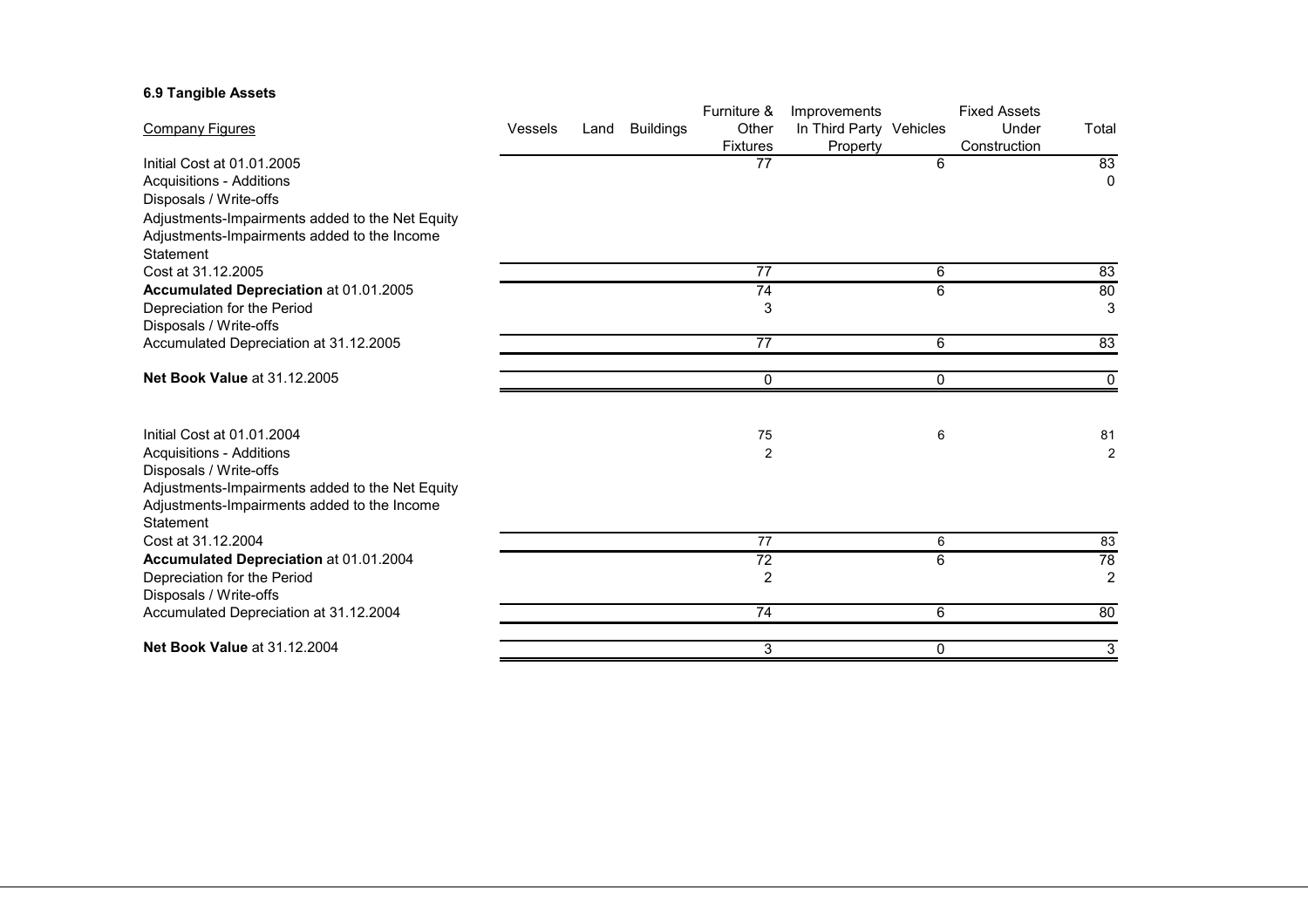

The below table analyzes the tangible assets held by the Group under finance leases. These assets are included in the above tangible assets table.

| Leased Assets               | <b>GROUP</b> | <b>COMPANY</b> |
|-----------------------------|--------------|----------------|
| Net Book Value 2004         | 1.294        |                |
| Additions 01/01-31/12/05    | 77           |                |
| Depreciation 01/01-31/12/05 | (410)        |                |
| Net Book Value 31/12/05     | 961          |                |

# 6.10. Intangible assets

There is no indication of impairment for the following intangible assets.

| <b>Consolidated Figures</b>                                                   | <b>Trademarks</b> | Software | Total  |
|-------------------------------------------------------------------------------|-------------------|----------|--------|
| Initial Cost at 01.01.2005                                                    | 347               | 8.097    | 8.443  |
| <b>Acquisitions - Additions</b>                                               | 6                 | 1.643    | 1.649  |
| Disposals / Write-offs                                                        |                   |          |        |
| Adjustments-Impairments added to the Net Equity                               |                   | 10       | 10     |
| Adjustments-Impairments added to the Income                                   |                   |          |        |
| Statement                                                                     |                   |          |        |
| Cost at 31.12.2005                                                            | 353               | 9.750    | 10.102 |
| Accumulated Depreciation at 01.01.2005                                        | 219               | 5.804    | 6.024  |
| Depreciation for the Period                                                   | 47                | 791      | 838    |
| Disposals / Write-offs                                                        |                   |          |        |
| Accumulated Depreciation at 31.12.2005<br><b>Net Book Value at 31.12.2005</b> | 266               | 6.595    | 6.862  |
|                                                                               | 89                | 3.155    | 3.240  |
|                                                                               |                   |          |        |
| Initial Cost at 01.01.2004                                                    | 343               | 7.595    | 7.939  |
| <b>Acquisitions - Additions</b>                                               | 3                 | 584      | 587    |
| Disposals / Write-offs                                                        |                   | (82)     | (82)   |
| Adjustments-Impairments added to the Net Equity                               |                   |          |        |
| Adjustments-Impairments added to the Income                                   |                   |          |        |
| <b>Statement</b>                                                              |                   |          |        |
| Cost at 31.12.2004                                                            | 346               | 8.097    | 8.444  |
| Accumulated Depreciation at 01.01.2004                                        | 182               | 4.943    | 5.125  |
| Depreciation for the Period                                                   | 37                | 884      | 922    |
| Disposals / Write-offs                                                        | 0                 | (23)     | (23)   |
| Accumulated Depreciation 31.12.2004                                           | $\overline{219}$  | 5.804    | 6.024  |
| <b>Net Book Value at 31.12.2004</b>                                           | 125               | 2.293    | 2.420  |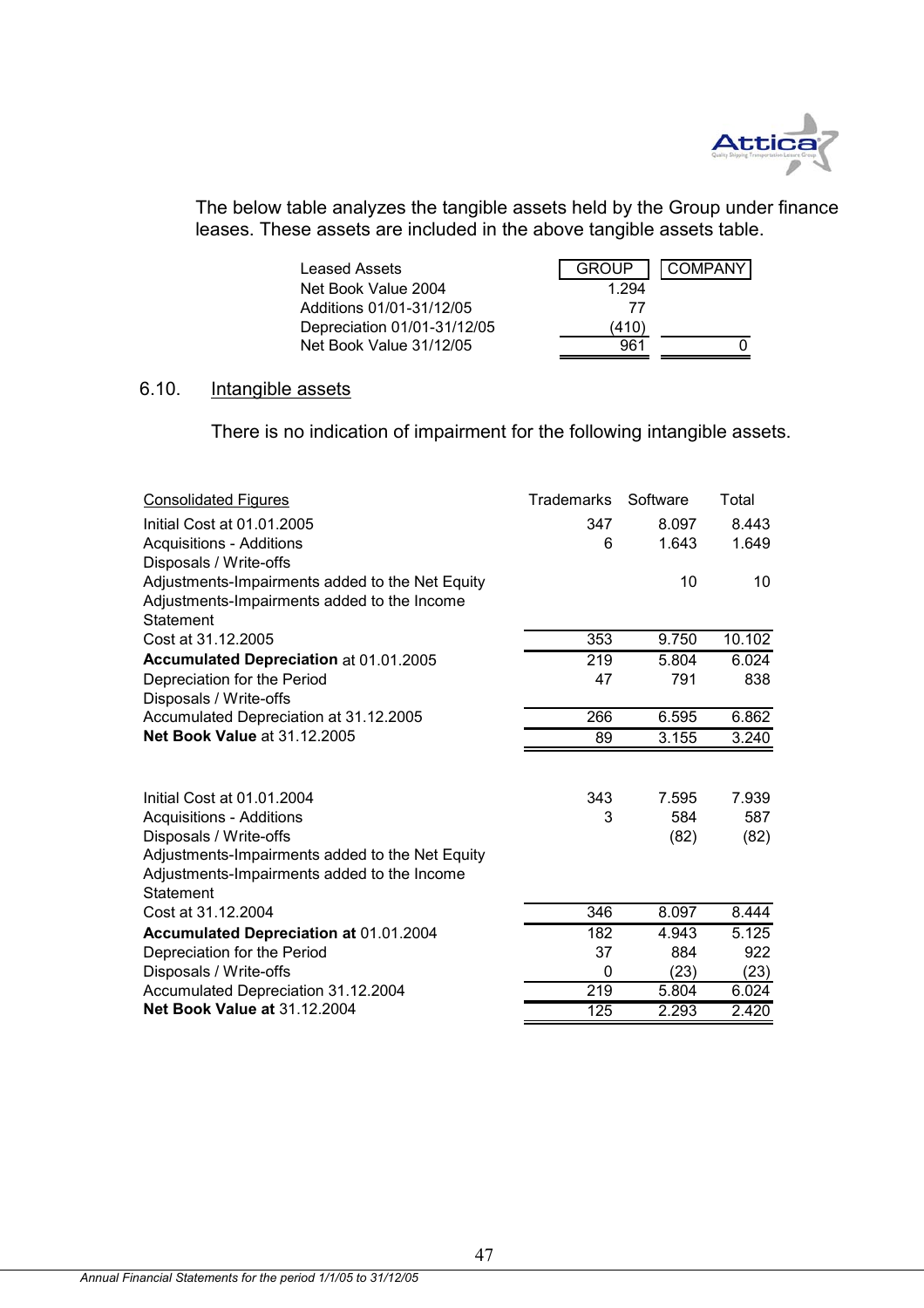

| <b>Company figures</b><br>Initial Cost at 01.01.2005<br><b>Acquisitions - Additions</b><br>Disposals / Write-offs<br>Adjustments-Impairments added to the Net Equity<br>Adjustments-Impairments added to the Income | <b>Trademarks Software</b><br>105<br>6 | 99                | Total<br>204<br>6 |
|---------------------------------------------------------------------------------------------------------------------------------------------------------------------------------------------------------------------|----------------------------------------|-------------------|-------------------|
| Statement<br>Cost at 31.12.2005                                                                                                                                                                                     | 111                                    | 99                | 210               |
| Accumulated Depreciation at 01.01.2005                                                                                                                                                                              | 65                                     | $\overline{21}$   | 86                |
| Depreciation for the Period                                                                                                                                                                                         | 38                                     |                   | 38                |
| Disposals / Write-offs                                                                                                                                                                                              |                                        |                   |                   |
| Accumulated Depreciation at 31.12.2005                                                                                                                                                                              | 103                                    | 21                | $\overline{124}$  |
| <b>Net Book Value at 31.12.2005</b>                                                                                                                                                                                 | 8                                      | 78                | 86                |
| Initial Cost at 01.01.2004<br><b>Acquisitions - Additions</b><br>Disposals / Write-offs<br>Adjustments-Impairments added to the Net Equity<br>Adjustments-Impairments added to the Income<br>Statement              | 102<br>3                               | 103<br>78<br>(82) | 205<br>81<br>(82) |
| Cost at 31.12.2004                                                                                                                                                                                                  | 105                                    | 99                | 204               |
| Accumulated Depreciation at 01.01.2004                                                                                                                                                                              | 47                                     | 44                | 91                |
| Depreciation for the Period                                                                                                                                                                                         | 18                                     |                   | 18                |
| Disposals / Write-offs                                                                                                                                                                                              |                                        | (23)              | (23)              |
| Accumulated Depreciation at 31.12.2004<br><b>Net Book Value at 31.12.2004</b>                                                                                                                                       | 65<br>40                               | 21<br>78          | 86<br>118         |
|                                                                                                                                                                                                                     |                                        |                   |                   |

As presented above, intangible assets consist of the following assets:

- a) Trademarks, the cost of which include the cost of development and registration of the trademarks of Attica Holdings SA, Superfast Ferries and Blue Star Ferries both in Greece and abroad.
- b) Computer software programs, the cost of which include the cost of the ticket booking systems and the cost of the purchase and development of the Group's integrated information system.

The account also includes a provision of €500 thousand for the abovementioned purchase and development of the Group's integrated Management Information System (SAP).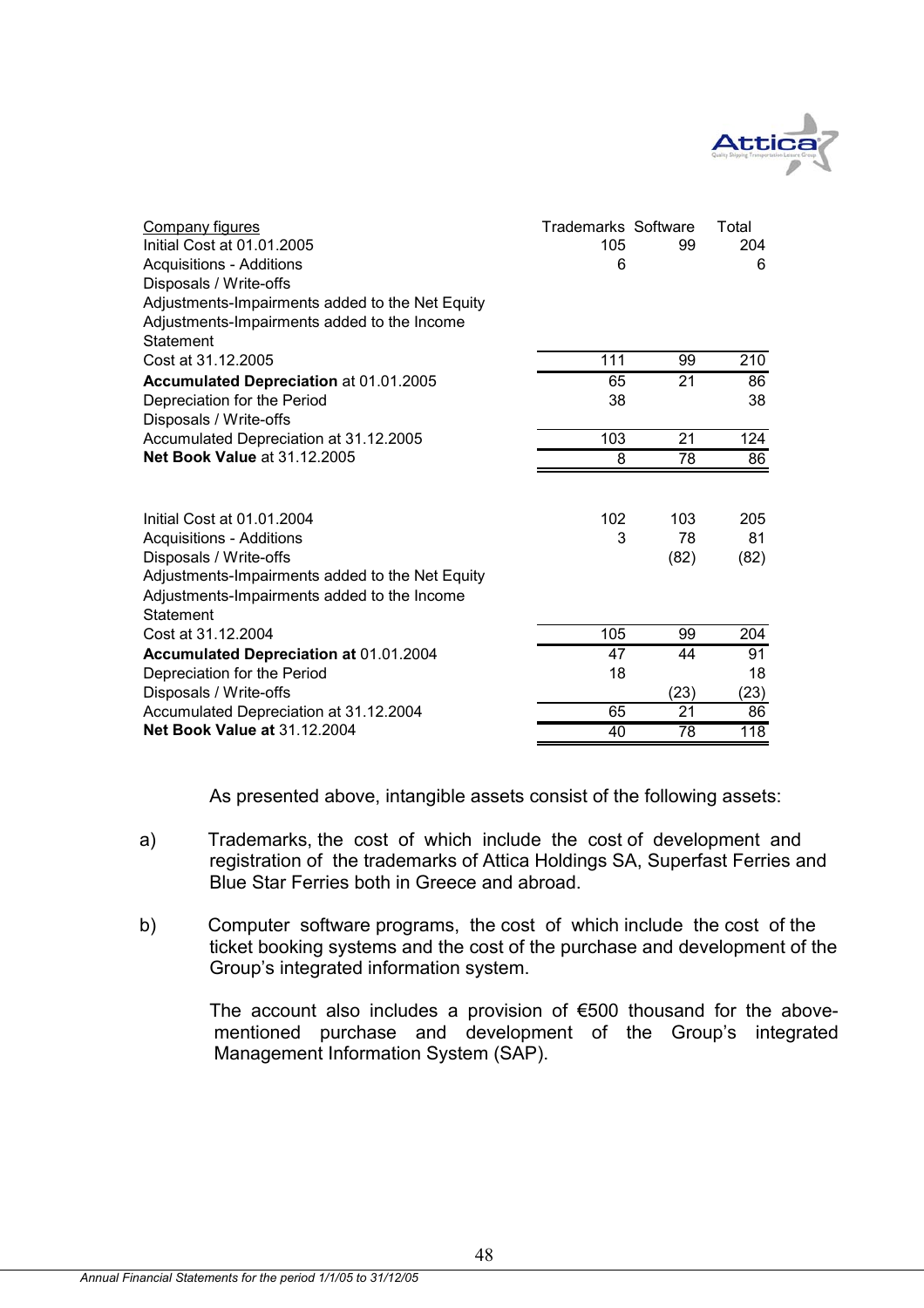

# 6.11. Investments in subsidiaries – associated companies

The following table depicts the development of the investment in subsidiaries and associated companies:

|                                                                                      | <b>COMPANY</b>               | <b>GROUP</b> |
|--------------------------------------------------------------------------------------|------------------------------|--------------|
| Initial Cost at 01.01.2005<br>Acquisitions - Additions<br>Disposals/Write-offs       | 184.756<br>7.810<br>(26.019) | 9            |
| Adjustments-Impairments added to<br>Net Equity<br>Adjustments-Impairments charged to | 2.412                        |              |
| the Income Statement                                                                 | (525)                        | (9           |
| Value at 31.12.2005                                                                  | 168.434                      |              |
|                                                                                      |                              |              |
| Initial Cost at 01.01.2004<br>Acquisitions - Additions                               | 253.224                      | 9            |
| Disposals/Write-offs<br>Adjustments-Impairments added to                             | (17.493)                     |              |
| Net Equity<br>Adjustments-Impairments charged to<br>the Income Statement             | (50.975)                     |              |
| Value at 31.12.2004                                                                  | 184.756                      | 9            |

The following fully owned subsidiaries are being consolidated using the full consolidation method.

|                               |                |        | Impairment / |                |                |               |
|-------------------------------|----------------|--------|--------------|----------------|----------------|---------------|
|                               |                | Equity | (Reversal of | Net Book       |                |               |
| Company name                  | Cost           | Return | Impairment)  | Value          | Registered in  | Participation |
| SUPERFAST FERRIES MARITIME SA | 86.498         | 26.019 |              | 60.479         | <b>GREECE</b>  | 100%          |
| SUPERFAST EPTA MC             | 17.771         |        | (1.383)      | 19.154         | <b>GREECE</b>  | 100%          |
| SUPERFAST OKTO MC             | 19.154         |        |              | 19.154         | <b>GREECE</b>  | 100%          |
| SUPERFAST ENNEA MC            | 6.069          |        | 525          | 5.544          | <b>GREECE</b>  | 100%          |
| SUPERFAST DEKA MC             | 9.596          |        | (1.028)      | 10.625         | <b>GREECE</b>  | 100%          |
| SUPERFAST EPTA INC            | $\overline{2}$ |        |              | $\overline{2}$ | <b>LIBERIA</b> | 100%          |
| SUPERFAST OKTO INC            | $\overline{2}$ |        |              | 2              | <b>LIBERIA</b> | 100%          |
| SUPERFAST ENNEA INC           | 2              |        |              | 2              | <b>LIBERIA</b> | 100%          |
| SUPERFAST DEKA INC            | 2              |        |              | 2              | <b>LIBERIA</b> | 100%          |
| NORDIA MC                     | 4.005          |        |              | 4.005          | <b>GREECE</b>  | 100%          |
| <b>MARIN MC</b>               | 3.805          |        |              | 3.805          | <b>GREECE</b>  | 100%          |
| <b>BLUE STAR MARITIME SA</b>  | 42.525         |        |              | 42.525         | <b>GREECE</b>  | 48,79%        |
| <b>ATTICA PREMIUM SA</b>      | 3.135          |        |              | 3.135          | <b>GREECE</b>  | 100%          |
| Total                         | 192.566        | 26.019 | (1.886)      | 168.434        |                |               |

The subsidiary companies Nordia MC and Marin MC are consolidated for the first time in 2005.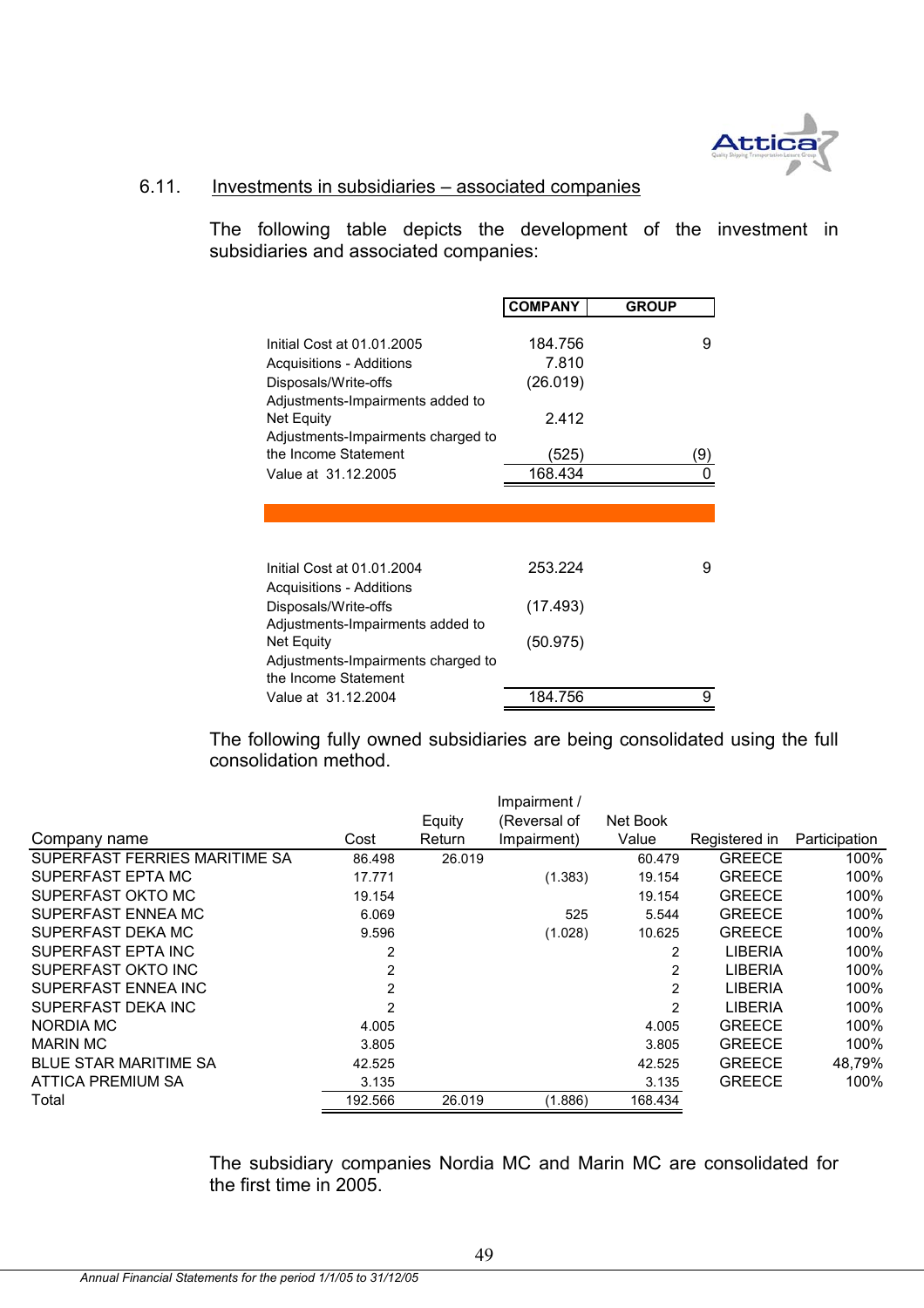

Further, the following companies are also fully consolidated indirectly into the Attica Group:

1. The following 100% subsidiaries of Superfast Ferries Maritime SA: a) Registered in Liberia :

Superfast Ena Inc, Superfast Dio Inc, Superfast Tria Inc, Superfast Tessera Inc, Superfast Pente Inc, Superfast Exi Inc, Superfast Endeka Inc, Superfast Dodeka Inc.

b) Superfast Dodeka (Hellas) Inc. & Co. Joint Venture registered in Greece and Superfast Ferries SA, registered in Liberia which operate under common management.

2. The following 100% subsidiaries of Blue Star Maritime SA: a) Registered in Greece :

Blue Star Ferries Maritime SA

Blue Star Ferries Joint Venture which operates under common management.

b) Registered in Cyprus :

Strintzis Lines Shipping Ltd

c) Registered in Liberia :

Blue Star Ferries SA, Waterfront Navigation Company, Thelmo Marine SA d) Registered in Panama :

Blue Island Shipping Inc.

### 6.12. Other Financial Assets

During 2005, the Company invested an amount of  $\epsilon$  26.6 million for the acquisition of 8.238.000 shares in Minoan Lines Shipping SA. On June 2005, the Company received the amount of € 726 thousand from Minoan Lines as dividend of the fiscal year 2004.

### 6.13. Non-current receivables

Non-current receivables consist of guarantees given against office rent and public companies such as P.P.C. (Public Power Corporation) and H.T.O. (Hellenic Telecommunications Organization).

### 6.14. Inventories

The "Inventories" account includes the following items:

|                        | 31/12/2005 |               |       | 31/12/2004           |
|------------------------|------------|---------------|-------|----------------------|
|                        |            | GROUP COMPANY |       | <b>GROUP COMPANY</b> |
| Food-Beverages-Tobacco | 681        |               | 774   |                      |
| Fuel-Lubricants        | 2.388      |               | 1.391 |                      |
| <b>Hotel Equipment</b> | 1.125      |               | 1.057 |                      |
| Total                  | 4.194      |               | 3.222 |                      |

There is no indication of impairment for the above-mentioned inventories.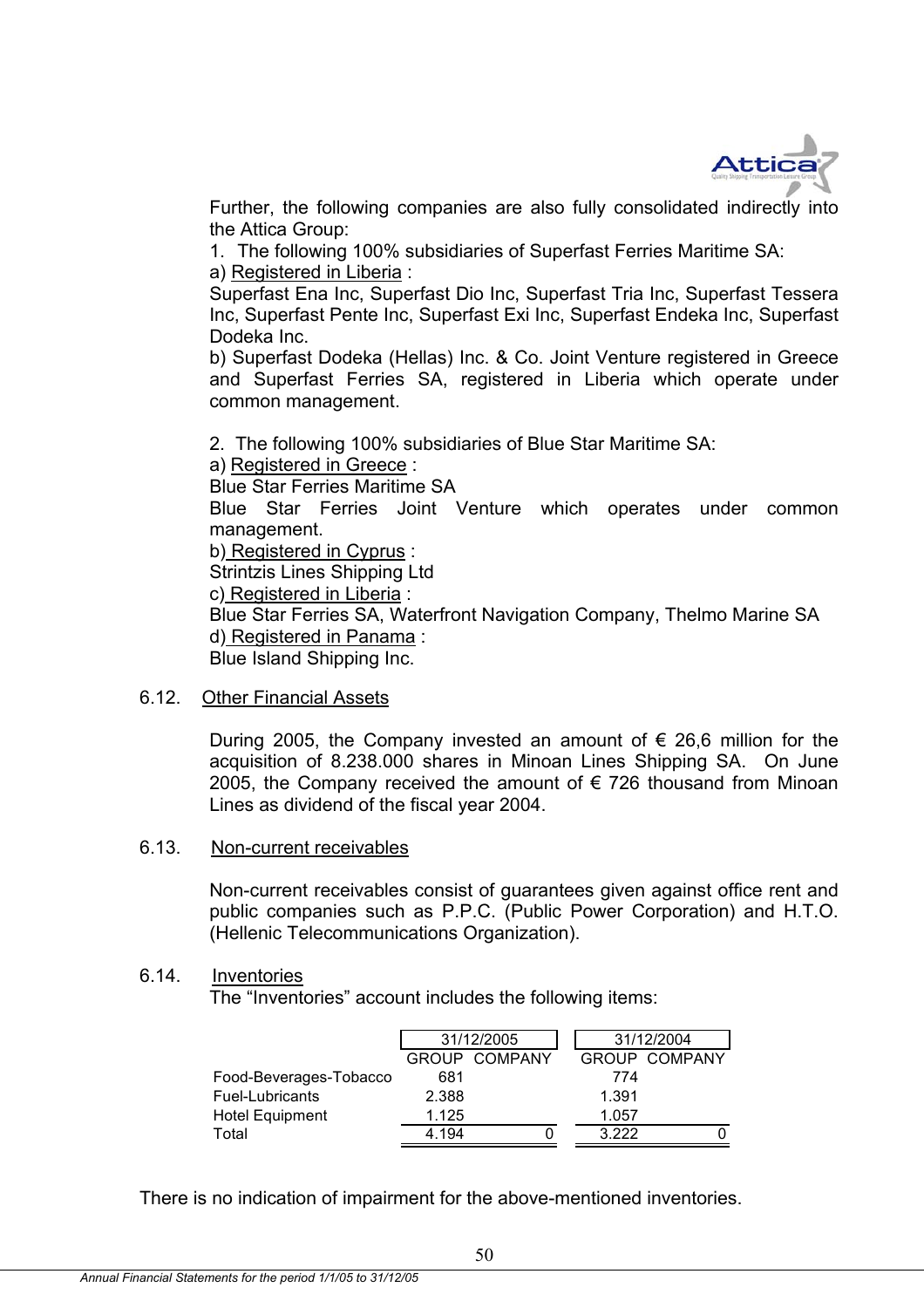

# 6.15. Trade receivables and prepayments

|                                      |        | 31/12/2005           |        | 31/12/2004           |  |
|--------------------------------------|--------|----------------------|--------|----------------------|--|
|                                      |        | <b>GROUP COMPANY</b> |        | <b>GROUP COMPANY</b> |  |
| <b>Trade Receivables</b>             | 45.819 |                      | 40.891 |                      |  |
| Post Dated Cheques                   | 20.336 |                      | 16.277 |                      |  |
| Less: Provisions for Bad Debts       | 7.272  |                      | 6.026  |                      |  |
| Trade Receivables (net)              | 58.883 |                      | 51.142 |                      |  |
| Prepayments to Suppliers - Creditors | 1.341  |                      | 162    |                      |  |
| Total                                | 60.224 |                      | 51.304 |                      |  |

The Group recognized a loss for provisions of bad debts of approximately €1.930 thousand for the period 1/1-31/12/2005. The amount of this provision has been charged to the income statement.

The short-term receivables need not be discounted at the end of the period. The Group has a very wide spectrum of clientele in Greece, as well as abroad, thus the credit risk is fairly dispersed.

## 6.16. Tax receivables

|                                 |      | 31/12/2005           |       | 31/12/2004           |
|---------------------------------|------|----------------------|-------|----------------------|
|                                 |      | <b>GROUP COMPANY</b> |       | <b>GROUP COMPANY</b> |
| Income Tax Prepayment           | 142  |                      | 173   |                      |
| <b>VAT Receivable</b>           | 714  |                      | 1.489 |                      |
| Retained Tax on Interest Income | 640  | 581                  | 311   | 101                  |
| Total                           | 1496 | 581                  | 1.973 | 101                  |

### 6.17. Other receivables

There is no need for the other receivables to be discounted at the end of the period since they are short-term receivables.

|                                      | 31/12/2005   |         | 31/12/2004   |         |
|--------------------------------------|--------------|---------|--------------|---------|
|                                      | <b>GROUP</b> | COMPANY | <b>GROUP</b> | COMPANY |
| Prepayments to Employees             | 149          |         | 200          |         |
| Receivables from the Greek State     | 861          |         | 643          |         |
| Receivables from Insurance Companies | 522          |         | 1.270        |         |
| <b>Masters' General Accounts</b>     | 365          |         | 355          |         |
| <b>Other Receivables</b>             | 4.552        | 219     | 5.679        |         |
| Total                                | 6.449        | 219     | 8.147        | 3       |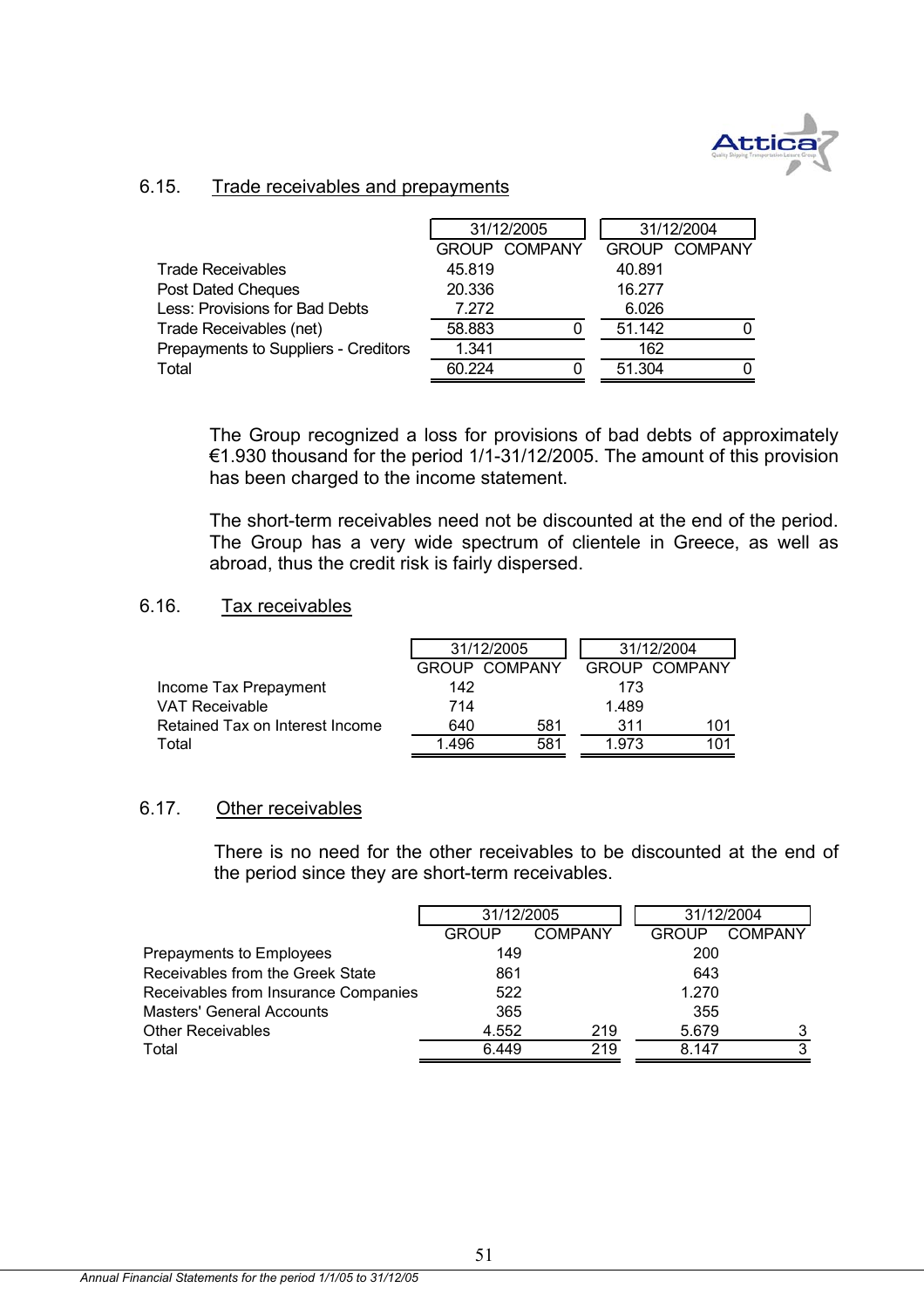

# 6.18. Financial assets held for trading

Refer to:

a) The investment in HELLENIC SEAWAYS SA amounting to approximately € 14.463 thousand (shares held 9.569.070). This financial asset was sold in February 2006 at a price of  $\epsilon$  21.051 thousand. The profit from the sale of  $\epsilon$  6.500 thousand will be recorded in the Financial Statements of the  $1<sup>st</sup>$  Quarter of 2006.

This investment was recorded initially as a long-term investment but due to the fact that the sale price per share was attractive, the Company decided to sell this investment in order to post high capital gains.

b) The investment in ARROW Closed End Investment Fund SA amounting to € 1.467 thousand (shares held 500.000). During January 2006, these shares due to merger have been converted to 281.385 shares of PROTON INVESTMENT BANK SA. This financial asset was sold in January 2006 at a price of  $\epsilon$  1.997

thousand. The profit from the sale of  $\epsilon$  530 thousand will be recorded in the Financial Statements of the 1<sup>st</sup> Quarter of 2006.

- c) The investment in DIOLKOS Closed End Fund SA amounting to  $\epsilon$  587 thousand (shares held 250.000) at 31/12/05.
- d) The investment of Blue Star Maritime SA in HERMES Mutual Fund amounting to  $\epsilon$  27,4 thousand at 31/12/05. This financial asset was sold in January 2006 at a price of  $\epsilon$  41.1 thousand. The profit from the sale of € 13.7 thousand will be recorded in the Financial Statements of the 1<sup>st</sup> Quarter of 2006.

# 6.19. Cash and cash equivalents

This account includes all cash and cash equivalents that the Group can liquidate within three months.

|                          | 31/12/2005           |       | 31/12/2004 |         |  |
|--------------------------|----------------------|-------|------------|---------|--|
|                          | <b>GROUP COMPANY</b> |       | GROUP      | COMPANY |  |
| Cash in hand             | 129                  | 4     | 139        |         |  |
| Cash at banks            | 17.814               | 497   | 11.458     | 516     |  |
| Short-term Bank Deposits | 74.615               | 2.750 | 131.411    | 21.661  |  |
| Total                    | 92.558               | 3.251 | 143.008    | 22.181  |  |

# 6.20. Deferred expenses - accrued income

|                            |       | 31/12/2005           |  |       | 31/12/2004           |
|----------------------------|-------|----------------------|--|-------|----------------------|
|                            |       | <b>GROUP COMPANY</b> |  |       | <b>GROUP COMPANY</b> |
| Insurance Premia           | 755   |                      |  | 1.286 |                      |
| <b>Drydocking Expenses</b> | 3.838 |                      |  | 6.621 |                      |
| Other                      | 486   |                      |  | 480   |                      |
| Total                      | 5.079 |                      |  | 8.387 |                      |

The accrued income relates to interest revenue.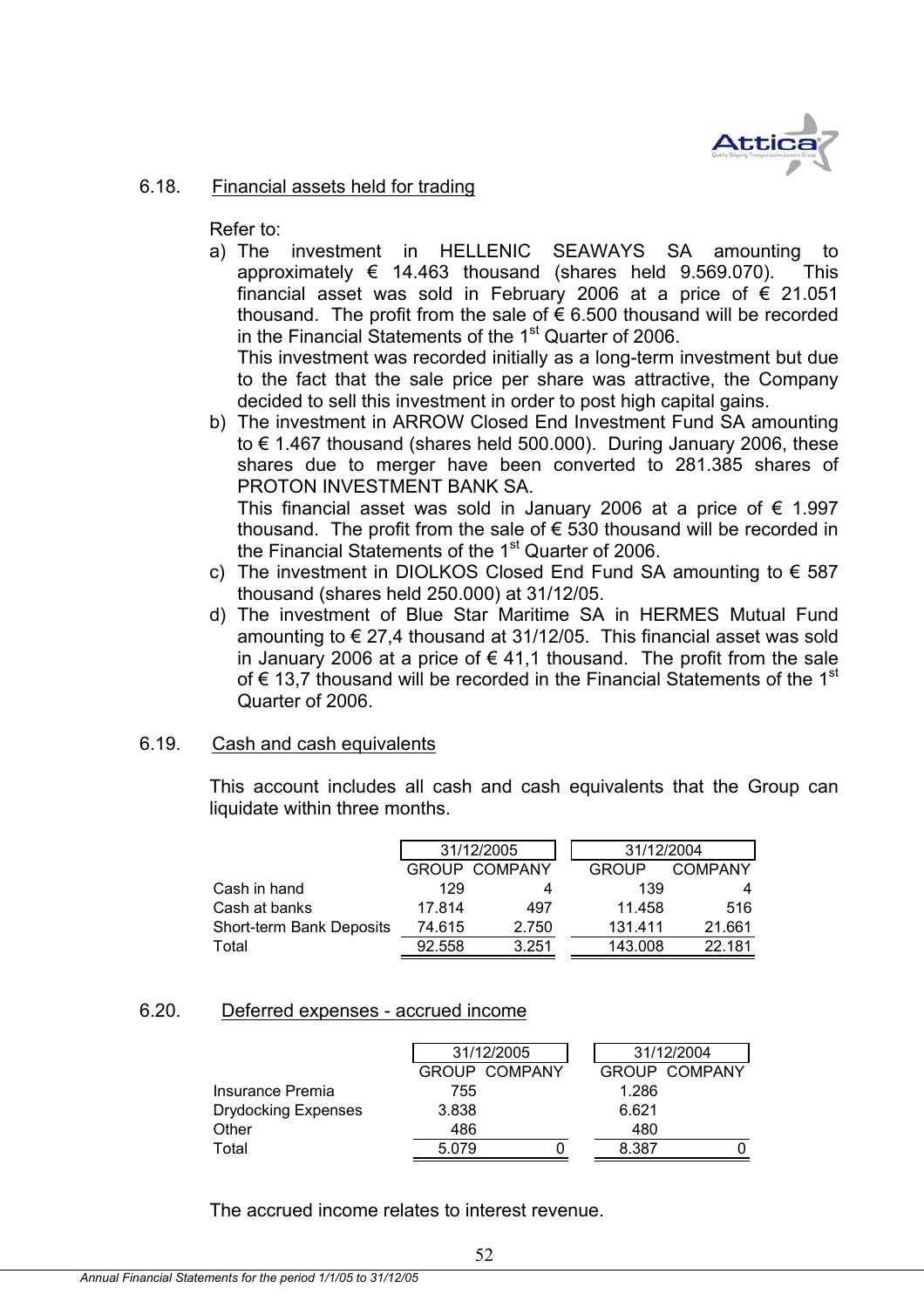

### 6.21. Share capital - Reserves

a) Share Capital

The company's Share Capital amounts  $\epsilon$  93.756.312 and is divided in 104.173.680 common bearer shares with a nominal value of € 0,90 each.

b) Reserves As per statement of Changes in Equity.

### 6.22. Secured loans

Long-term secured loans analysis:

|                   | 31/12/2005           | 31/12/2004    |
|-------------------|----------------------|---------------|
|                   | <b>GROUP COMPANY</b> | GROUP COMPANY |
| <b>Bank Loans</b> | 498.165              | 699.856       |
| <b>Bond Loans</b> | 179.800              |               |
| Total             | 677.965              | 699.856       |

During June 2005 BLUE STAR Group has issued a €200 mil. secured bond loan.

During June 2005 BLUE STAR Group has fully repaid the €30 mil. convertible bond loan.

There are no overdue liabilities, or liabilities that are about to become due, that cannot be paid.

All loans are denominated in Euro. The bond loan is discounted.

The average weighted interest rates at 31/12/05 are:

|                   |              | SUPERFAST | <b>BLUE STAR</b> |
|-------------------|--------------|-----------|------------------|
| <b>Bond loan</b>  | Euribor plus |           | 1,28%            |
| <b>Bank loans</b> | Euribor plus | 0.65%     |                  |
|                   |              |           |                  |

The loan payments are as follows:

|                                    | 31/12/2005   |                |  |
|------------------------------------|--------------|----------------|--|
| Loans                              | <b>GROUP</b> | <b>COMPANY</b> |  |
| Payments within the next two years | 133.497      |                |  |
| Payments from 3 to 5 years         | 186.910      |                |  |
| Payments beyond 5 years            | 428.932      |                |  |

The above table does not include any costs that incurred in connection with the bond loan issue, while it includes the current portion of the long-term debt.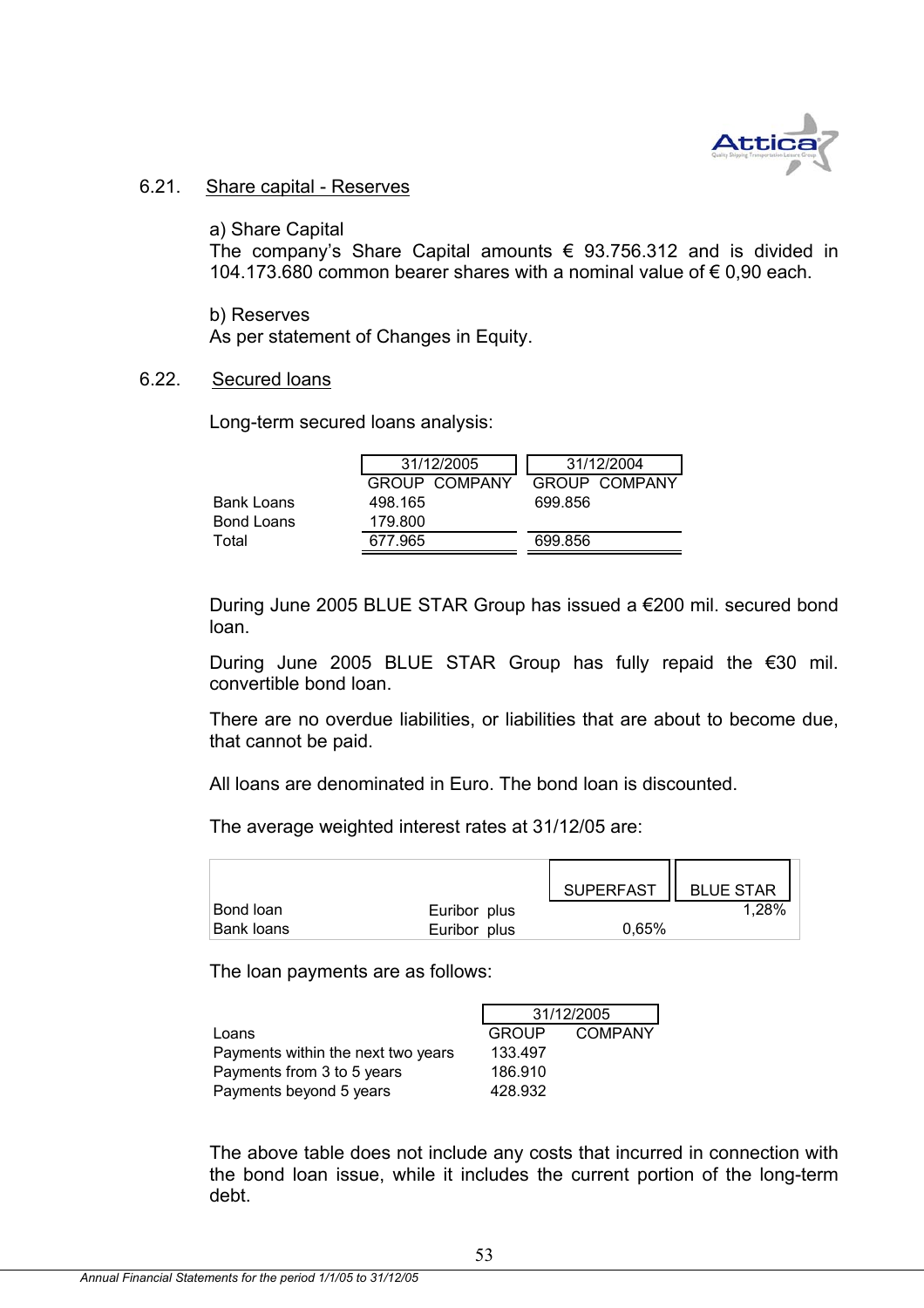

### 6.23. Unsecured loans

The company holds an unsecured loan of  $\epsilon$  25 mil. with interest rate Euribor plus 2,25%. The loan ends in October 2007.

### 6.24. Finance leases

The average weighted interest rate of the finance leases is Euribor plus 2.35%.

The payments of the Group's finance leases can be found in the following table:

Finance Lease Payments within the next two years Payments from 3 to 5 years

| 31/12/2005 |         |  |  |  |
|------------|---------|--|--|--|
| GROUP      | COMPANY |  |  |  |
| 582        |         |  |  |  |

### 6.25. Deferred tax liabilities

The deferred tax liabilities involve the tax free reserves and other special taxable reserves that will be taxed only when distributed.

|                          | 31/12/2005 |         |  |
|--------------------------|------------|---------|--|
|                          | GROUP      | COMPANY |  |
| <b>Tax-free Reserves</b> | 293        | 265     |  |
| Special taxable Reserves |            |         |  |
| Total                    | 295        |         |  |

### 6.26. Retirement benefit provisions

These provisions refer to personnel compensation due to retirement.

As already stated in paragraph 2.17.2 of the present report, the Group has the legal obligation of paying to its employees a compensation at their first date of retirement on a pension.

The above-mentioned obligation is a defined benefit plan according to IAS 19.

The analysis of this liability is as follows: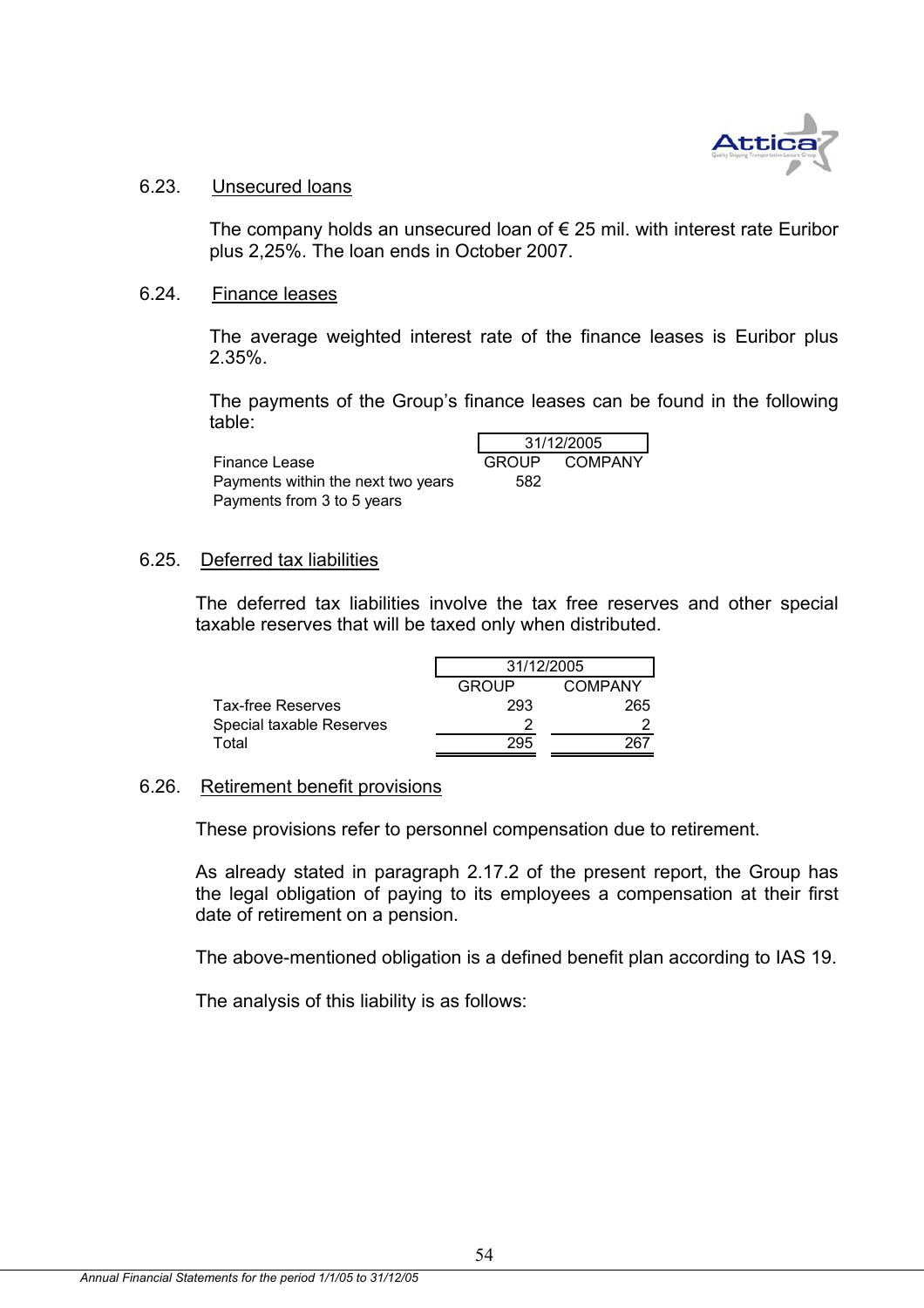

|                                                    | 31/12/2005   |         |     | 31/12/2004           |
|----------------------------------------------------|--------------|---------|-----|----------------------|
|                                                    | <b>GROUP</b> | COMPANY |     | <b>GROUP COMPANY</b> |
| Outstanding Balance at the Beginning of the period | 890          | 54      | 714 | 22                   |
| Expenses recognized in the Income Statement        | 143          |         | 149 | 5                    |
| Compensation paid                                  | (16)         |         |     |                      |
| Provisions over and above the actuarial valuation  |              |         | 27  | 27                   |
|                                                    | 1 017        | 54      | 890 | 54                   |

### 6.27. Other provisions

There are no legal or arbitration cases pending that could have a significant effect on the financial position of the Group.

|                           | 31/12/2005   |         | 31/12/2004   |         |  |
|---------------------------|--------------|---------|--------------|---------|--|
|                           | <b>GROUP</b> | COMPANY | <b>GROUP</b> | COMPANY |  |
| Provisions for EU penalty | 2.377        |         | 1.590        |         |  |
| Other provisions          | 105          |         |              |         |  |
| Total                     | 2.482        |         | 1.590        |         |  |

The provisions mainly regard the penalty, including the relevant interest, imposed to BLUE STAR MARITIME S.A. by the Competition Authorities of the European Union in 1998.

### 6.28. Bank loans and overdrafts

The fair value of the short-term borrowings is approximately equal to the book value. During January 2006 Blue Star Group has fully repaid the total amount of its short-term bank loan from its own cash & cash equivalents.

# 6.29. Trade and other payables

|                                                      | 31/12/2005   |                | 31/12/2004   |                |
|------------------------------------------------------|--------------|----------------|--------------|----------------|
|                                                      | <b>GROUP</b> | <b>COMPANY</b> | <b>GROUP</b> | <b>COMPANY</b> |
| Suppliers - Creditors                                | 26.537       | 32             | 22.564       | 78             |
| <b>Social Security Contributions</b>                 | 410          |                | 405          | 14             |
| Greek Seamens' Pension Fund (NAT)                    | 1.185        |                | 1.036        |                |
| Passengers' & Vehicles' Insurance Contribution (NAT) | 1.345        |                | 551          |                |
| Insurance Brokers                                    | 621          |                | 523          |                |
| Wages payable                                        | 2.244        |                | 972          |                |
| Other                                                | 3.380        | 42             | 2.033        | 5              |
| Total                                                | 35.722       | 81             | 28.084       | 97             |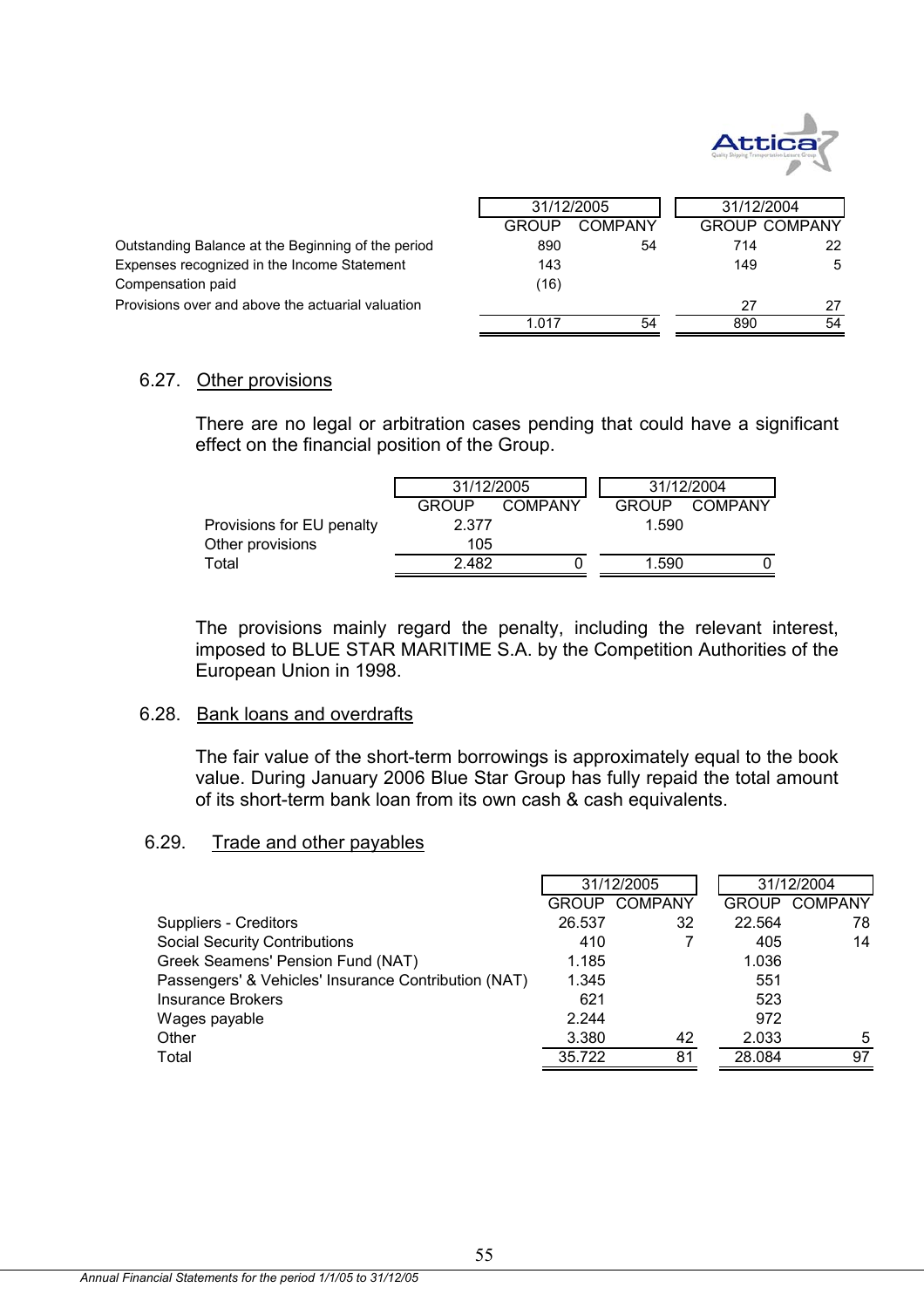

### 6.30. Tax liabilities

| 31/12/2005                |  |                      | 31/12/2004   |         |  |
|---------------------------|--|----------------------|--------------|---------|--|
|                           |  |                      | <b>GROUP</b> | COMPANY |  |
| 2.045                     |  |                      | 1.451        |         |  |
| 902                       |  |                      | 823          |         |  |
| 381                       |  |                      | 413          |         |  |
| 381                       |  |                      | 391          |         |  |
| 199                       |  |                      | 73           |         |  |
| 3.908                     |  |                      | 3.151        |         |  |
| <b>Crew Taxes/Charges</b> |  | <b>GROUP COMPANY</b> |              |         |  |

### 6.31. Deferred Income - Accrued expenses

Deferred income refer to passenger tickets issued but not yet travelled until 31/12/05. Accrued expenses are as follows:

|                                           | 31/12/2005   |                |        | 31/12/2004           |  |
|-------------------------------------------|--------------|----------------|--------|----------------------|--|
|                                           | <b>GROUP</b> | <b>COMPANY</b> |        | <b>GROUP COMPANY</b> |  |
| <b>Interest Expense Provision</b>         | 6.013        | 412            | 8.356  | 417                  |  |
| Provisions for Travel Agents' Commissions | 2.503        |                | 1.753  |                      |  |
| Tax Provisions for unaudited fiscal years | 289          |                |        |                      |  |
| Provisions for Operating Expenses         | 2.556        |                | 3.679  |                      |  |
| Total                                     | 11.361       | 412            | 13.788 | 417                  |  |

The Group has the adequate cash and cash equivalents to cover the abovementioned liabilities.

# **7. Proposed Dividend Payable**

Group's Management has decided to propose to the Annual General Meeting of Shareholders the distribution of € 8.330 thousand or € 0,08 per share as dividend for the fiscal year 2005.